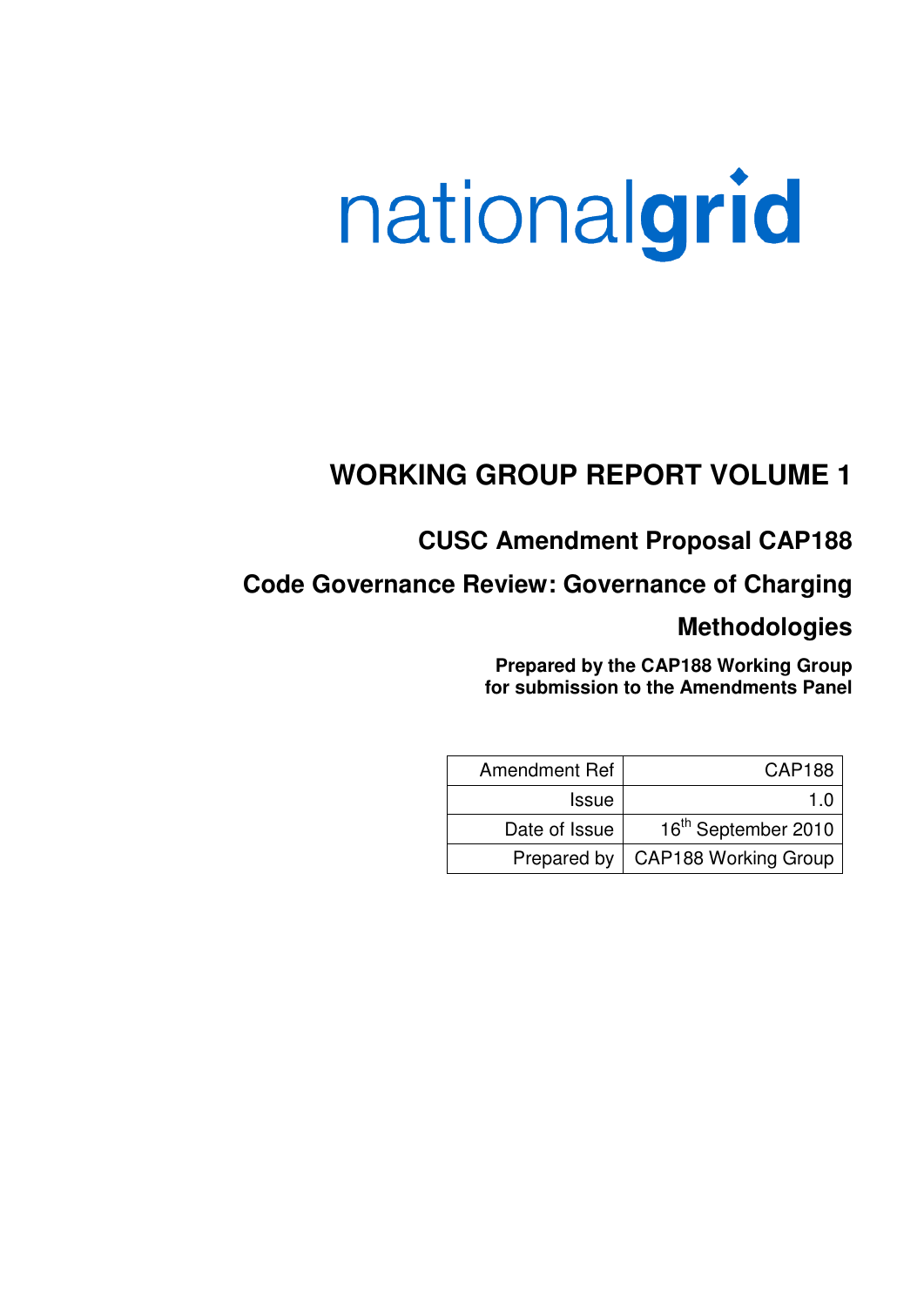## **I DOCUMENT CONTROL**

## **a National Grid Document Control**

| <b>Version</b> | <b>Date</b> | <b>Author</b>           | <b>Change Reference</b>            |
|----------------|-------------|-------------------------|------------------------------------|
| 0.1            | 03/09/10    | <b>National Grid</b>    | Draft for Working Group comment    |
| 1.0            | 16/09/10    | CAP188 Working<br>Group | Final version for Panel submission |

## **b Distribution**

| <b>Name</b>                                | Organisation |
|--------------------------------------------|--------------|
| The Gas and Electricity Markets Authority  | Ofgem        |
| <b>CUSC Parties</b>                        | Various      |
| <b>Panel Members</b>                       | Various      |
| National Grid Industry Information Website |              |

| 1.0 |                                                               |
|-----|---------------------------------------------------------------|
|     |                                                               |
| 2.0 |                                                               |
| 3.0 |                                                               |
| 4.0 |                                                               |
| 5.0 |                                                               |
| 6.0 | ASSESSMENT AGAINST APPLICABLE CUSC OBJECTIVES 16              |
| 7.0 |                                                               |
| 8.0 |                                                               |
| 9.0 |                                                               |
|     | ANNEX 1 - PROPOSED LEGAL TEXT TO MODIFY THE CUSC  26          |
|     | ANNEX 2 - WORKING GROUP TERMS OF REFERENCE AND MEMBERSHIP. 27 |
|     | WORKING GROUP TERMS OF REFERENCE AND MEMBERSHIP  27           |
|     |                                                               |
|     | ANNEX 4: TRANSMISSION CHARGING METHODOLOGIES FORUM TERMS OF   |
|     |                                                               |
|     | ANNEX 6 - WORKING GROUP ALTERNATIVE AMENDMENT 41              |
|     | ANNEX 7 - WORKING GROUP ATTENDANCE REGISTER  42               |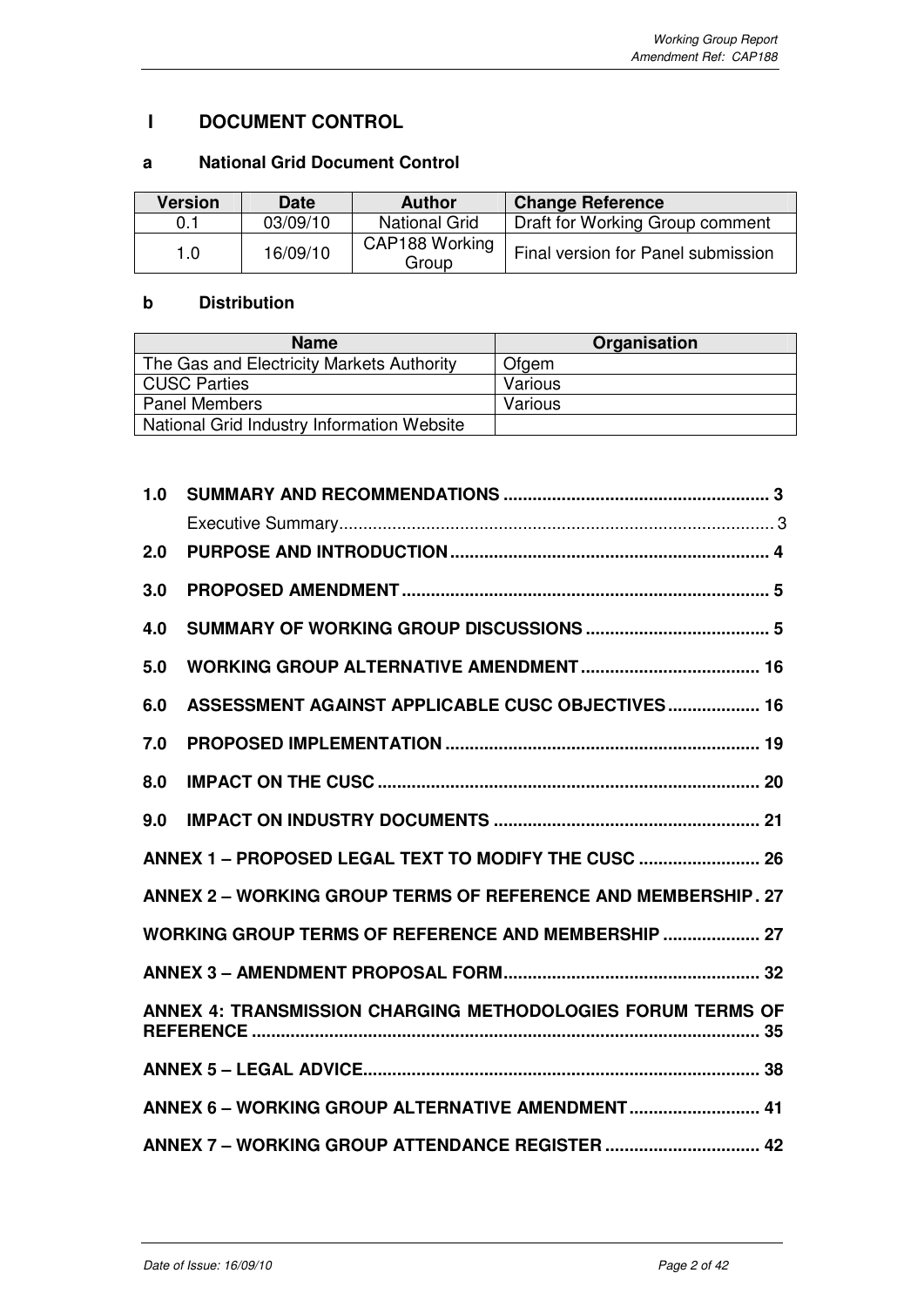## **1.0 SUMMARY AND RECOMMENDATIONS**

#### **Executive Summary**

- 1.1 CAP188 "Code Governance Review: Governance of Charging Methodologies" was raised by National Grid Electricity Transmission plc and submitted to a special meeting of the Amendments Panel on  $9<sup>th</sup>$  July 2010. CAP188 is part of a series of proposals which seek to implement the final proposals of Ofgem's Code Governance Review which were published on  $31<sup>st</sup>$  March 2010 and which were implemented via a series of modifications to the Transmission and Distribution Licences from  $5<sup>th</sup>$  July 2010.
- 1.2 CAP188 seeks to amend the CUSC to create a new Section in which to include the existing Use of System and Connection Charging Methodologies. The methodologies, once they become part of the CUSC, would be subject to the CUSC governance arrangements, and thus be subject to change via the amendment process. In addition, CAP188 seeks to create a new category of "materially affected party" which would be permitted to raise changes to the two Charging Methodologies, in line with the new Licence requirements. Finally, CAP188 would amend the CUSC to reflect the existence of the Transmission Charging Methodologies Forum (TCMF) and to allow the Amendments Panel to take ownership of its terms of reference. This Amendment Proposal is described in more detail in section 3 of this report.
- 1.3 A joint Working Group for CAPs 183, 184, 185 and 188 was established and the first meeting held on  $14<sup>th</sup>$  July 2010. Following discussions at that meeting the Working Group held a second meeting on  $21<sup>st</sup>$  July 2010 before proceeding to Working Group Consultation. A third Working Group meeting was held on  $27<sup>th</sup>$  August 2010 to discuss the responses, agree any Working Group Alternative Amendments (WGAA) and hold the Working Group vote. A fourth meeting was held by teleconference on  $15<sup>th</sup>$  September 2010 to discuss the revised draft illustrative legal text, provided by National Grid on 8<sup>th</sup> September 2010.
- 1.4 A WGAA was raised by National Grid Electricity Transmission plc at the meeting on 27<sup>th</sup> August 2010. National Grid raised the WGAA to reflect its preferences following the Working Group agreeing the final solution for the CAP188 Amendment Proposal at that meeting. The full detail of the finalised CAP188 original Amendment Proposal solution and the WGAA can be found in Annex 6 to this report.

#### **Working Group Recommendation**

- 1.5 The Working Group believes its Terms of Reference have been completed, CAP188 and any alternative amendments have been fully considered and recommends to the Amendments Panel, by majority, that CAP188 original proposal should be implemented. The Working Group also recommends that CAP188 and the Working Group Alternative Amendment should proceed to wider Industry Consultation in line with the timetable established by the Amendments Panel.
- 1.6 The Working Group voting is summarised below. There were a maximum of six Working Group votes available, with one vote made by a Working Group member acting as an alternate for an absent Working Group member. Full details of the Working Group's vote, its reasons for such voting and an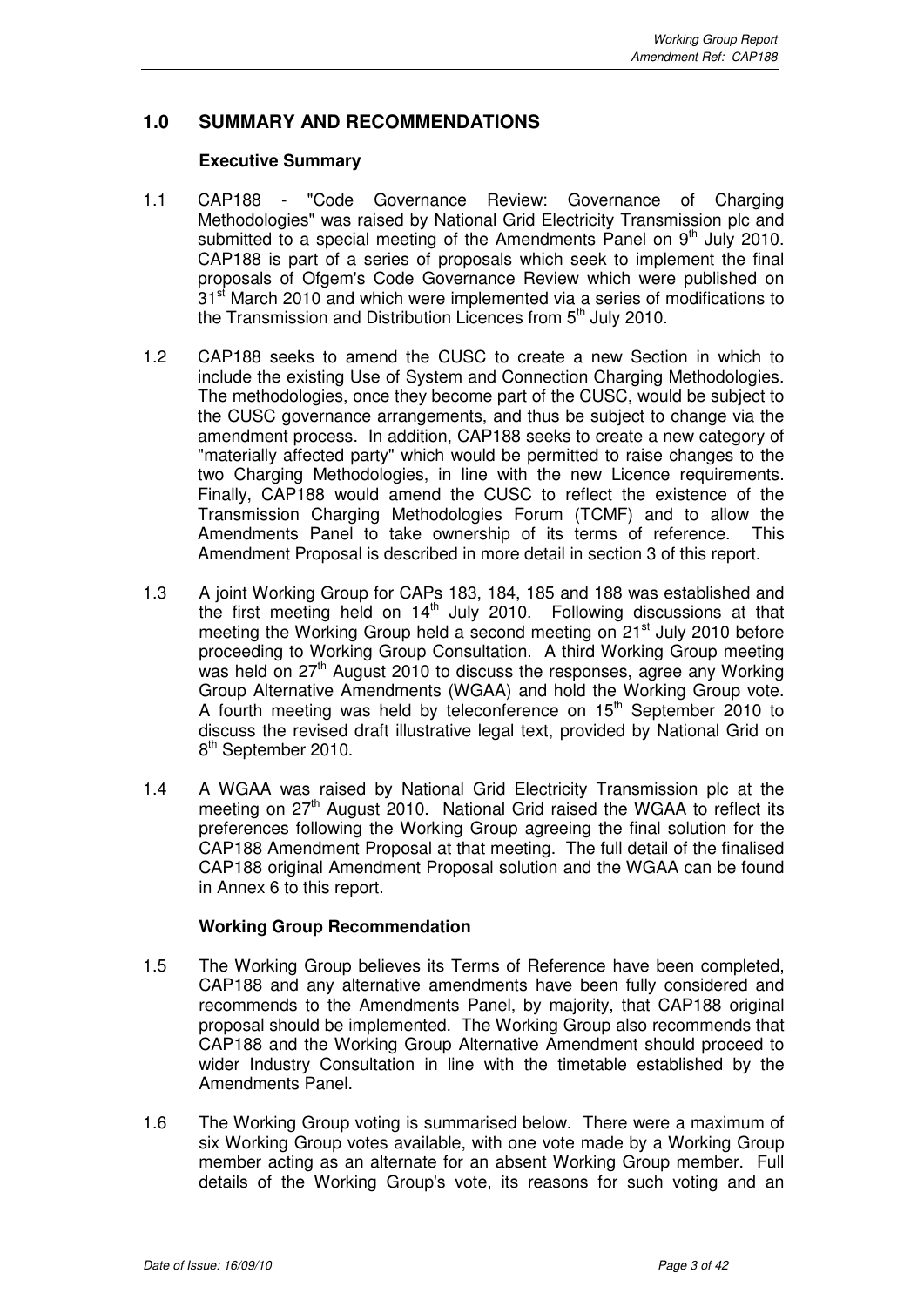explanation of the Chairman's ability to progress the WGAA is contained within sections 6 and 10 of this report.

| <b>View</b><br>against<br>Applicable<br><b>CUSC</b><br><b>Objectives</b> | <b>Better than</b><br>baseline | <b>Not Better</b><br>than<br>baseline | <b>Better</b><br>than<br>original | <b>Better</b><br>than<br><b>WGAA</b> | <b>Best</b> |
|--------------------------------------------------------------------------|--------------------------------|---------------------------------------|-----------------------------------|--------------------------------------|-------------|
| Original                                                                 | O                              |                                       |                                   | 5                                    |             |
| <b>WGAA</b>                                                              | 6                              |                                       |                                   |                                      |             |
| <b>Baseline</b>                                                          |                                |                                       |                                   |                                      |             |

## **Summary of Working Group Consultation Reponses**

1.7 Seven responses were received to the Working Group Consultation, six of which supported CAP188 (one was silent), with no requests for a Working Group Consultation Alternative. Further detail is provided in section 12 of this report.

## **2.0 PURPOSE AND INTRODUCTION**

- 2.1 This report summarises the deliberations of the Working Group and describes the CAP188 Amendment Proposal and the Working Group Alternative Amendment.
- 2.2 CAP188 was proposed by National Grid Electricity Transmission plc and submitted to the Amendments Panel for their consideration on 9<sup>th</sup> July 2010. The Amendments Panel determined that the proposal should be considered by a Working Group and that the Group should report back to an additional Amendments Panel meeting in September 2010 following a three week period of Working Group Consultation.
- 2.3 The Working Group first met on  $14<sup>th</sup>$  July 2010 and the members accepted the Terms of Reference for CAP188. A copy of the Terms of Reference is provided in Annex 2. The Working Group considered the issues raised by the Amendment Proposal and worked through the Terms of Reference, including reviewing the illustrative legal text provided. A second Working Group meeting took place by teleconference on 21<sup>st</sup> July 2010, prior to the Working Group Consultation. Following the second meeting on 21<sup>st</sup> July, the Working Group timetable was updated to reflect the consequential delays to the timetable. The revised timetable can be found in the Appendix within the Working Group Terms of Reference which are contained as Annex 2 to this document.
- 2.4 The Working Group Consultation received 7 responses which are contained within Volume 2 of this report and are summarised in section 12 of this document. A further meeting of the Working Group was held on  $27<sup>th</sup>$  August 2010 to discuss the Working Group Consultation responses, finalise the original CAP188 solution and agree any Working Group Alternative Amendments, prior to undertaking the Working Group vote.
- 2.5 This Working Group Report has been prepared in accordance with the terms of the CUSC. An electronic copy can be found on the National Grid website, www.nationalgrid.com/uk/Electricity/Codes/, along with the Amendment Proposal Form.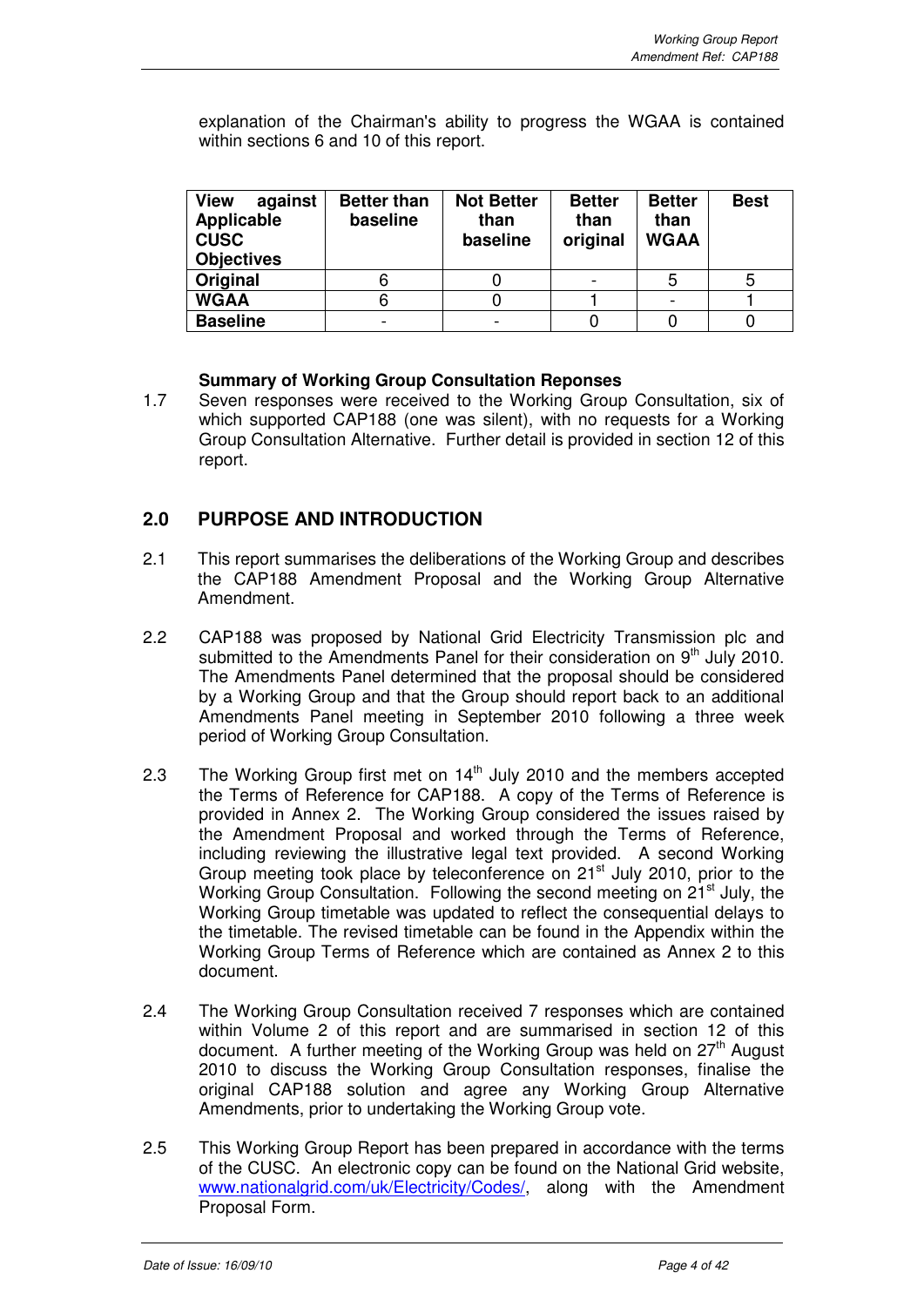## **3.0 PROPOSED AMENDMENT**

- 3.1 CAP188 seeks to implement the Code Governance Review final proposals and meet the new requirements under the modified electricity Transmission Licence. The first part of the proposal is to amend the CUSC to create a new section in which to include the existing Use of System and Connection Charging Methodologies. These two separate methodologies currently exist within two documents published by National Grid: "The Statement of the Connection Charging Methodology" and "The Statement of the Use of System Charging Methodology". The methodologies themselves will not be amended prior to their inclusion within the CUSC. However, the existing Charging Methodology Statements contain introductory sections which would not make sense once these documents are included within the CUSC. National Grid provided an illustrative version of the two methodologies as they might appear within the CUSC just prior to the second Working Group meeting on 21<sup>st</sup> July 2010 and there was not enough time to review them in detail at the meeting.
- 3.2 Once the two methodologies are included within the CUSC, they would be subject to the CUSC governance arrangements in force, as amended from time to time. This means that both methodologies would be subject to change via the CUSC Amendment process.
- 3.3 CAP188 also seeks to create a new category of "materially affected party" within the CUSC to reflect the final proposals and the new Licence obligations. A "materially affected party" would need to be designated as such by the Authority; in order to achieve this designation, they would need to prove that they are materially affected by either or both of the Charging Methodologies and that they wish to raise a change to them. Ofgem has indicated during industry discussions on the governance of the Charging Methodologies that such designation could either be enduring or time limited and that each request for designation (as a "materially affected party") would be dealt with on a case by case basis.
- 3.4 The final element of CAP188 is to amend the CUSC to reflect the existence of the Transmission Charging Methodologies Forum (TCMF). This is another Licence requirement which has been implemented in order to ensure that the TCMF (both in electricity and gas, transmission and distribution) continues to provide the benefit that the industry receives from this body. CAP188 seeks to allow the Amendments Panel to take ownership of the TCMF's Terms of Reference, although the TCMF will continue to be chaired and administered by National Grid. CAP188 makes a distinction between the role of the TCMF, which is to continue as an informal discussion forum, and the potential role for a Charging Standing Group, which could be established under CUSC governance and could fulfil a more formal role; the latter would require members to be nominated and approved in line with the established CUSC processes.

## **4.0 SUMMARY OF WORKING GROUP DISCUSSIONS**

## **Presentation of Amendment Proposal**

4.1 The first Working Group meeting was held on  $14<sup>th</sup>$  July 2010. The National Grid representative, as Proposer of CAP188, gave a presentation of the Amendment Proposal, as described above.She highlighted that the concept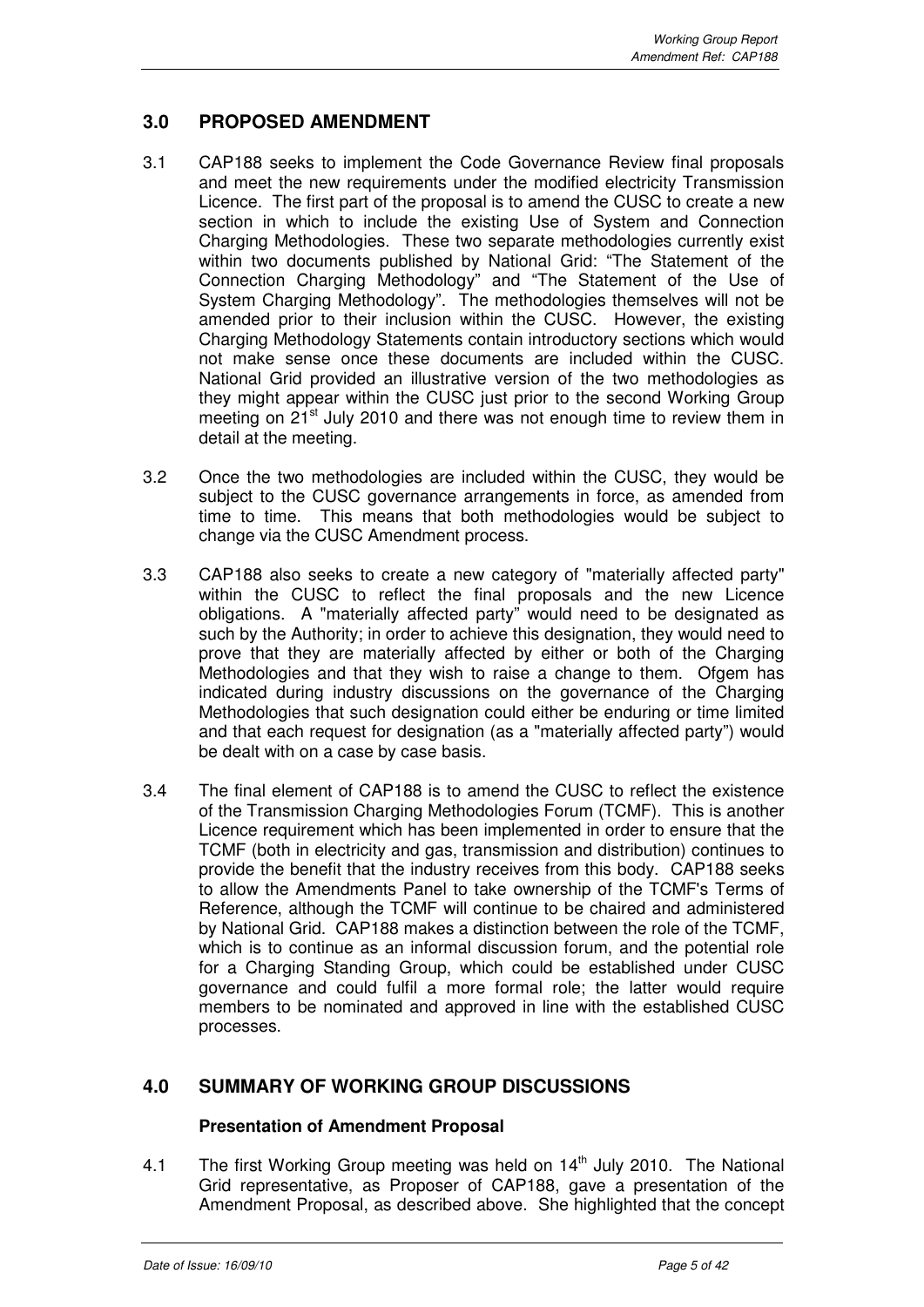of "charging windows", as consulted on by Ofgem as part of its Code Governance Review Initial Proposals, is not included as part of the CUSC Amendment Proposal. "Charging windows" were initially proposed by Ofgem as a period of time during any given year during which proposals to change the Charging Methodologies could be raised, although did not form part of the final licence proposals. Ofgem considered that they could be used as a mitigation measure against the potentially high volume of Charging Methodology change proposals that the industry could be faced with when the open governance arrangements are implemented.

- 4.2 The National Grid representative explained that CAP188 does not include "charging windows" as National Grid considers that restricting the period in which Amendment Proposals can be raised would not be beneficial; instead it would be better to manage the volume of change through the existing Panel prioritisation process. She also noted that careful planning of implementation timescales should assist change Proposers and the industry in general in planning for changes to the two Charging Methodologies.
- 4.3 The National Grid representative considered that CAP188 better facilitates Applicable CUSC Objective (a), the efficient discharge by the licensee of the obligations imposed upon it under the Act and by this licence, specifically by amending the CUSC to fulfil the new licence or revised obligations placed on National Grid under standard conditions C5, C6 and C10 of its electricity Transmission Licence.

## **Working Group Terms of Reference**

- 4.4 The Working Group agreed the Terms of Reference for CAP188 and did not suggest any additional items for inclusion. The Working Group then proceeded to complete the actions assigned to it under the Terms of Reference, as follows:
	- Clarify whether a proposal to change the Charging Methodologies has to be stand-alone or whether it can form part of a wider proposal to amend the CUSC;
	- Consider "charging windows" (restriction to period for raising chargingrelated Amendment Proposals);
	- National Grid to provide a change marked version of the existing Charging Methodologies for inclusion in the CUSC for review by the Working Group;
	- Review the illustrative legal drafting provided by National Grid for suitability.

#### **Charging Methodology Amendment Proposals**

- 4.5 The National Grid representative provided background to this issue, explaining that during the  $9<sup>th</sup>$  July 2010 Amendments Panel meeting and the June/July Code Governance Review workshops, differing views were expressed regarding raising a Charging Methodology Amendment Proposal once the two Charging Methodologies are included within the CUSC. There are two general schools of thought, as set out below.
- 4.6 The first approach is a holistic one which would allow parties to raise one single Amendment Proposal to the CUSC which could cover both the existing Sections of the CUSC and the two Charging Methodologies (which would be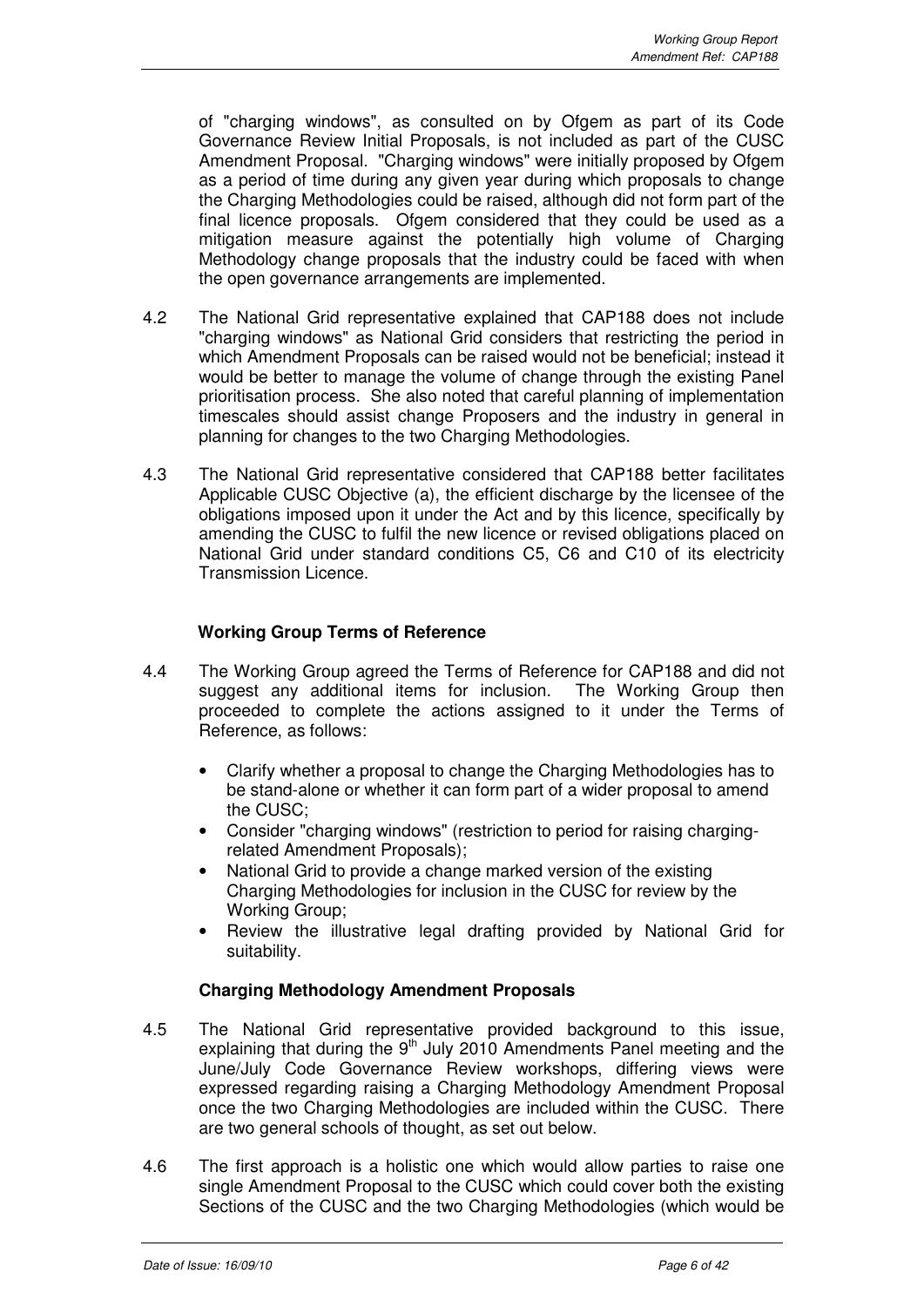in a new Section of the CUSC). Hence, one CUSC Amendment Proposal could incorporate changes to, for example, the provisions around 'Use of System' in Section 3 of the CUSC, in addition to a change to the 'Use of System Charging Methodology' in the new Section to the CUSC. This approach was considered to have a number of benefits:

- Transparency: allowing the industry and Panel Members to see the potential full impacts of related changes in one place;
- Efficiency: enabling one Working Group to consider all the issues together, instead of adopting a piecemeal approach to the different elements, could reduce the number of meetings and resources required and speed up the change process.
- 4.7 The second approach splits out the Charging Methodologies from the rest of the CUSC with regard to raising Amendments Proposals. For the avoidance of doubt, they still reside in a new Section of the CUSC. Using the example above, this would mean that two separate Amendment Proposals would need to be raised: one Amendment Proposal to the 'Use of System' provisions in Section 3 of the CUSC and a second Amendment Proposal to the 'Use of System Charging Methodology'.
- 4.8 The rationale for this approach stems from a number of Licence obligations relating to Charging Methodologies. The first is the new obligation (to be brought into effect with this CAP188 proposal) to allow Charging Methodology change proposals to be raised by "materially affected parties". Given that CUSC Parties, BSC Parties and the National Consumer Council would have the right to raise Amendment Proposals to the Charging Methodologies, a materially affected party would be someone not covered by those categories and has to be designated by the Authority. In order to gain such designation, the party would have to prove to the Authority that it is materially affected by the charging methodologies and that it wishes to raise a change proposal. The reason this could not be covered by the holistic (first) approach above is that the designation described in the Licence is restricted to Amendment Proposals to the Charging Methodologies only. Thus, in the example above, CUSC Parties, BSC Parties and the National Consumer Council could raise changes to both the 'Use of System' provisions in Section 3 of the CUSC and the 'Use of System Charging Methodology'. However, a "materially affected party" could only raise a change to the 'Use of System Charging Methodology'. They could not propose a change to the 'Use of System' provisions in Section 3 of the CUSC. Having a different approach between Amendment Proposals from the CUSC Parties, BSC Parties and the National Consumer Council and those from a "materially affected party" (with – in the first approach - one group being able to raise a single Amendment Proposal covering both the 'Use of System' provisions in Section 3 of the CUSC and the 'Use of System Charging Methodology', and the other group limited to just raising an Amendment Proposal to the 'Use of System Charging Methodology') might be considered unduly discriminatory.
- 4.9 The other element of the Licence which parties considered supports the second approach is the differing "relevant applicable objectives" within the Transmission Licence. When the Amendments Panel makes its recommendation to the Authority with regard to implementation of an Amendment Proposal, it does so by providing its views as to whether the Amendment Proposal better facilitates the Applicable CUSC Objectives than the baseline version of the CUSC. Prior to implementation of the Code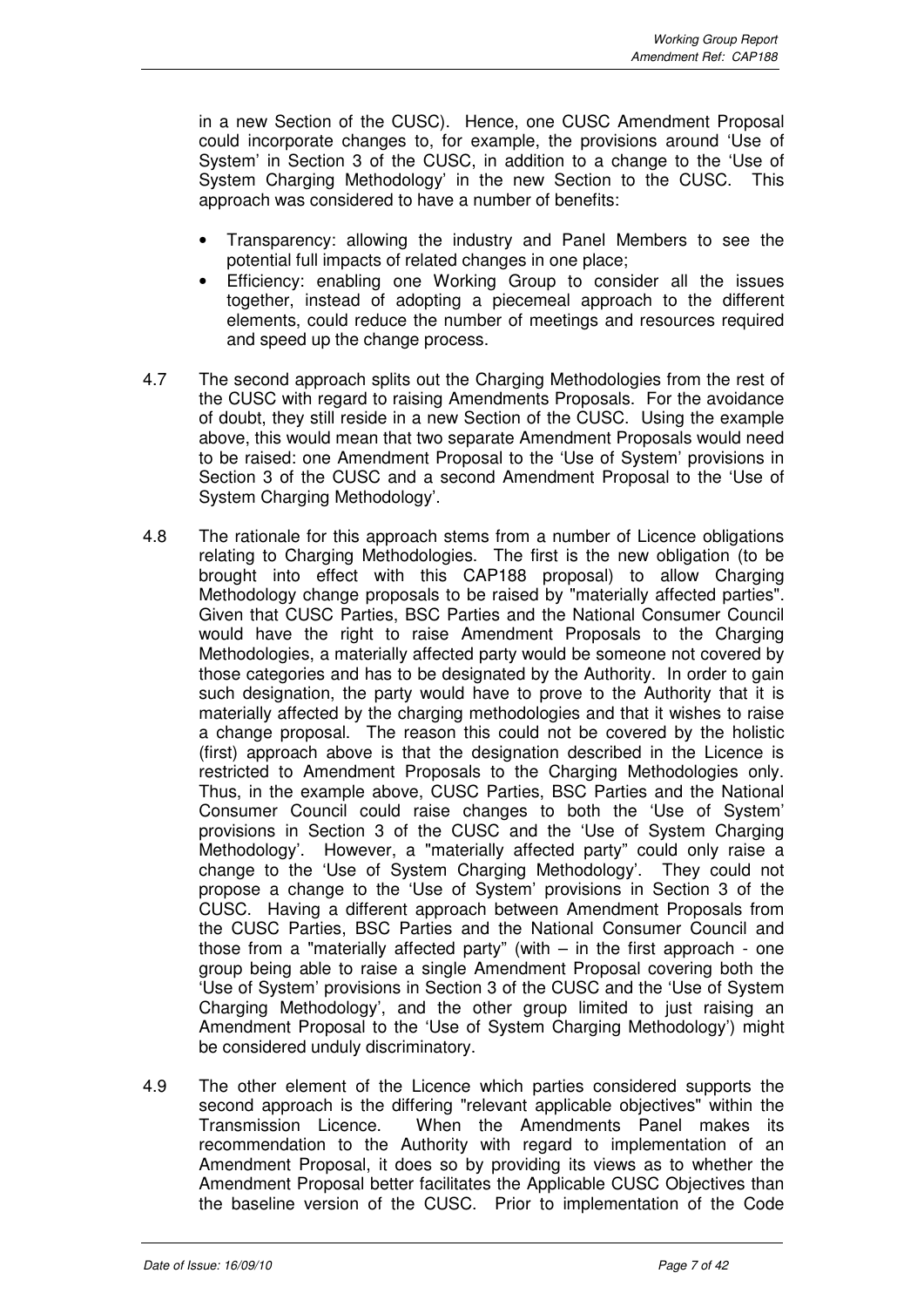Governance Review, the Transmission Licence set out three different sets of Applicable Objectives; one set each for the CUSC ("Applicable CUSC Objectives"), the Use of System Charging Methodology and the Connection Charging Methodology ("relevant objectives"). Thus there are two Applicable CUSC Objectives, three relevant objectives for the Use of System Charging Methodology and four relevant objectives for the Connection Charging Methodology. Whilst similar in nature, there are differences between these nine different objectives. The Licence modifications related to open governance of the Charging Methodologies, which were made in July 2010, brought the three sets of objectives together under one definition in the Licence, as follows:

"applicable CUSC objectives" means:

a. in relation to a proposed modification of the modification procedures only, the requirements of paragraph 6 (to the extent that they do not conflict with the objectives set out in paragraph 1);

aa. in relation to a proposed modification of the charging methodologies only, the objectives (as applicable) set out at:

> (i) paragraph 5 of standard condition C5 in relation to the use of system charging methodology; and

(ii) paragraph 11 of standard condition C6 in relation to the connection charging methodology, and

b. in relation to any other proposed modification, the objectives set out in paragraph 1.

The supporters of the second approach believed that the Licence references above, to different objectives for proposed modifications to different elements of the CUSC, meant that the Panel would need to consider each of those elements in isolation; this meant, in the example used above, that two separate (but related) Amendment Proposals would be required; one addressing the 'Use of System' provisions in Section 3 the other the 'Use of System Charging Methodology'. It was noted that this was very similar to the approach adopted by the CUSC Amendments Panel for the suite of 'Transmission Access Review' (TAR) changes developed in 2008-9, where separate Working Groups considered the CUSC and the (related) Charging Methodology changes, with a number of members sitting on both groups.

4.10 The Working Group debated the merits of the two approaches but did not reach agreement as to which the "right" approach should be. One Working Group member requested that National Grid should seek legal advice, on behalf of the Working Group, as to which of the two approaches was the most legally robust, given the potential confusion caused by the revised Licence drafting above. The Working Group member explained the importance of implementing the correct process from the outset, noting that future Charging Methodology Amendment Proposals could have the potential to result in significant financial wins or losses to individual organisations. Should an organisation face significant losses, the Working Group member considered that such organisations may seek to challenge the outcome of the change and that the logical place to start would be any weaknesses in the underlying processes set out in the CUSC. The Working Group member explained that if, for example, it was decided that the first approach, as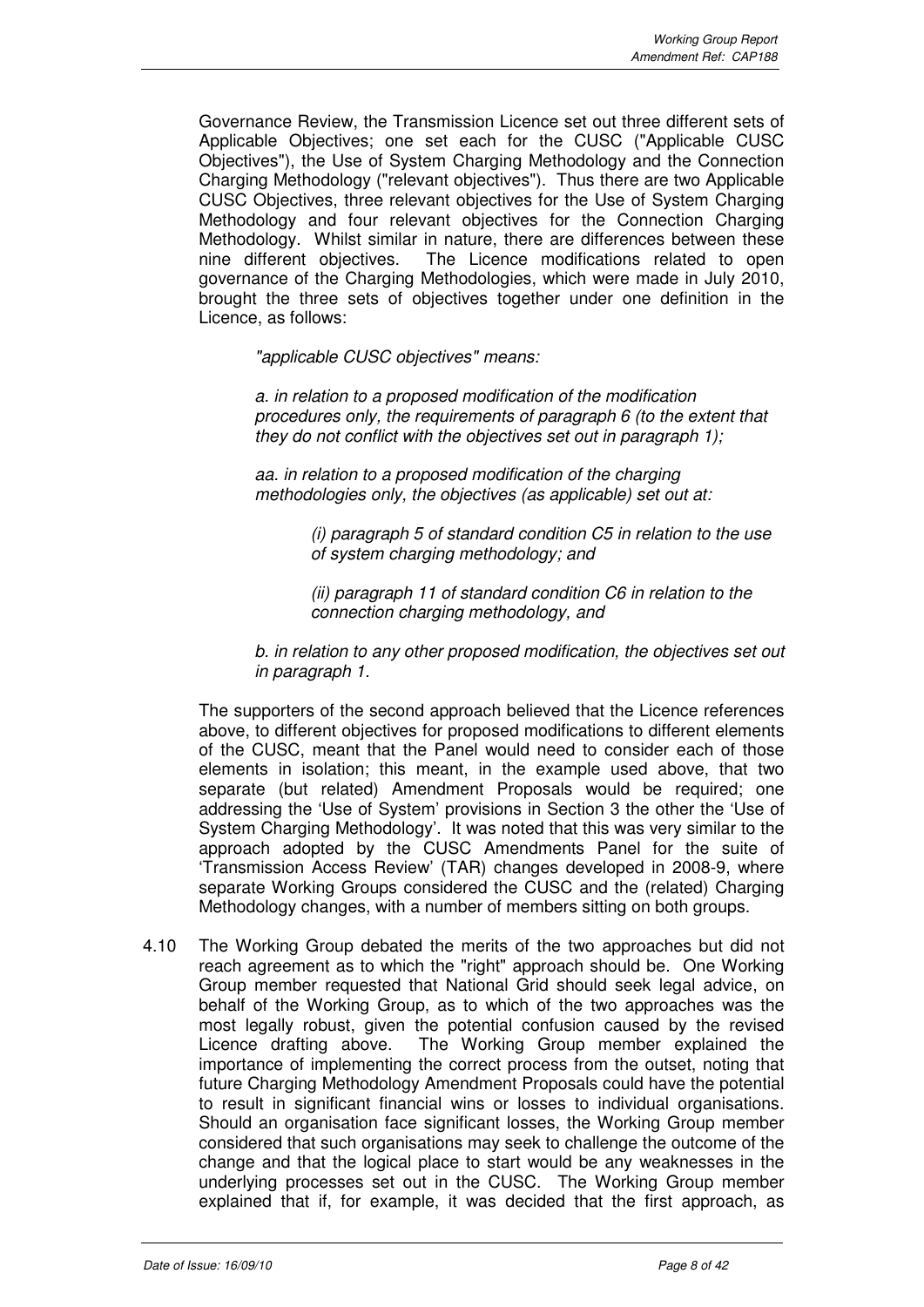described in paragraph 4.6, was the one to be adopted for the CUSC (as the CAP188 'solution') and, after a successful legal challenge, it was determined that it should actually have been the second approach, as described in paragraph 4.7, (or vice versa) then not only would the change that had been the subject of the legal challenge be called into question, but so too could any CUSC Amendment Proposals taken forward up to that time using the new approach. In this scenario there could potentially be significant ramifications for the industry, the Licensee and the Authority. The Working Group agreed to ask for the industry's views on their preferred approach:

#### **Q1: Which approach to the Charging Methodology proposals do you prefer?**

## **Charging Windows**

- 4.11 "Charging windows" were discussed at the second Working Group meeting on 21<sup>st</sup> July 2010. The National Grid representative summarised the background of "charging windows", explaining that Ofgem had included the concept within its Code Governance Review Initial Proposals consultation in 2009, as described in paragraph 4.1 above. She reiterated that National Grid had not included them within CAP188 as it could not see a benefit in restricting the period during which Charging Methodology Amendment Proposals could be raised. If a large volume of changes were raised from the outset of open governance, National Grid, as Code Administrator, and the Amendments Panel would need to manage the CUSC Amendments process, but National Grid considers this can be done without imposing time restrictions.
- 4.12 The National Grid representative did recognise, however, that the industry would have concerns over any uncertainty regarding the timescales for implementation of Charging Methodology Amendment Proposals. She noted that CAP188 did not seek to make any changes to the CUSC with regard to the implementation of Charging Methodology Amendment Proposals, as National Grid considered that certainty could be provided through careful construction of implementation dates. For example, when considering an Amendment Proposal to the Charging Methodologies, the Working Group, National Grid and the Panel could continually review the timetable and implementation timescales, to provide certainty over the charging year (from 1<sup>st</sup> April in a given year to the following 31<sup>st</sup> March) in which a proposal would be able to be implemented.
- 4.13 Two Working Group members agreed that a window for raising Charging Methodology Amendment Proposals was unnecessary, but considered that the processes surrounding implementation of Charging Methodology Amendment Proposals should be clarified within the CUSC to provide certainty to the industry. One Working Group member noted that certainty is important as electricity generators and suppliers both have concerns over mid-year charging changes, due to operational concerns or contractual issues. The Working Group member suggested that to provide such certainty, a fixed cut-off date could be specified in the CUSC for Amendment Proposals which a party wishes to see implemented in the next charging year. In other words if the Charging Methodology Amendment Proposal had not reached a pre-designated stage in the CUSC change process by a predetermined date each year then it would not be possible to implement that change for the next charging year starting on 1<sup>st</sup> April.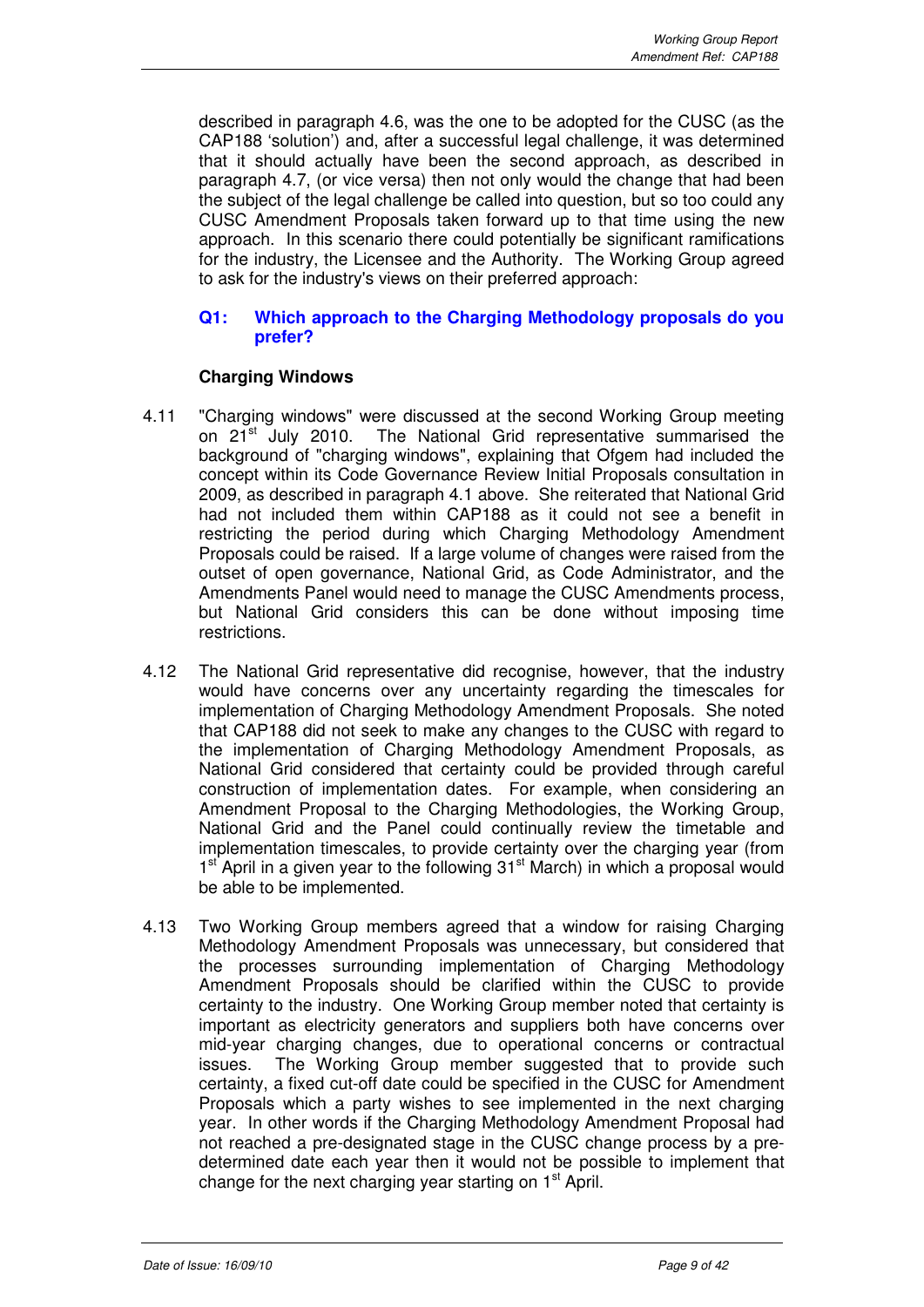- 4.14 The Working Group discussed how a fixed cut-off date should be set. It was agreed that a standard implementation date of  $1<sup>st</sup>$  April each year for charging changes would be preferable and that any cut-off date would need to work back from this date. The Working Group discussed the existing timescales for charging:
	- The charging year runs from  $1<sup>st</sup>$  April to  $31<sup>st</sup>$  March each year;
	- Final Transmission Network Use of System (TNUoS) tariffs are published, by National Grid, at the end of January each year in order to give two months' notice to parties, as required under the CUSC, of the tariffs to apply from  $1<sup>st</sup>$  April;
	- Final connection charges are provided, by National Grid, to Users at the end of January, in order to give the two months' notice to Users, as required by the CUSC, of the tariffs to apply from 1<sup>st</sup> April;
	- Both indicative TNUoS tariffs and connection charges are provided by National Grid earlier in the charging year (normally by the end of December).
- 4.15 The Working Group then considered the likely timescales surrounding an Authority decision, noting the Authority's current Licence requirement (see paragraph 7.1 below) to make Charging Methodology change decisions within 28 days of receipt of the documentation from National Grid. The Working Group noted that the Authority had indicated on numerous occasions that its Code Governance Review was designed to improve on the existing arrangements. Given this, the Working Group believed that as anything less than 28 days (for the Authority to opine on a Charging Methodology change) would not be an improvement on the situation today, that they could realistically include this as the benchmark in their consideration of the timescales. The Working Group also recognised the potential for the Authority to undertake a Regulatory Impact Assessment, which could delay the process by up to three months, thereby missing implementation of a proposal for the start of the next charging year.
- 4.16 Factoring in all the timescales above, the Working Group suggested that the cut-off date for a Charging Methodology Amendment Proposal to have progressed completely through the Amendments process would be the September Amendments Panel meeting for implementation the following 1<sup>st</sup> April at the earliest. In other words, the onus would be on the Proposer raising their Charging Methodology Amendment Proposal in sufficient time for it to have progressed (depending upon the complexity etc., of the change) through a Working Group, industry consultation etc., in accordance with the change process set out in Section 8 of the CUSC, such that it was able to be presented, at the very latest, to the September Panel meeting for a recommendation vote. The Working Group noted that National Grid, as Code Administrator, could act as a 'critical friend' to the Proposer and advise on the potential timescales for taking their particular change through the CUSC change process, so that the Proposer could still meet the September Panel deadline. The timeline developed by the Working Group, including any assumptions, is described below:
	- Last week in September: Panel recommendation vote at Panel meeting;
	- First week in October: National Grid completes Amendment Report with Panel discussions / recommendation etc., and circulates to the Panel for comment;
	- Second week in October: National Grid sends Amendment Report to Authority for decision;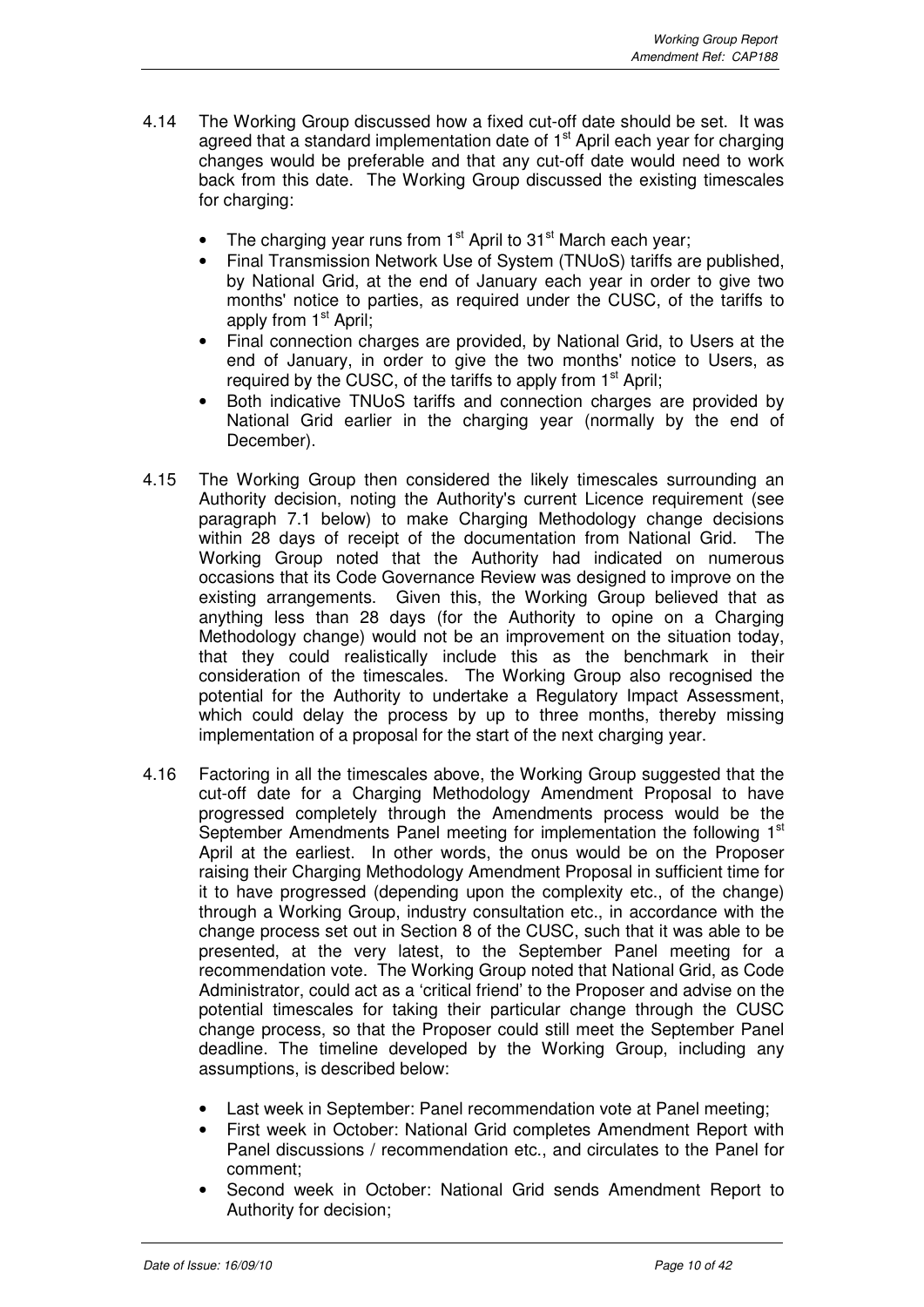- Second week in November: Authority decision due, in line with the 28 day current Licence requirement;
- NB. There is no industry control over when the Authority will make its decision; if the Authority chooses to undertake a RIA, this will add up to 3 months to the process;
- Mid-November onwards: National Grid calculates indicative TNUoS tariffs and connection charges based on the new methodology approved by the Authority, to be implemented from the following 1<sup>st</sup> April;
- Mid-December: National Grid publishes indicative connection charges;
- End January: National Grid publishes final TNUoS tariffs;
- End January: National Grid sends final connection charges to connectees.
- 4.17 The Working Group agreed that it should seek industry views on both (i) setting a charging window and (ii) setting a cut-off date for implementation of a Charging Methodology change from the following 1<sup>st</sup> April.
- 4.18 Subsequent to the Working Group meeting, the National Grid representative sought advice from National Grid's Transmission charging experts regarding the proposed timeline set out above. The charging experts noted that a cutoff date could provide additional certainty to the industry; however, in respect of the proposed timescales, they provided a number of caveats:
	- Implementation timescales for a Charging Methodology proposal will vary depending on the complexity and significance of the change proposed. Some changes are relatively straight forward and therefore a September cut-off date may be earlier than necessary, whilst others would require a cut-off date earlier than September;
	- A September cut-off date may leave insufficient time to implement a significant Use of System Charging Methodology change that required significant changes to National Grid's systems, such as the transport or tariff models;
	- A September cut-off date may impact National Grid's ability to provide indicative TNUoS tariffs or connection charges<sup>1</sup> prior to publishing the actual charges. For example there may be insufficient time to collate data (e.g. precise maintenance data at every substation) and/or change National Grid's calculation processes to accommodate proposed changes.
- 4.19 The Working Group agreed that it should consult the industry on charging windows and cut-off dates for implementation through a number of questions below:
	- **Q2: Do you agree with the Working Group that a window for raising Charging Methodology modification proposals is unnecessary?**
	- **Q3. Do you agree with the Working Group that there should be a fixed cut-off date each year for implementation of Charging Methodology change proposals for the following charging year?**

 $\overline{a}$ 

<sup>1</sup> National Grid is not obliged to provide indicative charges, but does so on a voluntary basis, where possible, by the end of December each year.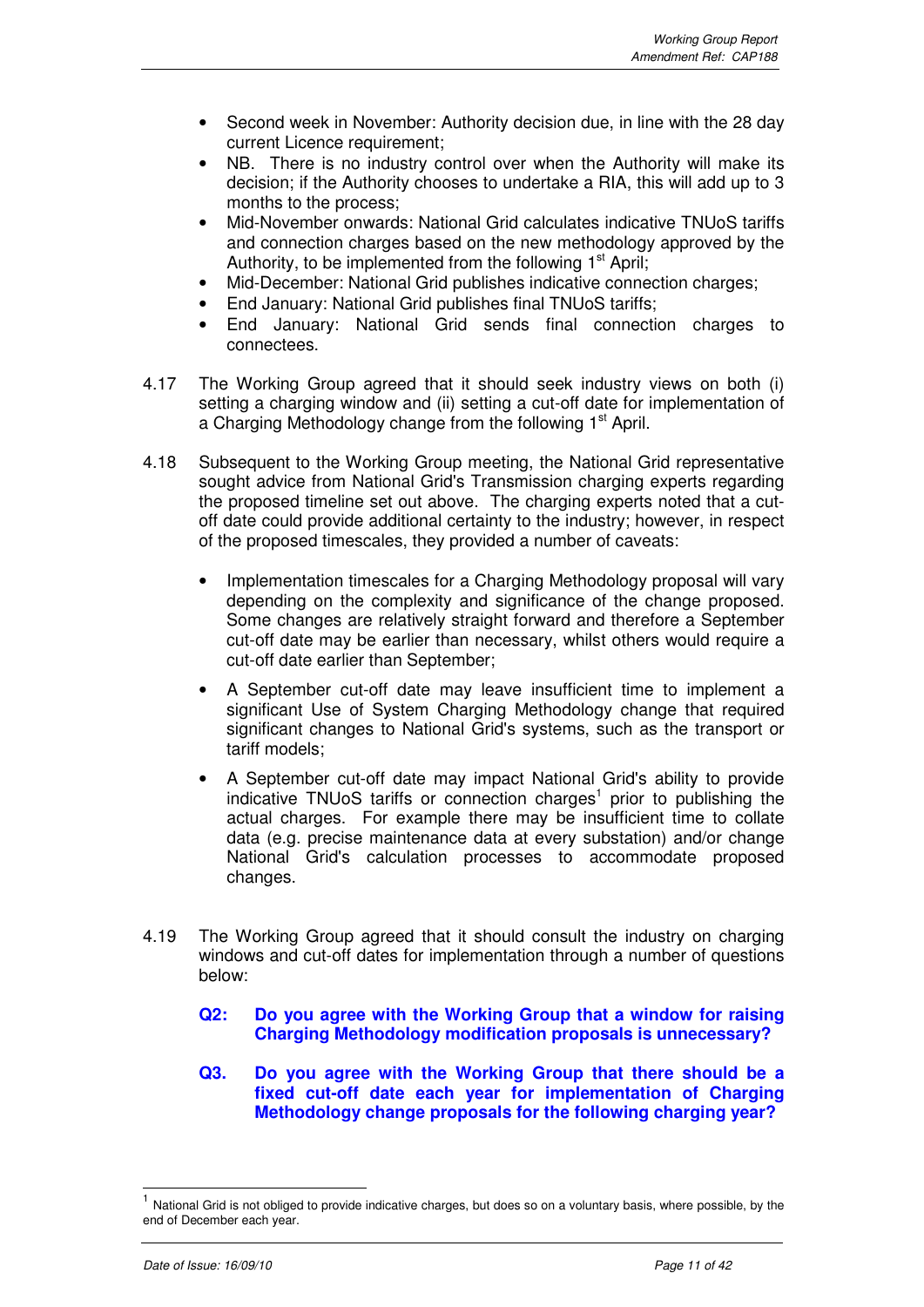#### **Q4. What are your views on the Working Group's suggestion that the cut-off date should be 6 months prior to 1 April every year, bearing in mind the advice from National Grid's charging team?**

#### **Review of Illustrative drafting**

4.20 At the meeting on 21<sup>st</sup> August 2010, the Working Group reviewed the illustrative legal text of Sections 8 and 11 of the CUSC provided by National Grid (please see separate volume 2 which includes the illustrative text). With regard to Section 8, questions were raised over references in paragraph 1.26.4 to the role of the Charging Methodology Forum in discussing and developing Amendment Proposals; the requirement to notify each Materially Affected Party in paragraph 1.28.2 and a reference to a notification requirement in paragraph 1.28.3. National Grid agreed that the text in these paragraphs should be reviewed. A number of minor typographical comments were made regarding Section 11 of the CUSC, which National Grid noted. In addition, as noted in paragraph 3.1 above, National Grid provided an illustrative version of the two methodologies as they might appear within the CUSC just prior to the second Working Group meeting on 21<sup>st</sup> July 2010 and there was not enough time to review them in detail at the meeting. Some of the definitions in Section 11 related to the illustrative version of the two methodologies.

#### **Post Working Group Consultation discussions**

4.21 The Working Group held a third meeting on  $27<sup>th</sup>$  August 2010 to discuss responses to the Working Group Consultations, finalise the original CAP188 Amendment Proposal solution and agree any Working Group Alternative Amendments. The National Grid representative summarised the seven responses received to the Working Group Consultation (see section 12 of this report for full summary). Six of the seven respondents stated they supported CAP188; one respondent was silent.

#### **Approach to Charging Methodology Amendment Proposals**

- 4.22 In response to the first question, "Which approach to the Charging Methodology proposals do you prefer?" (paras 4.5 to 4.10 refer), four respondents preferred the second approach of raising separate Amendment Proposals to each of the Charging Methodologies and the rest of the CUSC, whereas two respondents preferred the first approach of raising one single proposal to change all elements of the CUSC. One respondent suggested that any approach adopted should be sufficiently flexible to make smaller changes closer to the charging change date.
- 4.23 National Grid noted that the Working Group had requested that it seek legal advice on this issue. The National Grid representative summarised the legal advice it had received, contained within Annex 5 of this report, which considers that a holistic approach (the 'first approach' – see paragraph 4.6) to raising one Amendment Proposal which covered both the CUSC and the Charging Methodologies was not prevented by the licence modifications and may make the process easier. However, the advice noted that:

"It does not seem possible at this stage to decide generally whether it is better to pursue the holistic Amendment Proposal approach or the separate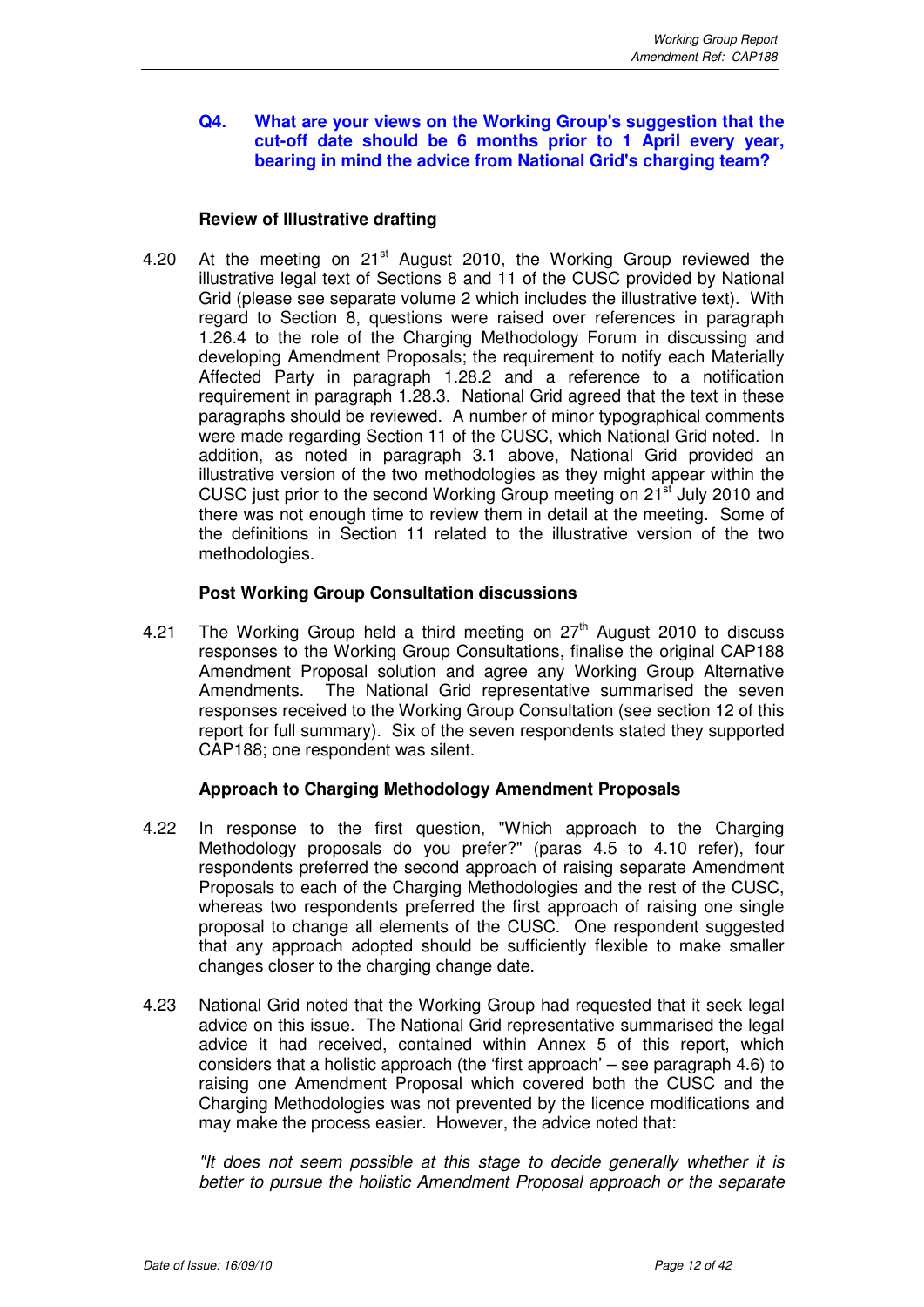Amendment Proposal approach. This should therefore be reviewed when and if it becomes an issue."

The Working Group considered that the advice was not conclusive on the issue. After further discussion, the Working Group concluded that a separate Amendment Proposals approach (the 'second approach' – see paragraphs 4.7 – 4.9) was the most appropriate, for a number of reasons. Firstly, such an approach addresses the issue that "Materially Affected Parties" are only allowed to raise Amendment Proposals to the Charging Methodologies and not to the rest of the CUSC. Secondly, this approach would not prevent multiple proposals from being flagged as "linked" by the Proposer(s); this could also be highlighted by the Code Administrator in the Initial Written Assessment for such Amendment Proposals; in addition, the Panel has the ability, as set out in paragraph 8.16.5(a) of the CUSC, to amalgamate such Amendment Proposals. Thirdly, the separate approach was more widely supported by Working Group Consultation respondents. The Ofgem representative expressed a concern that drafting the CUSC legal text such that single, holistic, Amendment Proposals were not able to be raised could result in an overly prescriptive approach.

## **Charging Windows**

4.24 All seven respondents agreed with the Working Group that a window for raising Charging Methodology modification proposals is unnecessary and that there should be no restrictions in this area. The Working Group agreed that charging windows should not form part of the CAP188 proposal and that no alternatives should be raised in this area.

#### **Fixed cut-off dates for implementation in following Charging Year**

4.25 Five out of seven respondents agreed with the Working Group that a fixed cut-off date for an Amendment Proposal to reach the Panel Recommendation stage in order to achieve implementation by the start of the following Charging Year (1<sup>st</sup> April) would be a good idea. One further respondent supported an indicative timescale being included within the CUSC, but was concerned that a firm cut-off date may restrict Ofgem's decision making process. The final respondent did not support a fixed approach as it wanted the ability for smaller changes to be made closer to the date of charging changes, which could be prevented by a fixed cut-off approach. However, a Working Group member noted that there must, at some point, be a cut-off date, even if that was 31<sup>st</sup> March each year. Those respondents who supported a fixed cut-off date considered that such an approach would help provide clarity and predictability of future costs to the industry. One respondent suggested that, without an implementation cut-off date, parties would need to put a "risk factor" amount into their tariffs to take account of potential changes to charges at a later date, which would lead to higher prices for consumers.

#### **Timing of a fixed cut-off date**

4.26 The five respondents who supported a fixed cut-off date all agreed with the Working Group's proposed timescale of that date being six months prior to 1<sup>st</sup> April (based on the timeline set out in paragraph 4.16 above) which means reaching the September Panel meeting for the Panel Recommendation Vote on the Amendment Proposal. The Working Group recognised that any fixed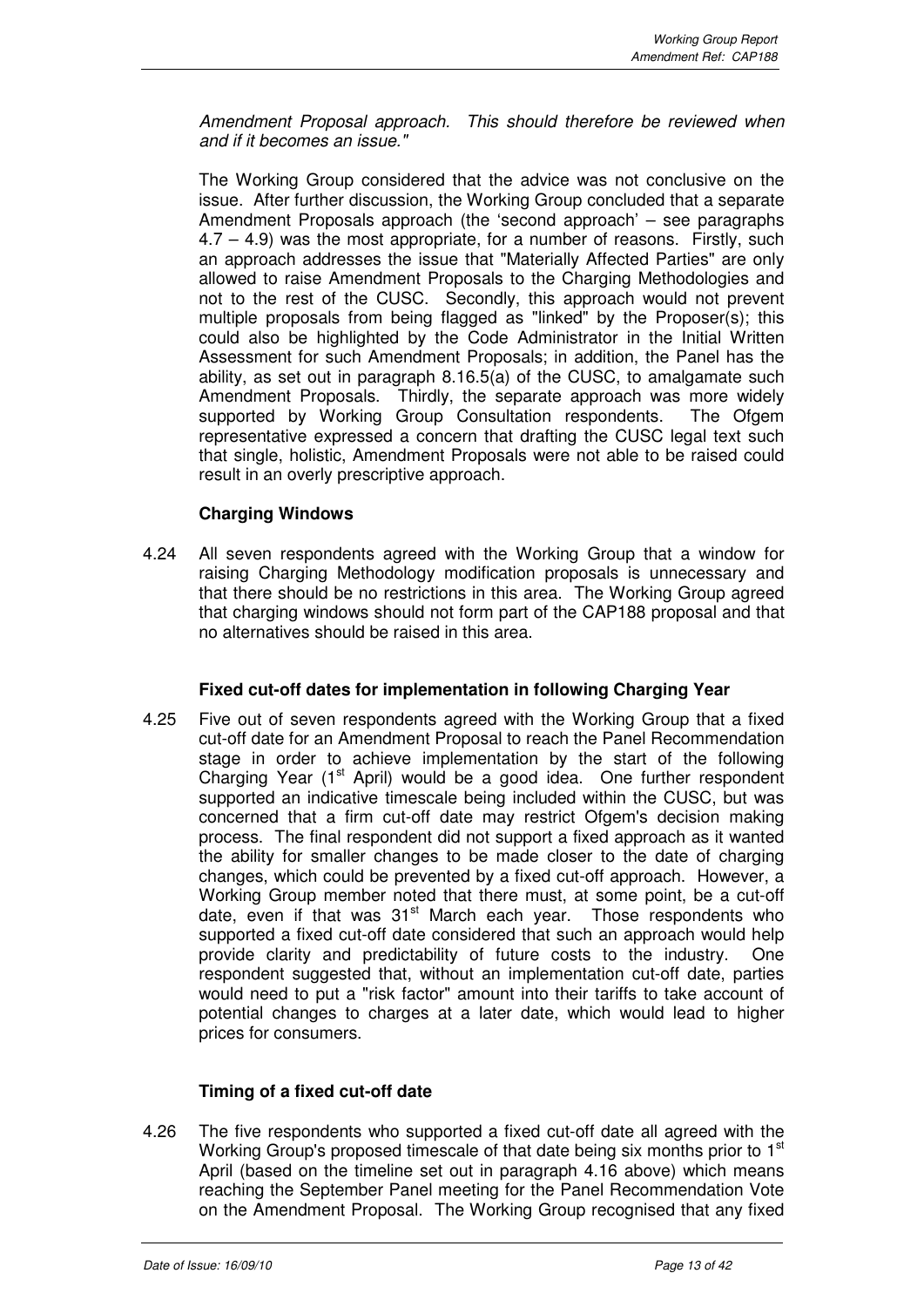cut-off date would need to be reviewed after implementation to ensure it was fit for purpose, as the new charging governance regime is a significant change from the existing arrangements.

- 4.27 The National Grid Representative expressed a concern that the fixed cut-off date, if prescribed within the CUSC, would prevent minor changes being made closer to the following Charging Year. Her concerns arose following confirmation from the Working Group that the CUSC should make it clear that any Charging Methodology Amendment Proposal which did not reach the Panel Recommendation Vote stage at the September Panel meeting would require an Implementation Date to be recommended of the subsequent Charging Year, i.e. if the Proposer missed the September deadline, he would have to wait up to 18 months for the Amendment Proposal to be implemented, even if it later transpired that it would be possible for the change to be made sooner.
- 4.28 Having raised those concerns, the National Grid representative sought to raise a Working Group Alternative Amendment which removed the fixed cutoff date. She noted that National Grid would provide advice to the industry, any Working Group and the Amendments Panel when they discussed an appropriate Implementation timetable for any Charging Methodology Amendment Proposal. Such advice would include any restrictions in terms of likely systems changes that would impact on the implementation timescales. In discussing the detail of such a WGAA, the Working Group suggested that if there is no certainty of a cut-off date to the industry for achieving implementation of an Amendment Proposal (which related to charging) in the following Charging Year, the industry may seek to try and pressurise the Panel to progress Amendment Proposals in shorter timescales. The National Grid representative recognised the importance of providing clarity of future charges to the industry and therefore agreed that Charging Methodology changes should only be recommended for implementation from 1<sup>st</sup> April each year.
- 4.29 The Ofgem representative expressed a concern over making the CUSC overly prescriptive in this area. The Working Group discussed that the existing CUSC provisions which enable the Authority to set Implementation Dates in its Direction to the Company to implement an Amendment Proposal, taking into account the Panel's proposed Implementation Date. The Panel could provide reasons within its final report as to why the Authority should direct a mid-year Implementation Date, if one were required to take account of exceptional circumstances. The Report would also reflect wider industry views and consultation responses on such exceptional circumstances. The full detail of the WGAA is contained within Annex 6 of this report.

#### **Summary of "original" CAP188 solution**

- 4.30 In summarising the Working Group's discussions of the Working Group Consultation responses, the Working Group chairman clarified the "original" CAP188 solution, as supported by the majority of Working Group members, as follows:
	- Amendment Proposals to the CUSC and to the Charging Methodologies will be required to be raised as separate Amendment Proposals, although they can be flagged as "linked" by the Proposer(s);
	- There will be no concept of a "charging window" in which to raise a Charging Methodology Amendment Proposal;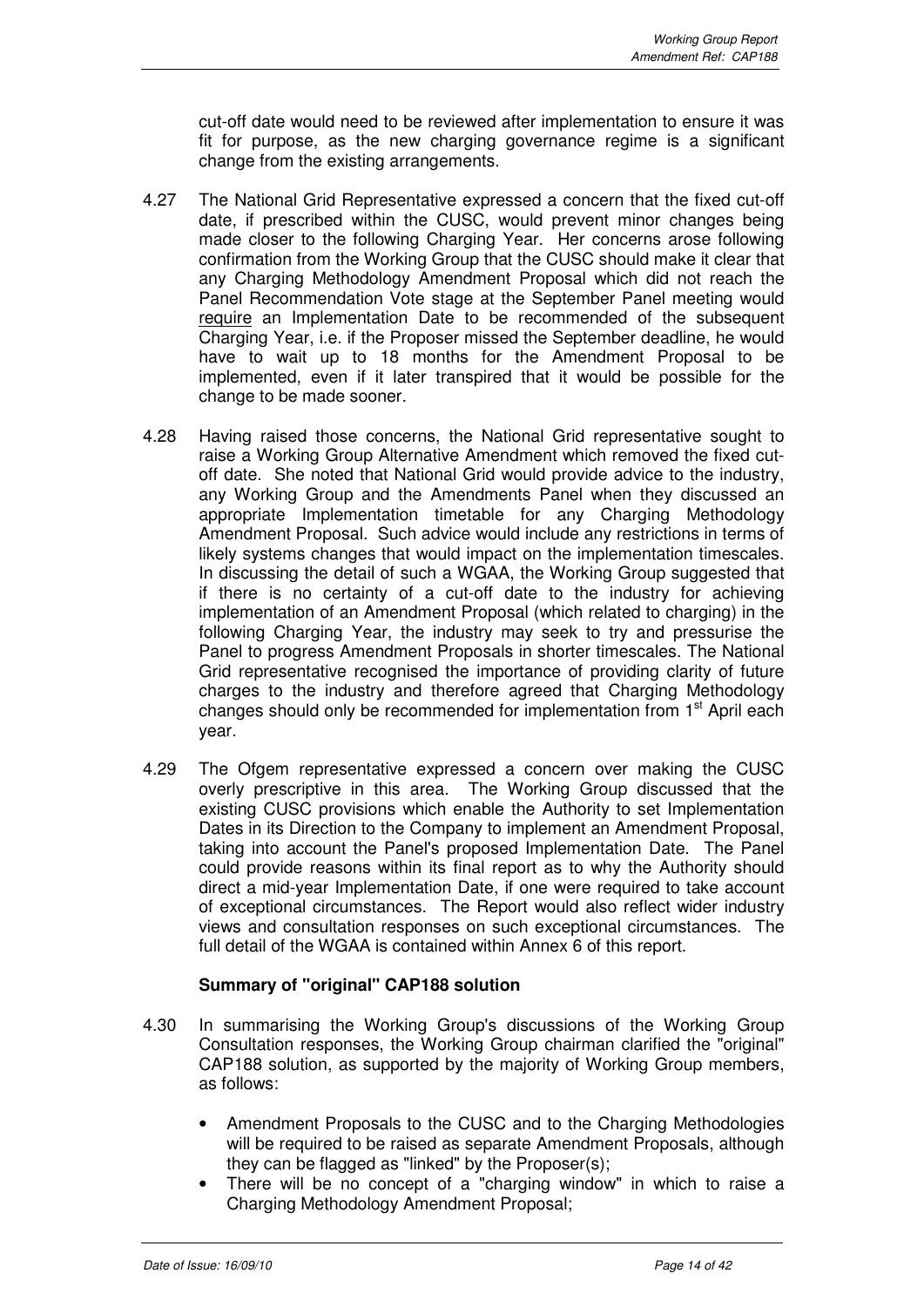- The CUSC should prescribe a fixed cut-off date for a Charging Methodology Amendment Proposal to complete the Amendments process in order for its proposed implementation at the beginning of the following Charging Year at the earliest.
- The requirement will be for the Panel to have made its Recommendation Vote on the Amendment Proposal by the last business day in September each year, at the latest, in order for that Amendment Proposal to be able to be proposed, by the Panel, for implementation from the following  $1<sup>st</sup>$ April (at the earliest);
- Implementation Dates for Charging Methodology Amendment Proposals should always be at the start of the charging year, namely  $1<sup>st</sup>$  April each year.

#### **Review of revised Illustrative drafting**

- 4.31 Following the Working Group meeting on  $27<sup>th</sup>$  August to finalise the solutions for CAP188, National Grid revised the illustrative legal drafting and provided an updated version to Working Group members on  $8<sup>th</sup>$  September 2010. The Working Group reconvened by teleconference on 15<sup>th</sup> September to review the updated drafting. At that meeting, National Grid noted that it had not provided drafting for the Working Group Alternative Amendment as the baseline was yet to be finalised, but that the WGAA text would be provided with the final Working Group report and would be available to Working Group members for comment. The text is available in Annex 1 of this report.
- 4.32 Working Group members commented on the revised illustrative legal text (dated  $8<sup>th</sup>$  September) as follows:
	- Paragraph 8.16.1 should be reordered to make it clearer that a "Materially Affected Party" may only raise an Amendment Proposal to the charging Methodologies and not to the rest of the CUSC;
	- National Grid noted that it would propose some additional wording in paragraph 8.16.3 to reflect that individual Amendment Proposals could be flagged as being linked, by adding in the text: "When making a **CUSC Modification Proposal** in respect of the **Charging Methodologies**, the **Proposer** may make specific reference to any link with another **CUSC Modification Proposal**." No comments were made on the proposed addition;
	- National Grid highlighted that additional text would be required in paragraph 8.22.4 (b) to reflect the new provisions relating to the cut-off date for implementation of charging methodology proposals. National Grid noted that the new text had been drafted but an error had been spotted in the specification of the cut-off date, so it would be rectified then circulated with the final draft text;
	- One Working Group member asked that references to the "Charging Methodology Forum" be amended to the "Transmission Charging Methodology Forum" to reflect the continuation of the existing group. National Grid responded that the draft text reflected the licence wording, but accepted that this could cause confusion among the industry as to whether it referred to a new forum and agreed to review it with the legal team;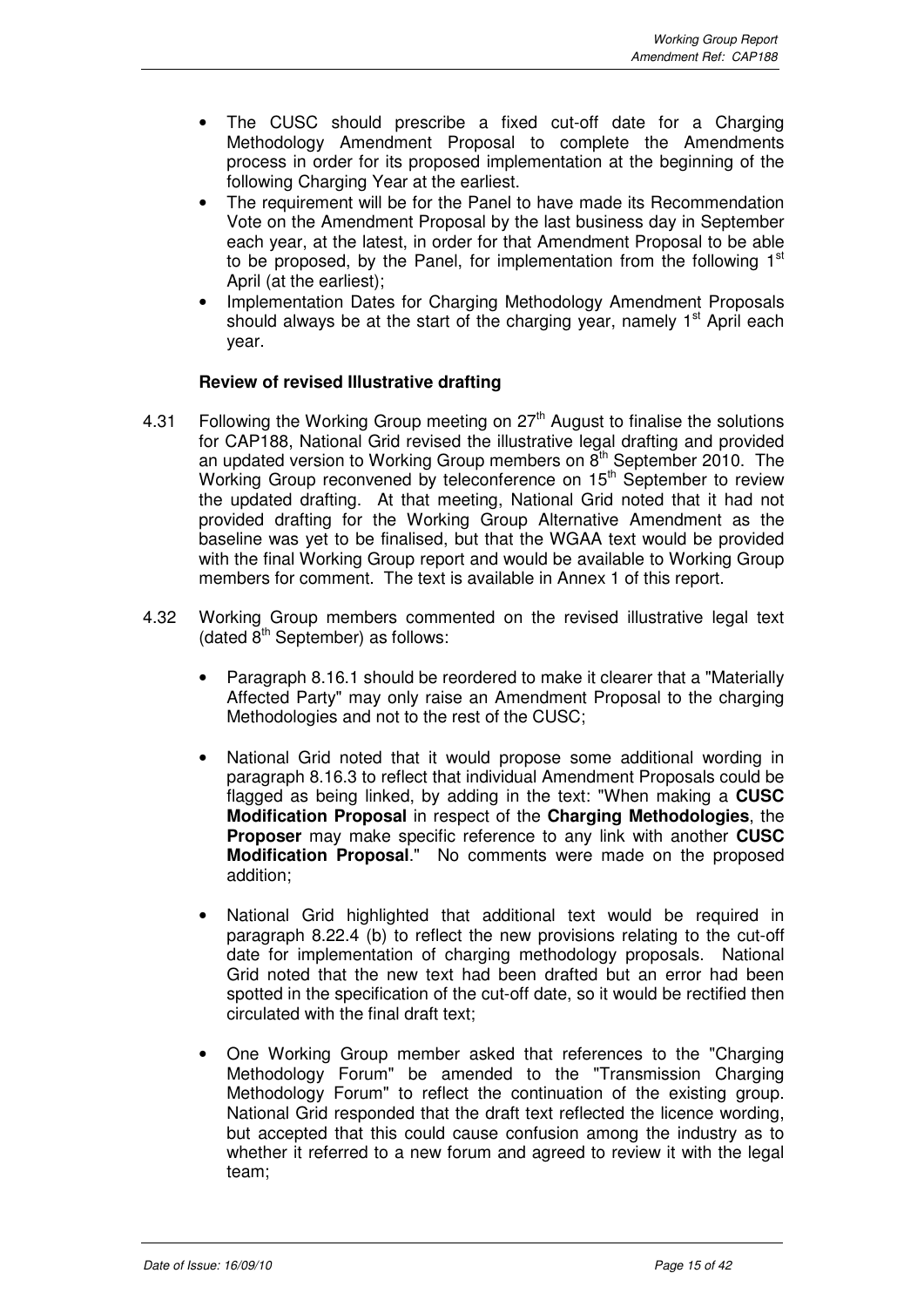- In line with an earlier Working Group request paragraph 8.26.4, which described the different forums a proposal to change the Charging Methodologies could be referred to, was deleted as it was considered to be slightly confusing;
- National Grid highlighted that paragraph 8.28.3 also needs to be updated to reflect the proposed  $1<sup>st</sup>$  April standard implementation date for proposals to change the Charging Methodologies.

## **5.0 WORKING GROUP ALTERNATIVE AMENDMENT**

5.1 At the meeting on 27<sup>th</sup> August 2010, National Grid Electricity Transmission plc raised a Working Group Alternative Amendment, following finalisation of the original CAP188 solution by the Working Group. National Grid raised the WGAA as it did not agree with the majority of the Working Group that a cutoff date for implementation of an Amendment Proposal to the charging methodologies for the following charging year (from next  $1<sup>st</sup>$  April) should be as restrictive. In every other respect the WGAA is identical to the original CAP188 Amendment Proposal. National Grid did agree, however, that to provide certainty to the industry, an implementation date of  $1<sup>st</sup>$  April should always be recommended for an Amendment Proposal to the charging methodologies. Full details of the WGAA are contained within Annex 6 to this report.

## **6.0 ASSESSMENT AGAINST APPLICABLE CUSC OBJECTIVES**

- 6.1 At the Working Group meeting on  $27<sup>th</sup>$  August 2010, the Working Group chairman undertook the Working Group vote on an assessment of the original CAP188 Amendment Proposal and the WGAA against the CUSC baseline and the Applicable CUSC Objectives. For ease of reference, the Applicable CUSC Objectives are reproduced below, with a summary of the three votes as set out in paragraph 15 of the standard CUSC Working Group Terms of Reference.
- 6.2 The Applicable CUSC Objectives are:

(a) the efficient discharge by the licensee of the obligations imposed upon it under the Act and by this licence; and

(b) facilitating effective competition in the generation and supply of electricity, and (so far as consistent therewith) facilitating such competition in the sale, distribution and purchase of electricity.

- 6.3 The three rounds of voting for a Working Group are:
	- Vote 1: whether each proposal better facilitates the Applicable CUSC Objectives;
	- Vote 2: where one or more WGAAs exist, whether each WGAA better facilitates the Applicable CUSC Objectives than the original Amendment Proposal;
	- Vote 3: which option is considered to BEST facilitate achievement of the Applicable CUSC Objectives. For the avoidance of doubt, this vote should include the existing CUSC baseline as an option.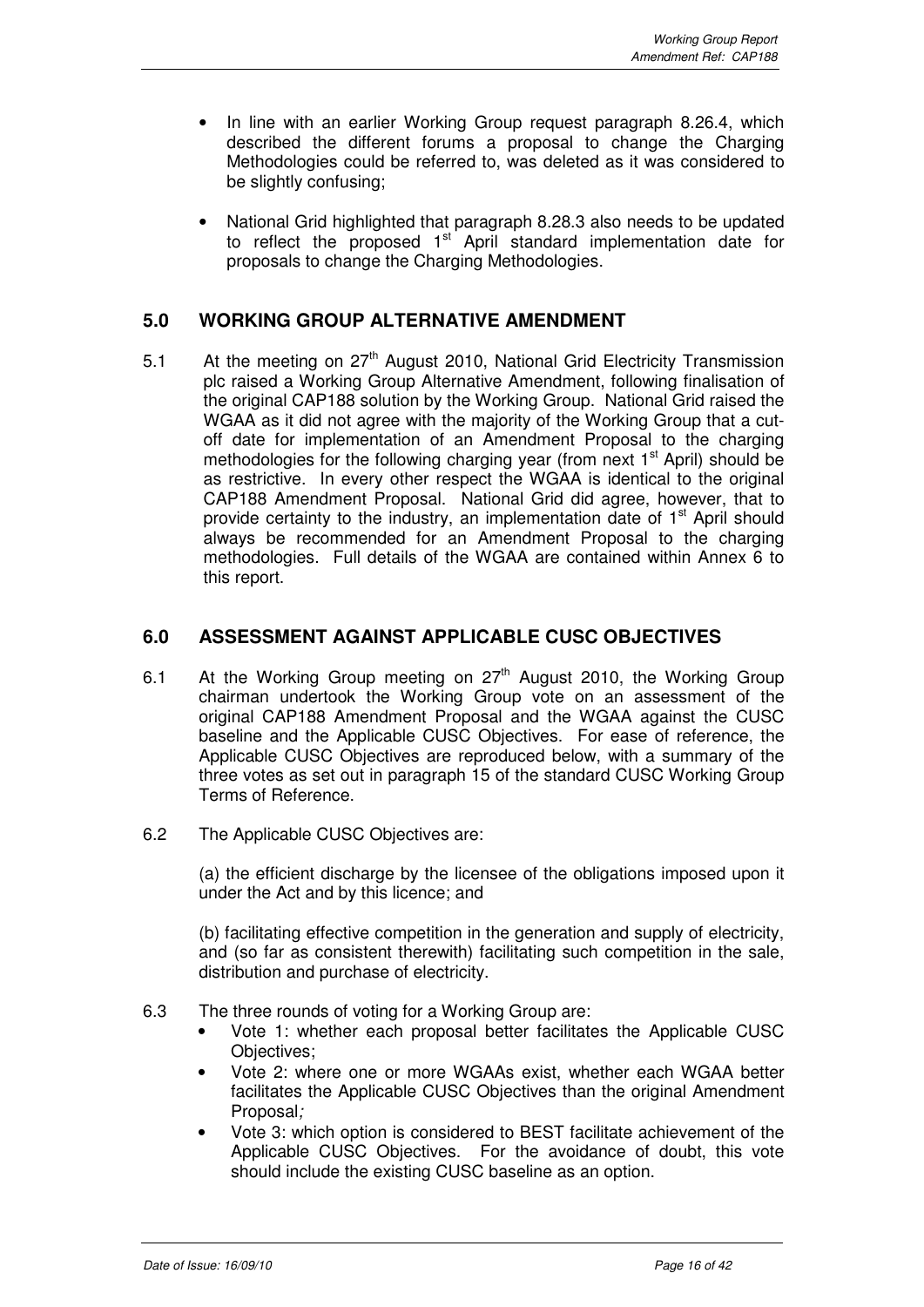- 6.4 The following tables summarise the results of the Working Group's voting, with details of each member's assessment against the Applicable CUSC Objectives. There were a maximum of six Working Group votes available at the meeting, with 5 voting Working Group members present and one Working Group member having been appointed as an alternate to an absent Working Group member. During the meeting, one voting Working Group member who was attending via teleconference suffered a telephone failure and therefore submitted her vote in writing by email to all Working Group members after the meeting. For clarity, the Working Group chairman and the Authority representative do not have a vote.
- 6.5 Summary table of the Working Group's votes.

| <b>View against</b><br>Applicable<br><b>CUSC</b><br><b>Objectives</b> | Better than<br>baseline | Not Better<br>than<br>baseline | <b>Better</b><br>than<br>original | <b>Better</b><br>than<br><b>WGAA</b> | <b>Best</b> |
|-----------------------------------------------------------------------|-------------------------|--------------------------------|-----------------------------------|--------------------------------------|-------------|
| <b>Original</b>                                                       |                         |                                |                                   | 5                                    | 5           |
| <b>WGAA</b>                                                           | 6                       |                                |                                   |                                      |             |
| <b>Baseline</b>                                                       |                         |                                |                                   |                                      |             |

6.6 **Vote 1(a): Does CAP188 original Amendment Proposal better facilitate the Applicable CUSC Objectives than the CUSC baseline?**

| <b>Objective</b>       | (a)                              | (b)            |
|------------------------|----------------------------------|----------------|
| Garth Graham           | Yes, it demonstrably meets the   | <b>Neutral</b> |
|                        | licence requirements.            |                |
| Garth Graham on behalf | Yes, it demonstrably meets the   | <b>Neutral</b> |
| of Fiona Navesey       | licence requirements.            |                |
| Steven Eyre            | Yes, agree with justification as | No comment     |
|                        | set out in CAP188 proposal form  |                |
| <b>Stuart Cotten</b>   | Yes, agree with justification as | No comment     |
|                        | set out in CAP188 proposal form  |                |
| Alex Thomason          | Yes, CAP188 seeks to             | No comment     |
| (National Grid)        | implement our new licence        |                |
|                        | obligations.                     |                |
| <b>Esther Sutton</b>   | Yes, it demonstrably meets the   | Neutral.       |
|                        | licence requirements.            |                |

## **Vote 1(b): Does the WGAA better facilitate the Applicable CUSC Objectives than the CUSC baseline?**

| <b>Objective</b>       | ัa                               | (b)            |
|------------------------|----------------------------------|----------------|
| Garth Graham           | Yes, it demonstrably meets the   | Neutral        |
|                        | licence requirements.            |                |
| Garth Graham on behalf | Yes, it demonstrably meets the   | <b>Neutral</b> |
| of Fiona Navesey       | licence requirements.            |                |
| <b>Steven Eyre</b>     | Yes, agree with justification as | No comment     |
|                        | set out in CAP188 proposal form  |                |
| <b>Stuart Cotten</b>   | Yes, agree with justification as | No comment     |
|                        | set out in CAP188 proposal form  |                |
| Alex Thomason          | Yes, CAP188 seeks to             | No comment     |
| (National Grid)        | implement our new licence        |                |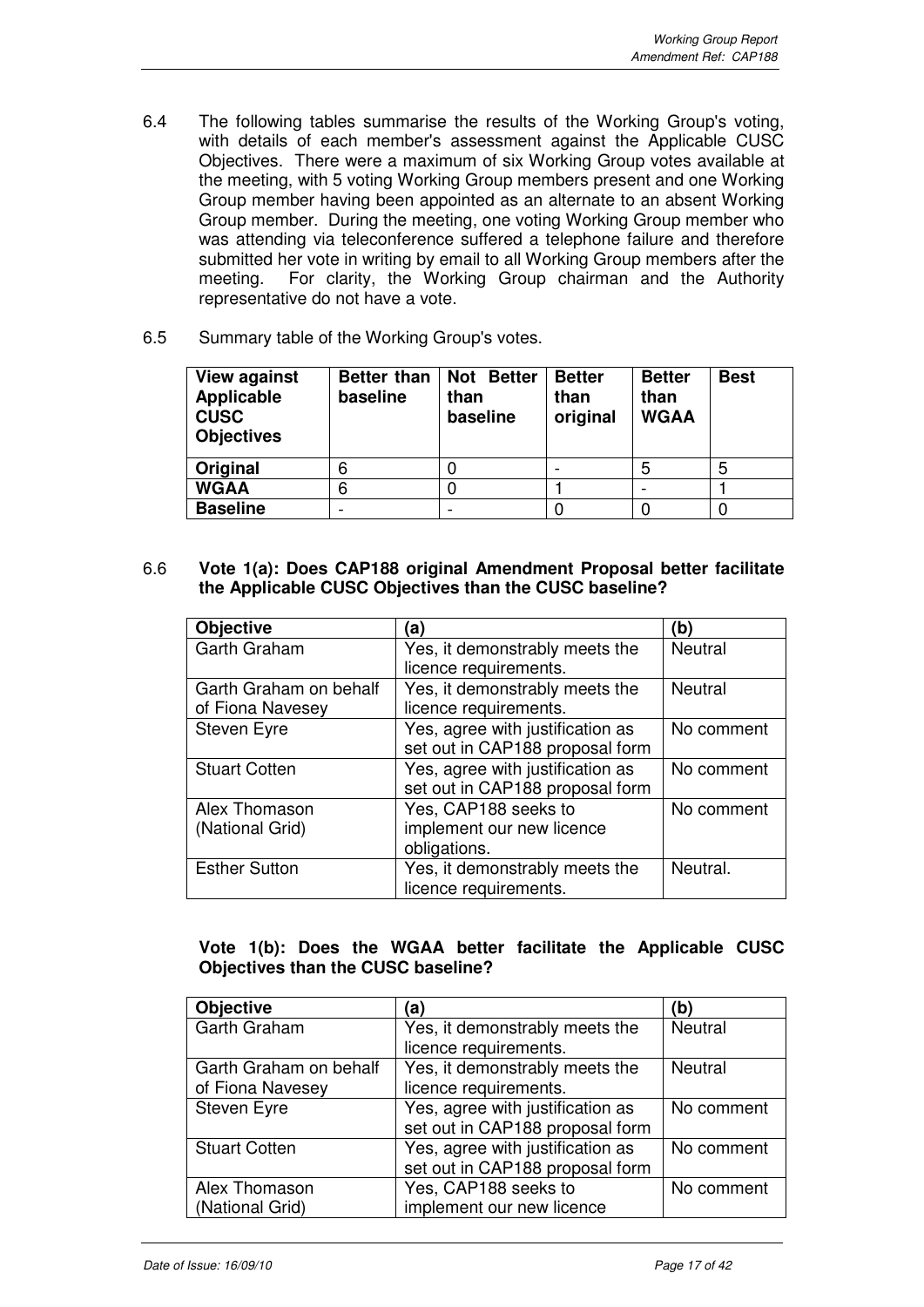| <b>Objective</b>     | (a)                                                     | (b)      |
|----------------------|---------------------------------------------------------|----------|
|                      | obligations.                                            |          |
| <b>Esther Sutton</b> | Yes, it demonstrably meets the<br>licence requirements. | Neutral. |

#### 6.7 **Vote 2: Does the WGAA better facilitate Applicable CUSC Objectives than CAP188 original?**

| <b>Objective</b>                                     | (a)                                                                                                                                                                    | (b)                                                                                                                                                                                                                                                                                                                                                                                                                                                                                                                                                                                                                                                                                                                                                            |
|------------------------------------------------------|------------------------------------------------------------------------------------------------------------------------------------------------------------------------|----------------------------------------------------------------------------------------------------------------------------------------------------------------------------------------------------------------------------------------------------------------------------------------------------------------------------------------------------------------------------------------------------------------------------------------------------------------------------------------------------------------------------------------------------------------------------------------------------------------------------------------------------------------------------------------------------------------------------------------------------------------|
| Garth Graham                                         | Neutral                                                                                                                                                                | No. Generators and suppliers<br>need certainty of charges. Lack<br>of certainty does not facilitate<br>competition.                                                                                                                                                                                                                                                                                                                                                                                                                                                                                                                                                                                                                                            |
| Garth Graham<br>on behalf of<br><b>Fiona Navesey</b> | <b>Neutral</b>                                                                                                                                                         | No. Generators and suppliers<br>need certainty of charges. Lack<br>of certainty does not facilitate<br>competition.                                                                                                                                                                                                                                                                                                                                                                                                                                                                                                                                                                                                                                            |
| Steven Eyre                                          | <b>Neutral</b>                                                                                                                                                         | No. Generators and suppliers<br>need certainty of charges. Lack<br>of certainty does not facilitate<br>competition.                                                                                                                                                                                                                                                                                                                                                                                                                                                                                                                                                                                                                                            |
| <b>Stuart Cotten</b>                                 | <b>Neutral</b>                                                                                                                                                         | No. Generators and suppliers<br>need certainty of charges. Lack<br>of certainty does not facilitate<br>competition.                                                                                                                                                                                                                                                                                                                                                                                                                                                                                                                                                                                                                                            |
| <b>Alex Thomason</b><br>(National Grid)              | Yes. WGAA provides<br>certainty of 1 <sup>st</sup> April date,<br>but leaves flexibility to<br>allow the Panel to set<br>appropriate dates on a<br>case by case basis. | <b>Neutral</b>                                                                                                                                                                                                                                                                                                                                                                                                                                                                                                                                                                                                                                                                                                                                                 |
| <b>Esther Sutton</b>                                 | <b>Neutral</b>                                                                                                                                                         | No. If proposed changes are<br>relatively minor it may seem<br>overly restrictive to stipulate that<br>a proposal not reaching the Sept<br>Panel, in theory that could be<br>recommended in Oct and<br>approved in Nov and in<br>indicative charges in Dec could<br>not be implemented until April of<br>y+2. Greater flexibility in<br>suggesting modifications is<br>generally desirable; but not at<br>the expense of certainty. While<br>implementation may remain on<br>the 01/04 and provision of Final<br>TNUoS tariffs at the end of Jan<br>be unaffected, the WGAA will<br>increase uncertainty with<br>potentially negative impact on<br>competition if Parties find<br>themselves faced with multiple<br>scenarios of indicative charges<br>in Dec. |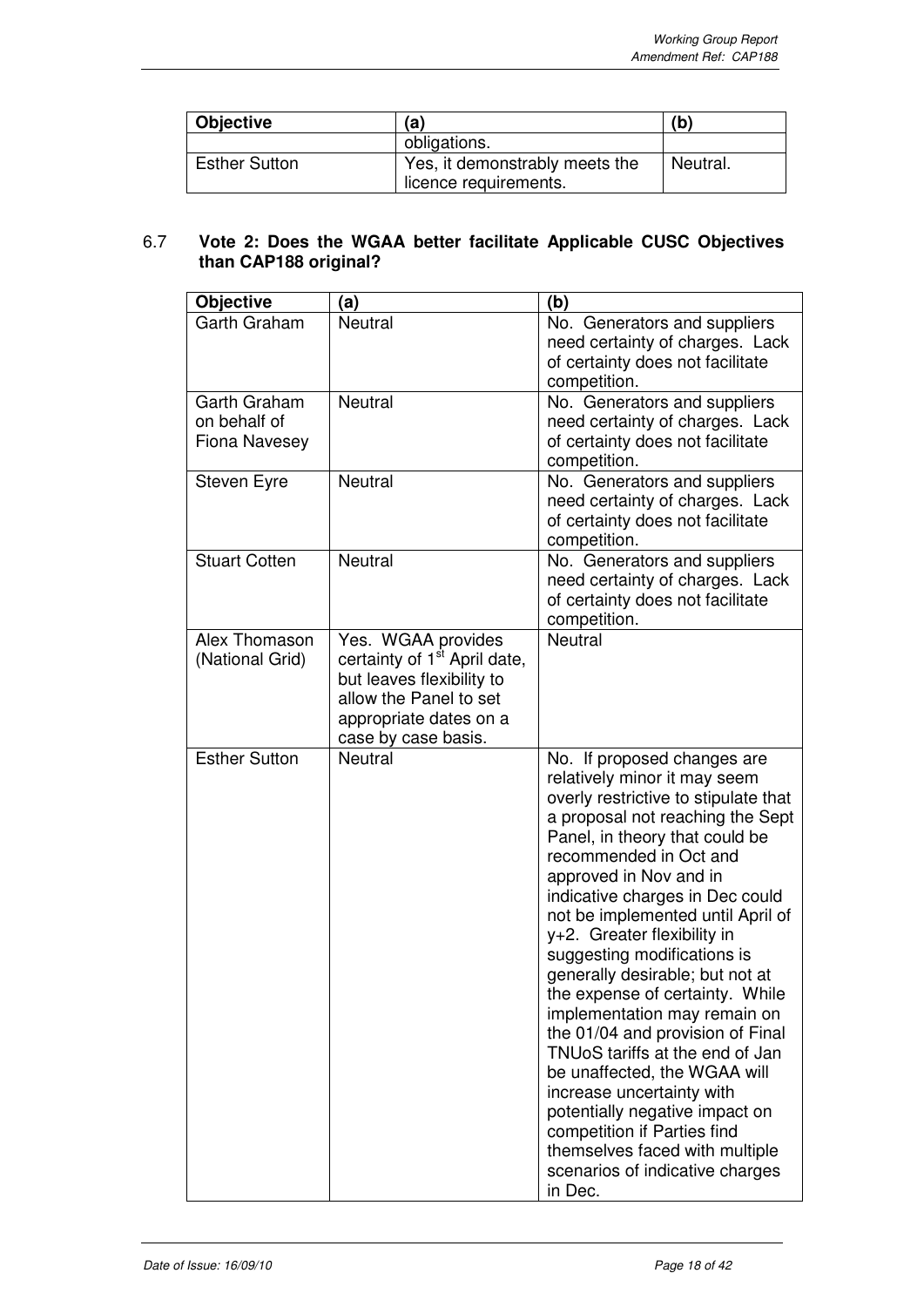In light of the Working Group minority support for the WGAA Proposal, the Working Group chairman used his powers under the CUSC to progress the WGAA, on the grounds that in his opinion it better facilitates the Applicable CUSC Objectives than the CUSC baseline and due to concerns over the potentially arbitrary cut-off date set out in the CAP188 "original", such that it could be considered by the Amendments Panel.

#### 6.8 **Vote 3: Which option BEST facilitates achievement of the Applicable CUSC Objectives? (CAP188 original, WGAA or CUSC baseline)**

| <b>WG Member</b>                              | Best                                                                                                                                                                                                                                                                                                                                                                                                                                                           |
|-----------------------------------------------|----------------------------------------------------------------------------------------------------------------------------------------------------------------------------------------------------------------------------------------------------------------------------------------------------------------------------------------------------------------------------------------------------------------------------------------------------------------|
| Garth Graham                                  | Original, for the reasons set out above against<br>applicable objective (a)                                                                                                                                                                                                                                                                                                                                                                                    |
| Garth Graham on<br>behalf of Fiona<br>Navesey | Original, for the reasons set out above against<br>applicable objective (a)                                                                                                                                                                                                                                                                                                                                                                                    |
| Steven Eyre                                   | Original, for the reasons set out above against<br>applicable objective (a)                                                                                                                                                                                                                                                                                                                                                                                    |
| <b>Stuart Cotten</b>                          | Original, for the reasons set out above against<br>applicable objective (a)                                                                                                                                                                                                                                                                                                                                                                                    |
| Alex Thomason<br>(National Grid)              | WGAA, against applicable objective (a)                                                                                                                                                                                                                                                                                                                                                                                                                         |
| <b>Esther Sutton</b>                          | There is some merit in giving parties more freedom<br>around raising proposals bearing in mind the likely<br>timescales required for the change in question hence I<br>am not unhappy that the WGAA goes forward to the<br>Panel at the behest of the Chair. However overall I<br>think the Original best facilitates the CUSC Objectives:<br>while both facilitate (a) the Original giving greater<br>certainty seems preferable under (b), as set out above. |

The Working Group voted, by majority, that the original CAP188 Amendment Proposal was BEST.

## **7.0 PROPOSED IMPLEMENTATION**

- 7.1 CAP188 includes an element of transitional implementation which reflects the Transmission Licence modifications implemented in July 2010. The transitional arrangements facilitate the change from the Authority's existing right of veto for Charging Methodology change proposals to a decision mechanism. Under the existing Licence arrangements, the Authority has 28 calendar days in which to veto a change proposed by National Grid Electricity Transmission plc in respect of the Charging Methodologies. Should the Authority not veto the change within this timeframe, it will be implemented. The new arrangements (brought about by the CAP188 Amendment Proposal) will be the existing process for Authority decisions on Amendment Proposals, whereby the Authority must provide a decision to implement or reject an Amendment Proposal, but is not limited in the time it has to make its decision. It should be noted, however, that the Authority aims to make 70% of decisions across all code modification proposals within 25 working days.
- 7.2 The transitional implementation arrangements proposed for CAP188 are that any change proposal which is sent to the Authority before  $30<sup>th</sup>$  December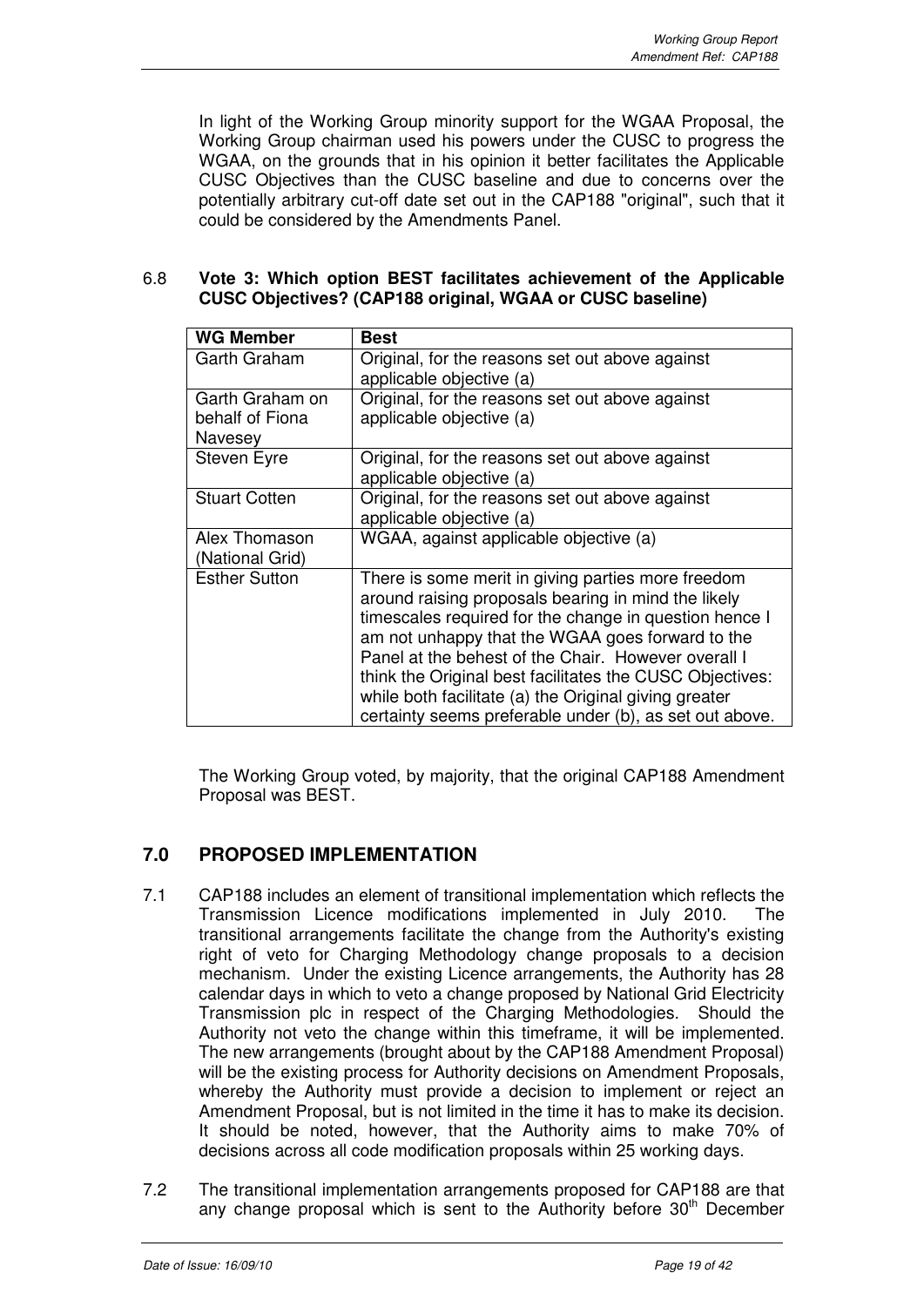2010 will follow the existing "non-veto" decision making process. Any Amendment Proposal for the charging methodologies made on or after  $31<sup>st</sup>$ December 2010 will follow the CUSC Amendment Proposal decision making process and will require an Authority decision. The Working Group did not suggest any alternative transitional arrangements for implementing CAP188 and no alternatives were suggested by respondents to the Working Group Consultation.

- 7.3 In terms of the textual changes to the CUSC to introduce CAP188, the Working Group proposes that they should be implemented ten (10) Business Days after an Authority decision. Those respondents which commented on the proposed Implementation Date agreed that it seemed reasonable.
- 7.4 In addition to the licence related transitional arrangements described in paragraphs 7.1 and 7.2 above, National Grid proposes that a further transitional arrangement should apply, as discussed at the Working Group meeting on 15<sup>th</sup> September 2010 and described below. National Grid proposes to replicate the existing legal text contained within paragraph 8.23.6 which contains the transitional arrangements used for CAP160, the most recent significant Governance related CUSC Amendment Proposal implemented. The approach for CAP160 established a precedent that there would be a cut-off for new Amendment Proposals to make it clear which governance arrangements would apply to any given Amendment Proposal.
- 7.5 The transitional arrangements proposed for CAPs 183, 184, 185 and 188 are that any Amendment Proposal which has been raised and considered by the Amendments Panel at its first meeting to consider such proposal, prior to the implementation of CAPs 183, 184, 185 and 188, will follow the existing governance arrangements in force at the time they were raised. Any Amendment Proposal which is raised and first considered by the Amendments Panel after implementation of CAPs 183, 184, 185 and 188 (whichever is the latest to be implemented), will follow the revised governance arrangements introduced by that package of Amendment Proposals.
- 7.6 This approach will give clarity to any industry participant of the amendments process that will apply to any new Amendment Proposal raised during the period when CAPs 183,184, 185 and 188 are being considered by the Authority and subsequently implemented (or rejected).

## **8.0 IMPACT ON THE CUSC**

8.1 CAP188 requires amendments to Section 8 of the CUSC to introduce the concept of a "Materially Affected Party" and the "Charging Methodologies Forum", as required by the Transmission Licence modifications. In addition, a new Section of the CUSC will be created to house the two existing Charging Methodologies. National Grid provided illustrative legal text to the Working Group for its review, including a change marked version of Sections 8 and 11 of the CUSC and an illustrative draft of the new Section of the CUSC, change marked to show amendments to the existing Statements of the Use of System and Connection Charging Methodologies. For ease of reference, the illustrative legal text was placed in a joint Volume 2 Working Group report for the Code Governance Review CUSC Amendment Proposals 183, 184, 185 and 188, available on our website at: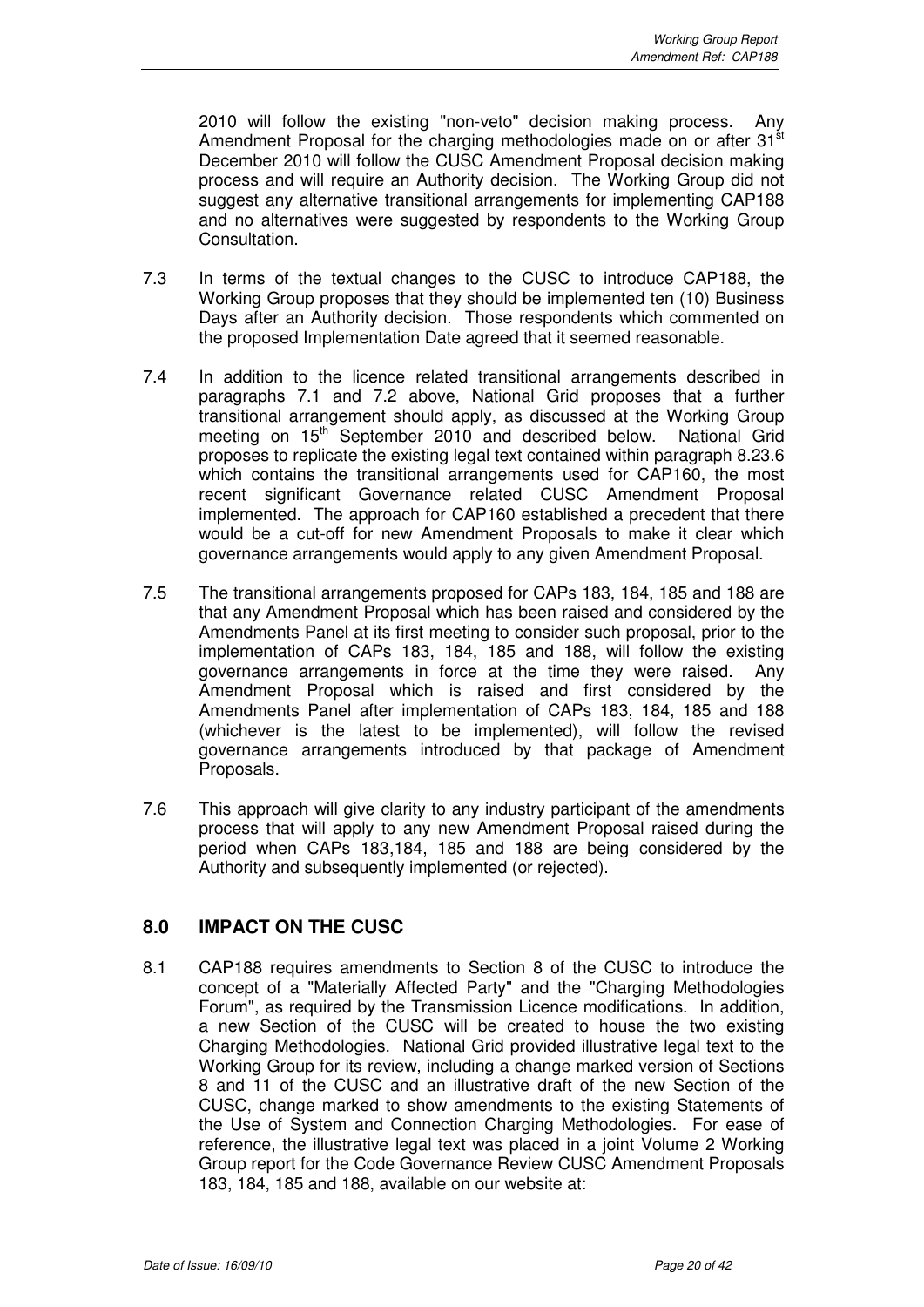http://www.nationalgrid.com/uk/Electricity/Codes/systemcode/workingstandin ggroups/wg/CodeGovernanceReview/.

- 8.2 At the third Working Group meeting on 27<sup>th</sup> August 2010, National Grid confirmed that it was in the process of collating all comments on the illustrative legal text, including those from Working Group members and from Ofgem, and would provide an updated draft of the illustrative text to Working Group members for review alongside the draft Working Group report.
- 8.3 The Working Group reviewed the revised draft illustrative legal text, provided by National Grid on 8<sup>th</sup> September 2010, at a meeting on 15<sup>th</sup> September 2010. Comments provided by the Working Group were addressed by National Grid and the final illustrative legal text forms part of this Report submitted to the Panel by the Working Group.

## **9.0 IMPACT ON INDUSTRY DOCUMENTS**

#### **Impact on Core Industry Documents**

9.1 Neither the Proposer, nor the Working Group or Working Group Consultation respondents identified any impacts on Core Industry Documents.

#### **Impact on other Industry Documents**

9.2 Neither the Proposer, nor the Working Group or Working Group Consultation Respondents identified any impacts on other Industry Documents, although the Proposer noted that a similar modification proposal would be raised to the Uniform Network Code in due course to meet the new requirements under the modified Transmission Licences.

## **10.0 WORKING GROUP VIEW / RECOMMENDATION**

10.1 As described in section 6 above, the Working Group voted as follows:

| <b>View against</b><br>Applicable<br><b>CUSC</b><br><b>Objectives</b> | <b>Better than</b><br>baseline | <b>Not Better</b><br>than<br>baseline | <b>Better</b><br>than<br>original | <b>Better</b><br>than<br><b>WGAA</b> | <b>Best</b> |
|-----------------------------------------------------------------------|--------------------------------|---------------------------------------|-----------------------------------|--------------------------------------|-------------|
| Original                                                              | 6                              |                                       |                                   | 5                                    | 5           |
| <b>WGAA</b>                                                           | 6                              |                                       |                                   |                                      |             |
| <b>Baseline</b>                                                       |                                |                                       |                                   |                                      |             |

- 10.2 The Working Group therefore recommends, by majority, that CAP188 original Amendment Proposal better facilitates the Applicable CUSC Objectives than the CUSC baseline or the WGAA and should be implemented.
- 10.3 The Working Group chairman, in reviewing the voting for the WGAA against the Applicable CUSC Objectives, noted that the majority of the Working Group did not consider that the WGAA better facilitated the Applicable CUSC Objectives than the original CAP188 Amendment Proposal. However, the Working Group chairman chose to exercise his power under the CUSC to put forward the WGAA to the Amendments Panel to be sent to industry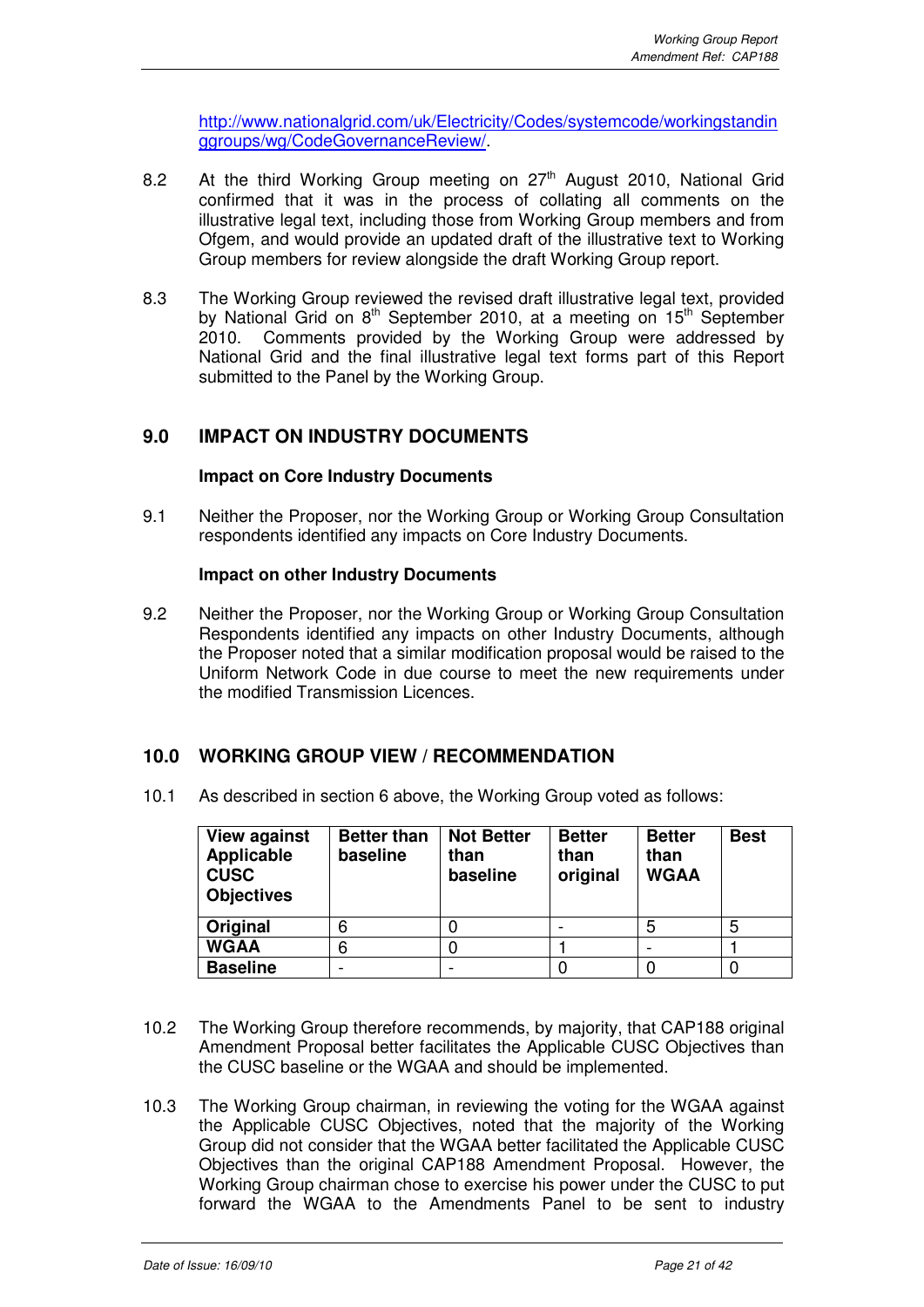consultation, as he considered that it did better facilitate the Applicable CUSC Objectives than the current version of the CUSC and he raised a concern over the potential arbitrary nature of the cut-off date proposed for the "original" CAP188 solution<sup>2</sup>.

## **11.0 NATIONAL GRID INITIAL VIEW**

- 11.1 National Grid, as Proposer of CAP188, supports its implementation on the grounds that it better facilitates Applicable CUSC Objective (a), the efficient discharge by the licensee of the obligations imposed upon it under the Act and by this licence. CAP188 achieves this by implementing the licence modifications relating to the governance of charging methodologies, made in July 2010, within the CUSC.
- 11.2 National Grid has also raised the Working Group Alternative Amendment to CAP188 for the reasons set out in sections 4, 5 and 6 above. National Grid considers that the CAP188 WGAA better facilitates Applicable CUSC Objective (a) than the "original" CAP188 solution as the WGAA achieves implementation of the licence modifications, but ensures a more flexible approach to implementing changes to the Charging Methodologies, while retaining a level of clarity of charging for the industry.

## **12.0 INDUSTRY VIEWS AND REPRESENTATIONS**

## **12.1 Responses to the Working Group Consultation**

12.1.1 The following table provides an overview of the representations received. Copies of the representations are contained in Volume 2 of this Working Group report.

| Reference         | Company  | <b>Supportive</b> | <b>Comments</b>                                                                                                                                                                                                                                                                                                                                                                                                                                                                                                                                                                                                                      |  |  |
|-------------------|----------|-------------------|--------------------------------------------------------------------------------------------------------------------------------------------------------------------------------------------------------------------------------------------------------------------------------------------------------------------------------------------------------------------------------------------------------------------------------------------------------------------------------------------------------------------------------------------------------------------------------------------------------------------------------------|--|--|
| CAP188-<br>WGC-01 | Centrica | N/A               | Supports single proposal approach, but<br>notes risk of package of proposals being<br>rejected due to one element;<br>Agrees that charging windows are<br>unnecessary;<br>Supports fixed cut-off date for<br>implementation;<br>Agrees that cut-off date 6 months prior to<br>1 <sup>st</sup> April is appropriate;<br>Depending on number of charging<br>methodology change proposals raised at<br>implementation of CAP188, a transitional<br>period with an interim process may be<br>required to manage the volume of change<br>proposals;<br>Supports the overall minimal approach of<br>bringing the CUSC in line with the new |  |  |

 2 "Working Group Alternative Amendment" is defined in Section 11 of the CUSC as: "An alternative amendment to the Amendment Proposal developed by the Working Group under the Working Group terms of reference (either as a result of a Working Group Consultation or otherwise) and which is believed by a majority of the members of the Working Group or by the chairman of the Working Group to better facilitate the Applicable CUSC Objectives than the Amendment Proposal or the current version of the CUSC".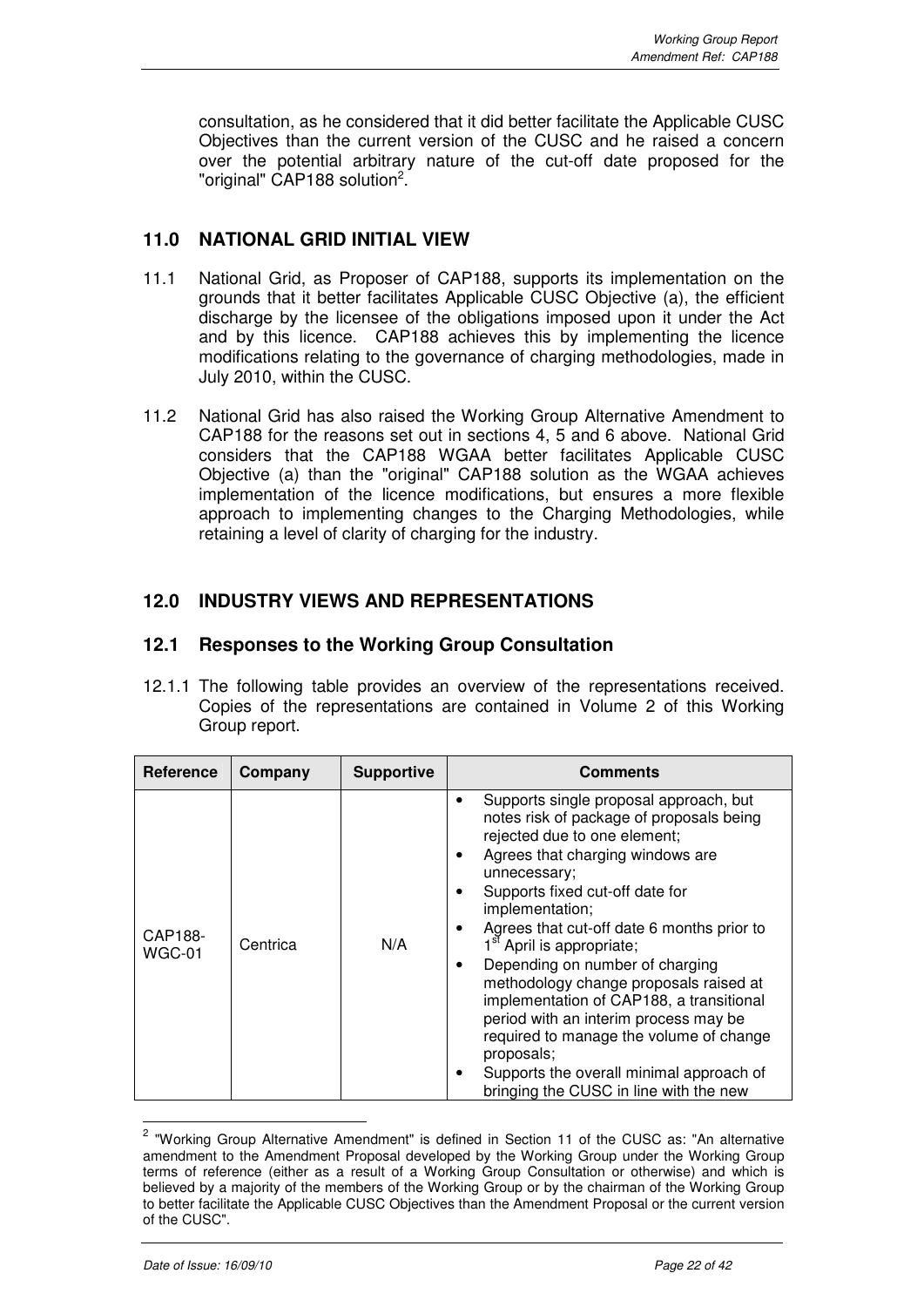| <b>Reference</b>  | Company                  | <b>Supportive</b> | <b>Comments</b>                                                                                                                                                                                                                                                                                                                                                                                                                                                                                                                                                                                                                                                                                                                                                      |  |  |
|-------------------|--------------------------|-------------------|----------------------------------------------------------------------------------------------------------------------------------------------------------------------------------------------------------------------------------------------------------------------------------------------------------------------------------------------------------------------------------------------------------------------------------------------------------------------------------------------------------------------------------------------------------------------------------------------------------------------------------------------------------------------------------------------------------------------------------------------------------------------|--|--|
|                   |                          |                   | licence obligations;<br>Would welcome clarity from Ofgem as to<br>$\bullet$<br>the criteria it intends to use when<br>designating a party as "materially affected";<br>If TCMF is used as CUSC workgroup, it will<br>$\bullet$<br>be important to ensure same checks and<br>balances are implemented in respect of<br>TCMF members as of workgroup<br>members;<br>Notes that having a firm cut-off date for<br>$\bullet$<br>implementation would appear to help<br>National Grid in providing indicative TNUoS<br>tariffs;                                                                                                                                                                                                                                           |  |  |
| CAP188-<br>WGC-02 | <b>Drax Power</b><br>Ltd | Yes               | Supports multiple proposal approach, this<br>$\bullet$<br>would help avoid confusion over which set<br>of applicable objectives apply;<br>Agrees that charging windows are<br>٠<br>unnecessary;<br>Supports fixed cut-off date for<br>implementation;<br>Agrees that cut-off date 6 months prior to<br>1 <sup>st</sup> April is appropriate;<br>Parties should be made aware that meeting<br>the six month cut-off date does not<br>guarantee implementation in the following<br>charging year;<br>Drax is generally comfortable with National<br>٠<br>Grid's approach to implementing the new<br>licence obligations;<br>Agrees that CAP188 better facilitates<br>٠<br>Applicable CUSC Objective (a);<br>Supports proposed implementation<br>$\bullet$<br>approach; |  |  |
| CAP188-<br>WGC-03 | <b>EDF Energy</b>        | Yes               | Supports improved approach to charging<br>$\bullet$<br>methodologies governance;<br>Supports multiple proposal approach,<br>although notes that it would be less<br>transparent;<br>Where two modifications are required, it is<br>$\bullet$<br>important that these are considered and<br>assessed in a holistic manner;<br>Agrees that charging windows are<br>٠<br>unnecessary;<br>Supports cut-off date for implementation,<br>$\bullet$<br>but suggested this should be indicative<br>rather than fixed to avoid unduly restricting<br>Ofgem's regulatory decision making<br>process;<br>Agrees that cut-off date 6 months prior to<br>1 <sup>st</sup> April is appropriate;<br>Supports Amendments Panel taking<br>ownership of the TCMF terms of reference;   |  |  |
| CAP188-<br>WGC-04 | E.ON UK                  | Yes               | Agrees that CAP188 facilitates Applicable<br>$\bullet$<br>CUSC Objective (a);<br>Supports proposed implementation<br>approach;<br>Dependent on legal advice, E.ON supports<br>$\bullet$<br>multiple proposal approach, noting that this<br>would not preclude separate amendments                                                                                                                                                                                                                                                                                                                                                                                                                                                                                    |  |  |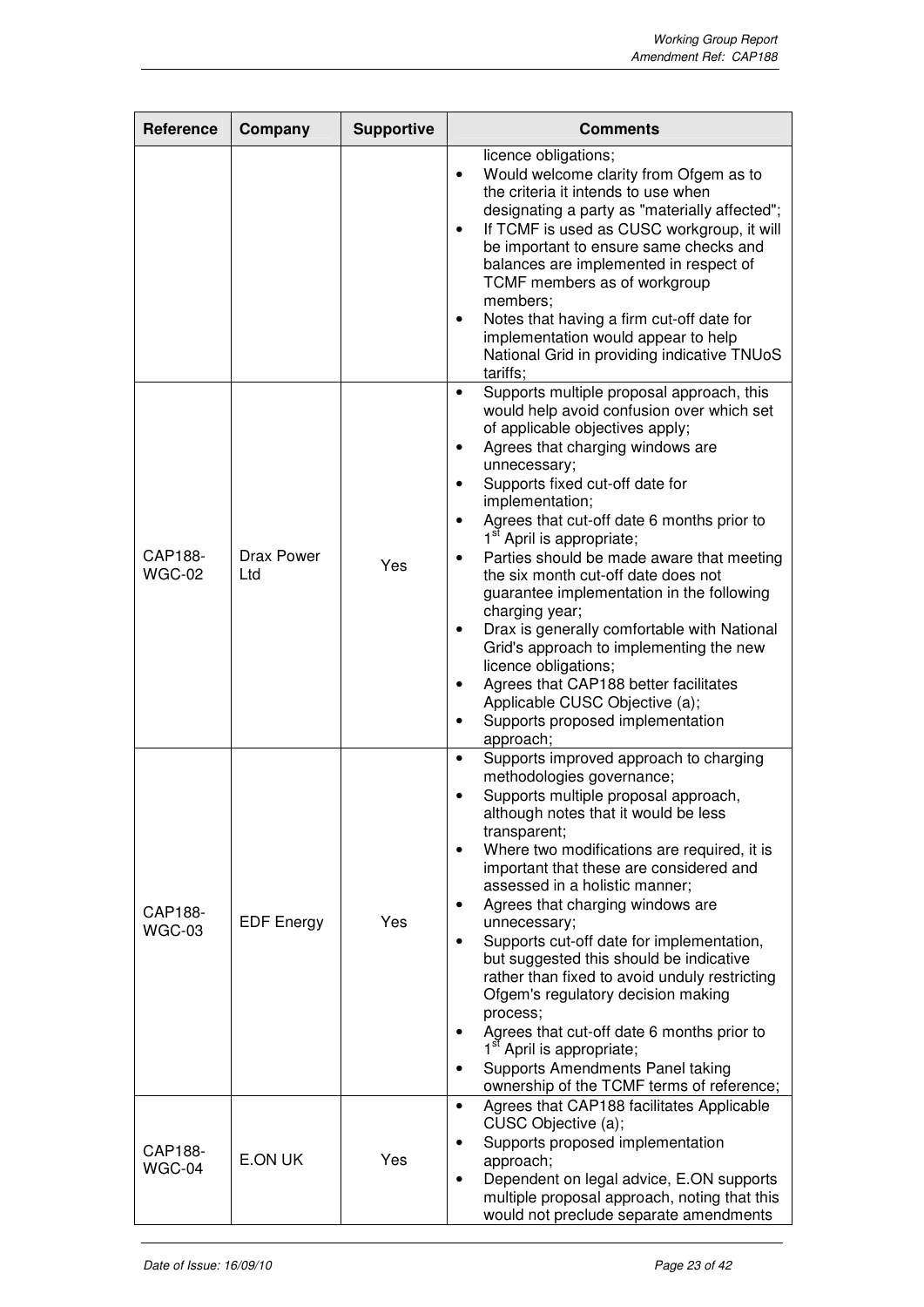| Reference                | Company                  | <b>Supportive</b> | <b>Comments</b>                                                                                                                                                                                                                                                                                                                                                                                                                                                                                                                                                                                                                                                                                                                                                                                                                                                                                                                                                                                                                                                                                                                                                          |  |  |
|--------------------------|--------------------------|-------------------|--------------------------------------------------------------------------------------------------------------------------------------------------------------------------------------------------------------------------------------------------------------------------------------------------------------------------------------------------------------------------------------------------------------------------------------------------------------------------------------------------------------------------------------------------------------------------------------------------------------------------------------------------------------------------------------------------------------------------------------------------------------------------------------------------------------------------------------------------------------------------------------------------------------------------------------------------------------------------------------------------------------------------------------------------------------------------------------------------------------------------------------------------------------------------|--|--|
|                          |                          |                   | being raised;<br>Agrees that charging windows are<br>unnecessary as they could result in<br>bottlenecks;<br>Supports fixed cut-off date for<br>implementation as it would give industry<br>certainty;<br>Agrees that cut-off date 6 months prior to<br>1 <sup>st</sup> April is appropriate, does not consider it<br>should have a negative impact on National<br>Grid's ability to provide indicative charges.                                                                                                                                                                                                                                                                                                                                                                                                                                                                                                                                                                                                                                                                                                                                                          |  |  |
| CAP188-<br><b>WGC-05</b> | <b>SSE</b>               | Yes               | SSE welcomes the inclusion of the<br>$\bullet$<br>charging methodologies within the CUSC<br>as a major improvement;<br>Notes "minimum" approach and suggests<br>$\bullet$<br>consideration may need to be given to<br>additional governance changes over the<br>longer term;<br>Supports "adoption" of TCMF terms of<br>٠<br>reference by the Amendments Panel;<br>SSE believes CAP188 original better<br>$\bullet$<br>achieves Applicable CUSC Objective (a)<br>than the CUSC baseline;<br>Supports proposed implementation<br>٠<br>approach;<br>Supports multiple proposal approach due<br>to concerns that the single proposal<br>approach is not legally robust;<br>Agrees that charging windows are<br>٠<br>unnecessary;<br>Supports fixed cut-off date for<br>implementation to give parties certainty and<br>avoid parties putting a "risk factor" amount<br>into their tariffs or contracts;<br>Agrees that cut-off date 6 months prior to<br>$\bullet$<br>1 <sup>st</sup> April is appropriate, noting that parties<br>seeking to raise a change have a<br>responsibility of doing so with sufficient<br>time for that change to be practically<br>implemented; |  |  |
| CAP188-<br>WGC-06        | <b>Wyre Power</b>        | Yes               | Believes that CAP188 better facilitates<br>$\bullet$<br>objective (a);<br>Preference for related CUSC and charging<br>$\bullet$<br>proposals to be considered in a<br>coordinated manner in minimum number of<br>meetings possible;<br>Notes that TAR process, with many<br>٠<br>meetings, made it hard for small<br>participants to get involved;<br>Agrees that charging windows are<br>٠<br>unnecessary and could deter those who<br>are not clear on the window timings;<br>Does not support fixed cut-off date for<br>$\bullet$<br>implementation, preferring a more flexible<br>approach that could be adapted to support<br>a later decision date.                                                                                                                                                                                                                                                                                                                                                                                                                                                                                                                |  |  |
| CAP188-<br><b>WGC-07</b> | <b>ScottishPow</b><br>er | Yes               | ScottishPower supports CAP188;<br>$\bullet$<br>Supports multiple proposal approach as it<br>$\bullet$<br>gives more flexibility;                                                                                                                                                                                                                                                                                                                                                                                                                                                                                                                                                                                                                                                                                                                                                                                                                                                                                                                                                                                                                                         |  |  |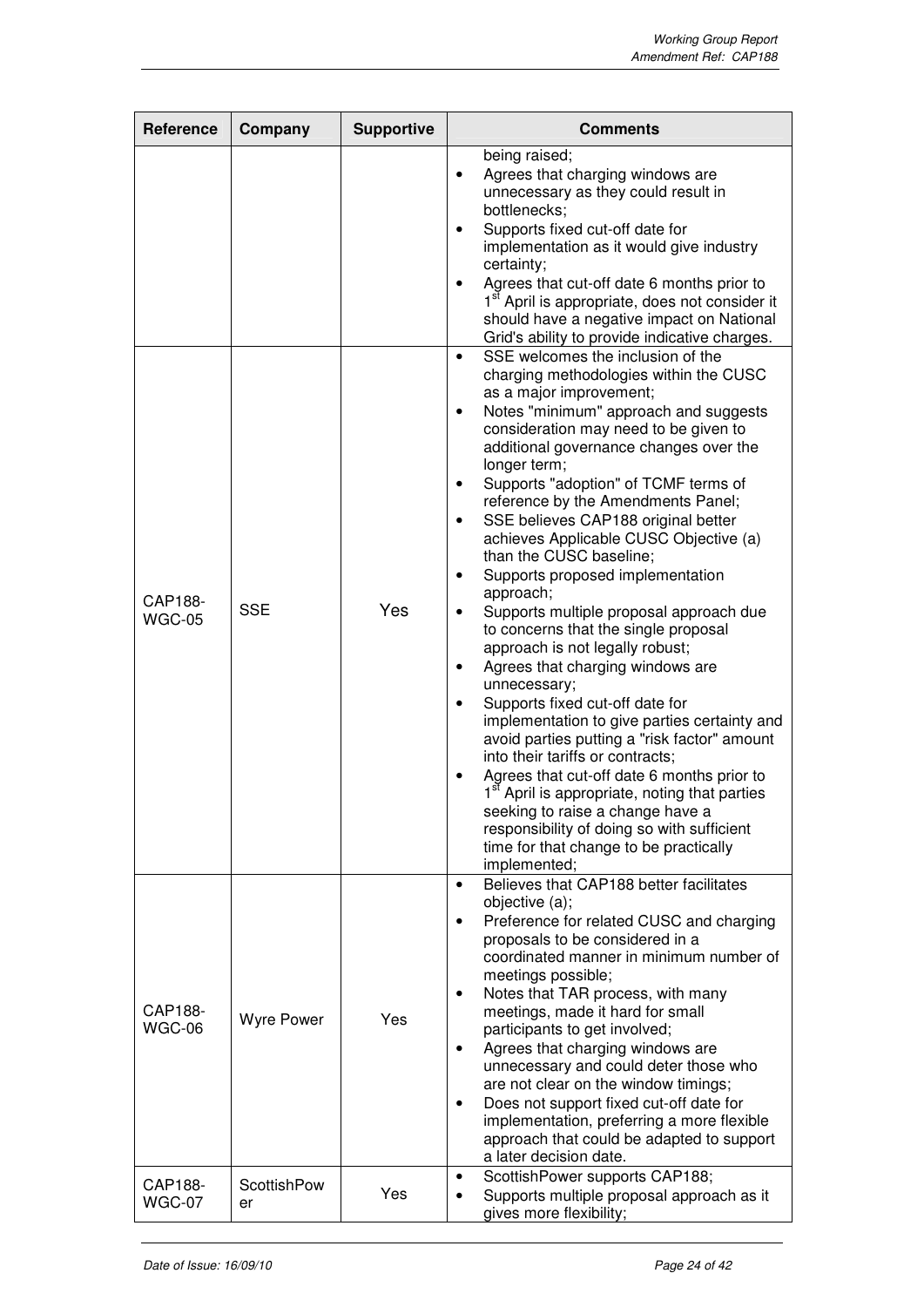| Reference | Company | <b>Supportive</b> | <b>Comments</b>                                                                                                                                                                                                                                                                                                                                                                                                            |  |  |
|-----------|---------|-------------------|----------------------------------------------------------------------------------------------------------------------------------------------------------------------------------------------------------------------------------------------------------------------------------------------------------------------------------------------------------------------------------------------------------------------------|--|--|
|           |         |                   | Agrees that charging windows are<br>unnecessary and notes that Panel is able<br>to prioritise and manage change;<br>Supports fixed cut-off date for<br>implementation as giving more certainty to<br>the industry;<br>Agrees that cut-off date 6 months prior to<br>1 <sup>st</sup> April was a good starting point for the<br>majority of changes;<br>Agrees that the proposed implementation<br>timescales are suitable. |  |  |

12.1.2 No WG Consultation Alternative Requests were received.

## **12.2 Views of Panel Members**

12.2 No Panel Members responded to the Working Group Consultation in that capacity.

## **12.3 Views of Core Industry Document Owners**

12.3 No responses were received from Core Industry Document Owners.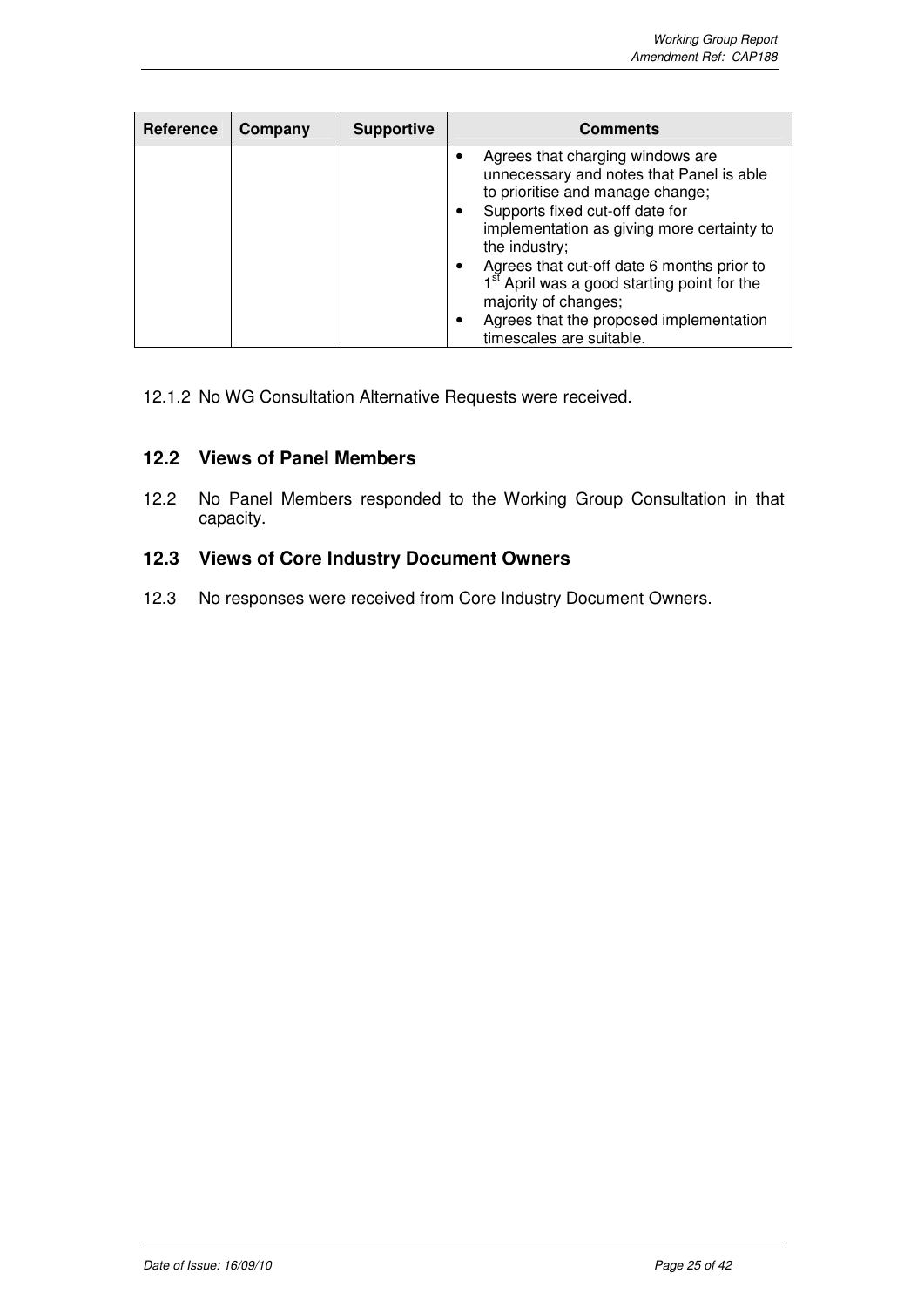## **ANNEX 1 – PROPOSED LEGAL TEXT TO MODIFY THE CUSC**

#### **Part A: Text to give effect to the Original Proposed Amendment**

Please see Volume 2 of the Working Group report which contains the final draft of the illustrative legal text for Sections 8 and 11 of the CUSC, as reviewed at the Working Group meeting on 15<sup>th</sup> September 2010, and a new Section of the CUSC for the Charging Methodologies, published on National Grid's website at the link below:

http://www.nationalgrid.com/uk/Electricity/Codes/systemcode/workingstandinggroups /wg/CodeGovernanceReview/

The legal text has been produced as consolidated versions of the relevant CUSC sections, showing all changes for the suite of Code Governance Review Amendment Proposals for ease of review, as follows:

Section 8: CUSC Modification Section 11: Interpretation and Definitions

These two sections have been colour coded to show which individual Amendment Proposal the textual changes pertain to. The colour coding is as follows:

**Dark purple:** Significant Code Review (CAP183)

Pale green: Self-governance (CAP184)

- **Turquoise:** Role of Code Administrator/CACOP (CAP185)
- **Dark green:** Send Back (NB. This has been included for completeness; the proposed legal text against the existing baseline has been published with CAP186)
- **Orange:** Environmental assessment (NB. This has been included for completeness; the proposed legal text against the existing baseline has been published with CAP187)
- **Bright pink:** Governance of charging methodologies (CAP188)

Given the number of proposed changes in each of the sections, we have also produced a "clean" copy of each section which are also contained in volume 2.

Please note that the illustrative text currently contains a number of footnote references which have been used during drafting to cross-reference the textual changes to the relevant licence obligations. These footnotes do not form part of the proposed CUSC changes and will be removed prior to the final version of the text submitted to the Authority.

#### **Part B: Text to give effect to the Working Group Alternative Amendment**

Using the proposed revised CUSC section 8 text (see Volume 2) as a baseline, the new text in paragraph 8.28.3 shall remain as drafted but the additional wording at the end of paragraph 8.22.4(b) shall be deleted.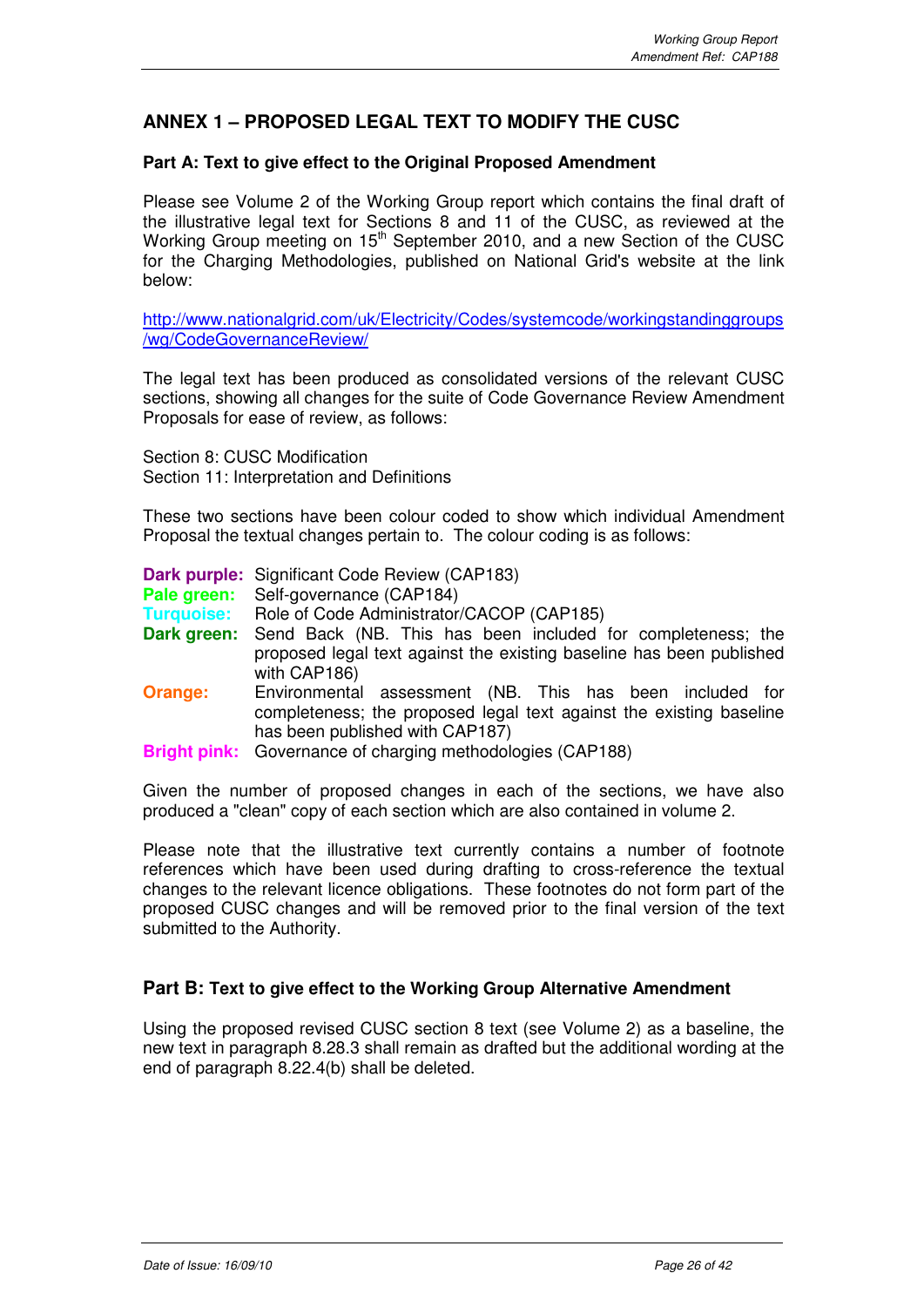## **ANNEX 2 – WORKING GROUP TERMS OF REFERENCE AND MEMBERSHIP**

#### **Working Group Terms of Reference and Membership**

#### **TERMS OF REFERENCE FOR CAP183, CAP184, CAP185 and CAP188 WORKING GROUP(S)**

#### **RESPONSIBILITIES**

- 1. The Working Group is responsible for assisting the CUSC Amendments Panel in the evaluation of the following CUSC Amendment Proposals tabled by National Grid Electricity Transmission plc at the special Amendments Panel meeting on  $9<sup>th</sup>$  July 2010.
	- CAP183 Code Governance Review: Significant Code Review
	- CAP184 Code Governance Review: Self Governance
	- CAP185 Code Governance Review: Role of Code Administrator and Code Administration Code of Practice
	- CAP188 Code Governance Review: Governance of Charging Methodologies
- 2. The proposal(s) must be evaluated to consider whether it better facilitates achievement of the Applicable CUSC Objectives. These can be summarised as follows:
	- (a) the efficient discharge by the Licensee of the obligations imposed on it by the Act and the Transmission Licence; and
	- (b) facilitating effective competition in the generation and supply of electricity, and (so far as consistent therewith) facilitating such competition in the sale, distribution and purchase of electricity.
- 3. It should be noted that additional provisions apply where it is proposed to modify the CUSC amendment provisions, and generally reference should be made to the Transmission Licence for the full definition of the term. For the avoidance of doubt, these additional provisions are set out in Condition C10, paragraph 6 of the Transmission Licence.

#### **SCOPE OF WORK**

- 4. The Working Group(s) must consider the issues raised by the Amendment Proposal(s) and consider if the proposal(s) identified better facilitates achievement of the Applicable CUSC Objectives.
- 5. In addition to the overriding requirement of paragraph 4, the Working Group(s) shall consider and report on the following specific issues.

#### **CAP183: Significant Code Review**

- Clarify when an SCR starts/ends;
- Clarify the role of the Amendments Panel in the exemption process;
- Clarify the arrangements for withdrawal and adoption of an Amendment Proposal resulting from an SCR direction;
- Review the illustrative legal drafting provided by National Grid for suitability.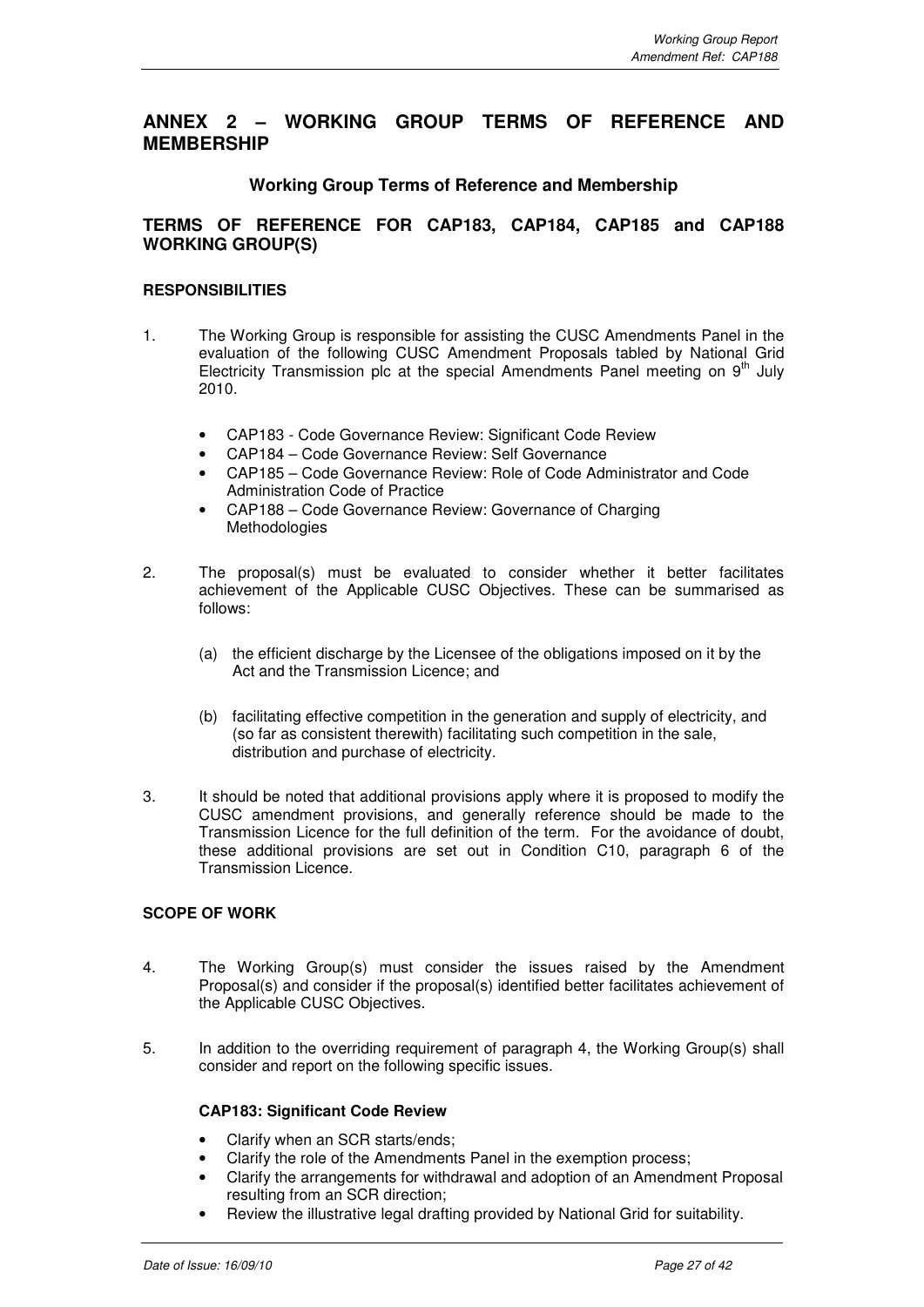#### **CAP184: Self-governance**

- Confirm that the Authority can direct an Amendment Proposal to the Selfgovernance process (as well as directing that it should not follow the Selfgovernance route);
- Consider the Amendments Panel process for reviewing which route an Amendment Proposal should follow (Significant Code review, standard or selfgovernance), such that the Panel does not have to undertaken multiple assessments for each Proposal;
- Clarify the appeal routes applicable for self-governance, e.g. when is the Competition Commission appeal route applicable;
- Clarify the appeal criteria for assessment against the Applicable CUSC Objectives, with reference to "at least one of the CUSC objectives";
- Review the illustrative legal drafting provided by National Grid for suitability.

#### **CAP185: Role of Code Administrator and Code Administration Code of Practice**

- Clarify the future role of a "deputy chair" for the Amendments Panel; if the Panel Chairman is independent, who can undertake the role of deputy?;
- Confirm whether the requirement for the Code Administrator to seek the approval of the Amendments Panel prior to raising a change to the Code of Practice should be included within the CUSC;
- Review the illustrative legal drafting provided by National Grid for suitability.

#### **CAP188: Governance of Charging Methodologies**

- Clarify whether a proposal to change the Charging Methodologies has to be stand-alone or whether it can form part of a wider proposal to amend the CUSC;
- Consider "charging windows" (restriction to period for raising charging-related Amendment Proposals);
- National Grid to provide a change marked version of the existing charging methodologies for inclusion in the CUSC for review by the Working Group;
- Review the illustrative legal drafting provided by National Grid for suitability.
- 6. The Working Group(s) is responsible for the formulation and evaluation of any Working Group Alternative Amendments (WGAAs) arising from Group discussions which would, as compared with the Amendment Proposal or the current version of the CUSC, better facilitate achieving the Applicable CUSC Objectives in relation to the issue or defect identified.
- 7. The Working Group(s) should become conversant with the definition of Working Group Alternative Amendment which appears in Section 11 (Interpretation and Definitions) of the CUSC. The definition entitles the Group and/or an individual member of the Working Group to put forward a WGAA if the member(s) genuinely believes the WGAA would better facilitate the achievement of the Applicable CUSC Objectives, as compared with the Amendment Proposal or the current version of the CUSC. The extent of the support for the Amendment Proposal or any WGAA arising from the Working Group's discussions should be clearly described in the final Working Group Report to the CUSC Amendments Panel.
- 8. Working Group members should be mindful of efficiency and propose the fewest number of WGAAs possible.
- 9. All proposed WGAAs should include the Proposer(s)'s details within the final Working Group report, for the avoidance of doubt this includes WGAAs which are proposed by the entire Working Group or subset of members.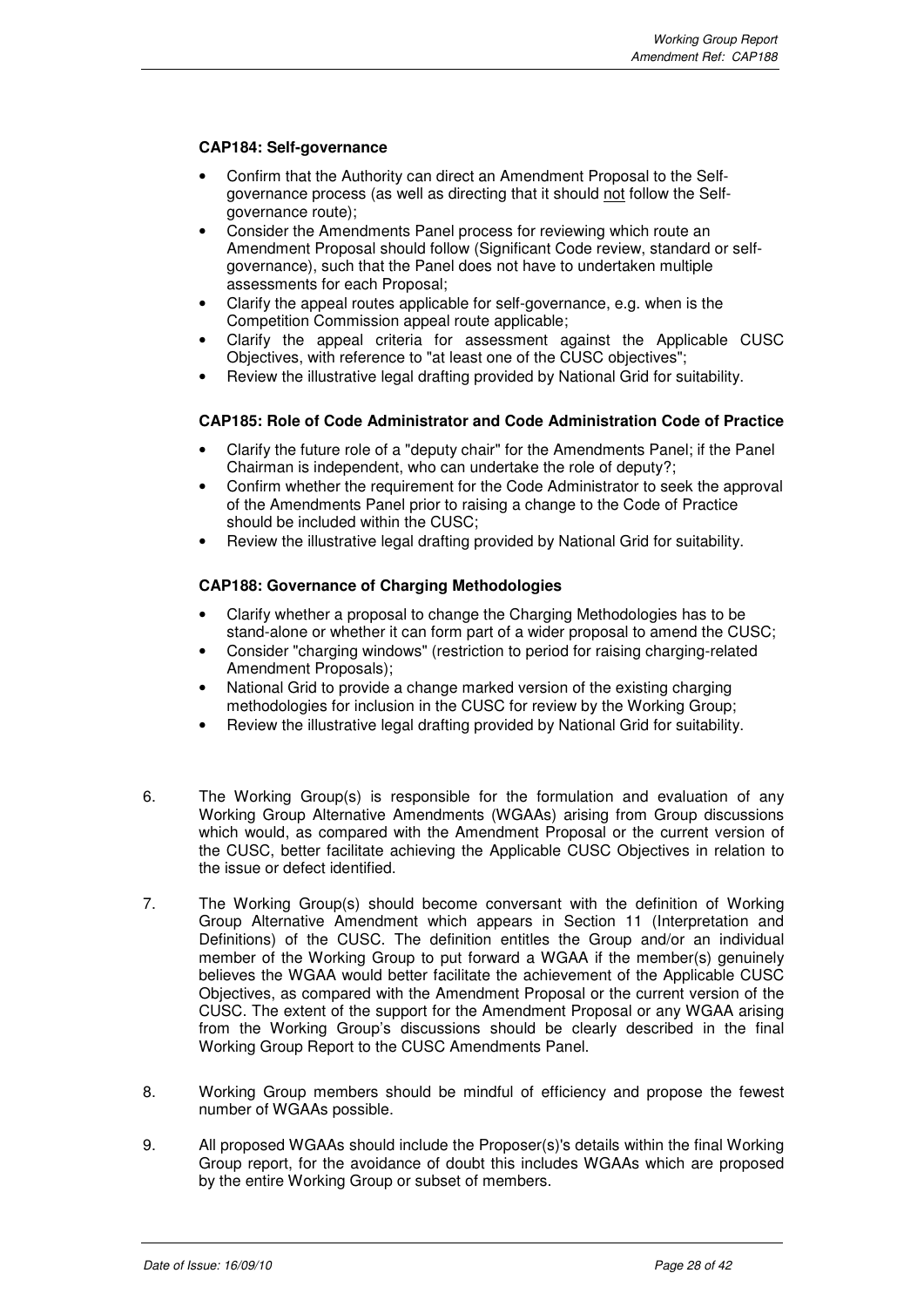- 10. There is an obligation on the Working Group to undertake a period of Consultation in accordance with CUSC 8.17. The Working Group Consultation period shall be for a period of three weeks as determined by the Amendments Panel.
- 11. Following the Consultation period the Working Group is required to consider all responses including any WG Consultation Alternative Requests. In undertaking an assessment of any WG Consultation Alternative Request, the Working Group should consider whether it better facilitates the Applicable CUSC Objectives than the current version of the CUSC.

As appropriate, the Working Group will be required to undertake any further analysis and update the original Amendment Proposal and/or WGAAs. All responses including any WG Consultation Alternative Requests shall be included within the final report including a summary of the Working Group's deliberations and conclusions. The report should make it clear where and why the Working Group chairman has exercised his right under the CUSC to progress a WG Consultation Alternative Request or a WGAA against the majority views of Working Group members. It should also be explicitly stated where, under these circumstances, the Working Group chairman is employed by the same organisation who submitted the WG Consultation Alternative Request.

12. The Working Group is to submit its final report to the Amendments Panel Secretary on for circulation to Panel Members. The final report conclusions will be presented to the Amendments Panel meeting on 29<sup>th</sup> October 2010.

#### **MEMBERSHIP**

13. The following individuals have nominated themselves to be Working Group members:

| Role                            | <b>Name</b>                | Representing         |  |
|---------------------------------|----------------------------|----------------------|--|
| Chairman                        | David Smith                | <b>National Grid</b> |  |
| Grid<br>National                | Steve Lam                  | <b>National Grid</b> |  |
| Representative*                 | Emma Clark                 |                      |  |
|                                 | Alex Thomason              |                      |  |
| Industry Representatives*       | <b>SSE</b><br>Garth Graham |                      |  |
|                                 | <b>Stuart Cotten</b>       | Drax Power Ltd       |  |
|                                 | <b>Esther Sutton</b>       | E.ON UK plc          |  |
|                                 | Paul Mott                  | <b>EDF Energy</b>    |  |
|                                 | Fiona Navesey              | Centrica Energy      |  |
|                                 | Steven Eyre                | <b>EDF Energy</b>    |  |
| <b>Authority Representative</b> | Jon Dixon                  | Ofgem                |  |
| <b>Technical Secretary</b>      | <b>Ben Smith</b>           | <b>National Grid</b> |  |
| <b>Observers</b>                |                            |                      |  |

 NB: A Working Group must comprise at least 5 members (who may be Panel Members). The roles identified with an asterisk in the table above contribute toward the required quorum, determined in accordance with paragraph 14 below.

14. The chairman of the Working Group and the Amendments Panel Chairman must agree a number that will be quorum for each Working Group meeting. The agreed figure for CAPs 183, 184, 185 and 188 is that at least five Working Group members must participate in a meeting for quorum to be met. At the Amendments Panel meeting on 9<sup>th</sup> July 2010, the Panel noted the limited number of Working Group members and agreed in principle that progress of the Working Group(s) should not be halted should a meeting of the Working Group(s) not be quorate.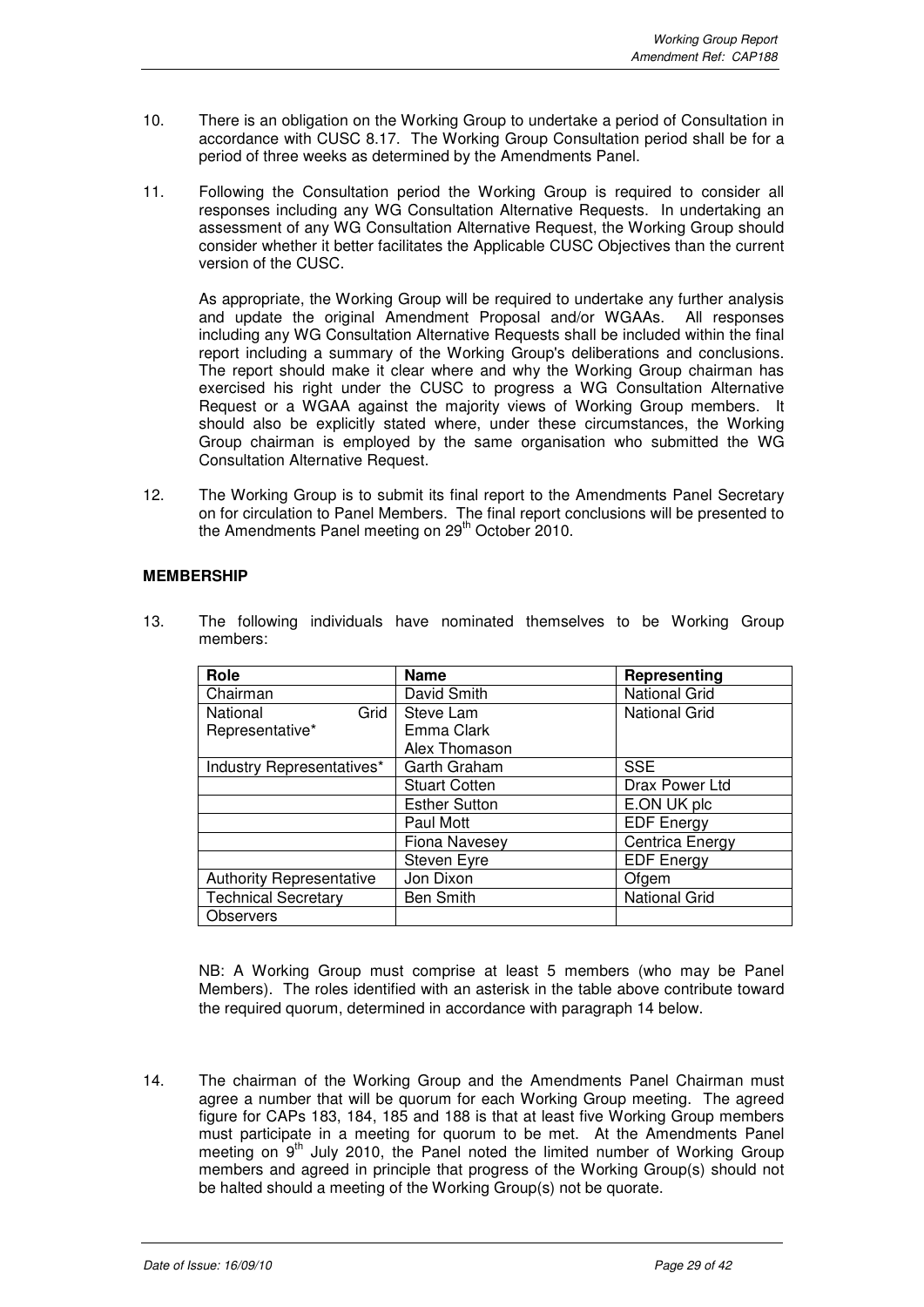- 15. A vote is to take place by all eligible Working Group members on the Amendment Proposal and each WGAA. The vote shall be decided by simple majority of those present at the meeting at which the vote takes place (whether in person or by teleconference). The Working Group chairman shall not have a vote, casting or otherwise. There may be up to three rounds of voting, as follows:
	- Vote 1: whether each proposal better facilitates the Applicable CUSC Objectives;
	- Vote 2: where one or more WGAAs exist, whether each WGAA better facilitates the Applicable CUSC Objectives than the original Amendment Proposal;
	- Vote 3: which option is considered to BEST facilitate achievement of the Applicable CUSC Objectives. For the avoidance of doubt, this vote should include the existing CUSC baseline as an option.

The results from the vote and the reasons for such voting shall be recorded in the Working Group report in as much detail as practicable.

- 16. It is expected that Working Group members would only abstain from voting under limited circumstances, for example where a member feels that a proposal has been insufficiently developed. Where a member has such concerns, they should raise these with the Working Group chairman at the earliest possible opportunity and certainly before the Working Group vote takes place. Where abstention occurs, the reason should be recorded in the Working Group report.
- 17. Working Group members or their appointed alternate are required to attend a minimum of 50% of the Working Group meetings to be eligible to participate in the Working Group vote.
- 18. The Technical Secretary shall keep an Attendance Record for the Working Group meetings and circulate the Attendance Record with the Action Notes after each meeting. This will be attached to the final Working Group report.
- 19. The Working Group membership can be amended from time to time by the CUSC Amendments Panel.

#### **RELATIONSHIP WITH AMENDMENTS PANEL**

- 20. The Working Group shall seek the views of the Amendments Panel before taking on any significant amount of work. In this event the Working Group chairman should contact the Amendments Panel Secretary.
- 21. The Working Group shall seek the Amendments Panel's advice if a significant issue is raised during the Consultation process which would require a second period of Consultation in accordance with 8.17.17 of the CUSC.
- 22. Where the Working Group requires instruction, clarification or guidance from the Amendments Panel, particularly in relation to their Scope of Work, the Working Group chairman should contact the Amendments Panel Secretary.

#### **MEETINGS**

23. The Working Group shall, unless determined otherwise by the Amendments Panel, develop and adopt its own internal working procedures and provide a copy to the Panel Secretary for each of its Amendment Proposals.

#### **REPORTING**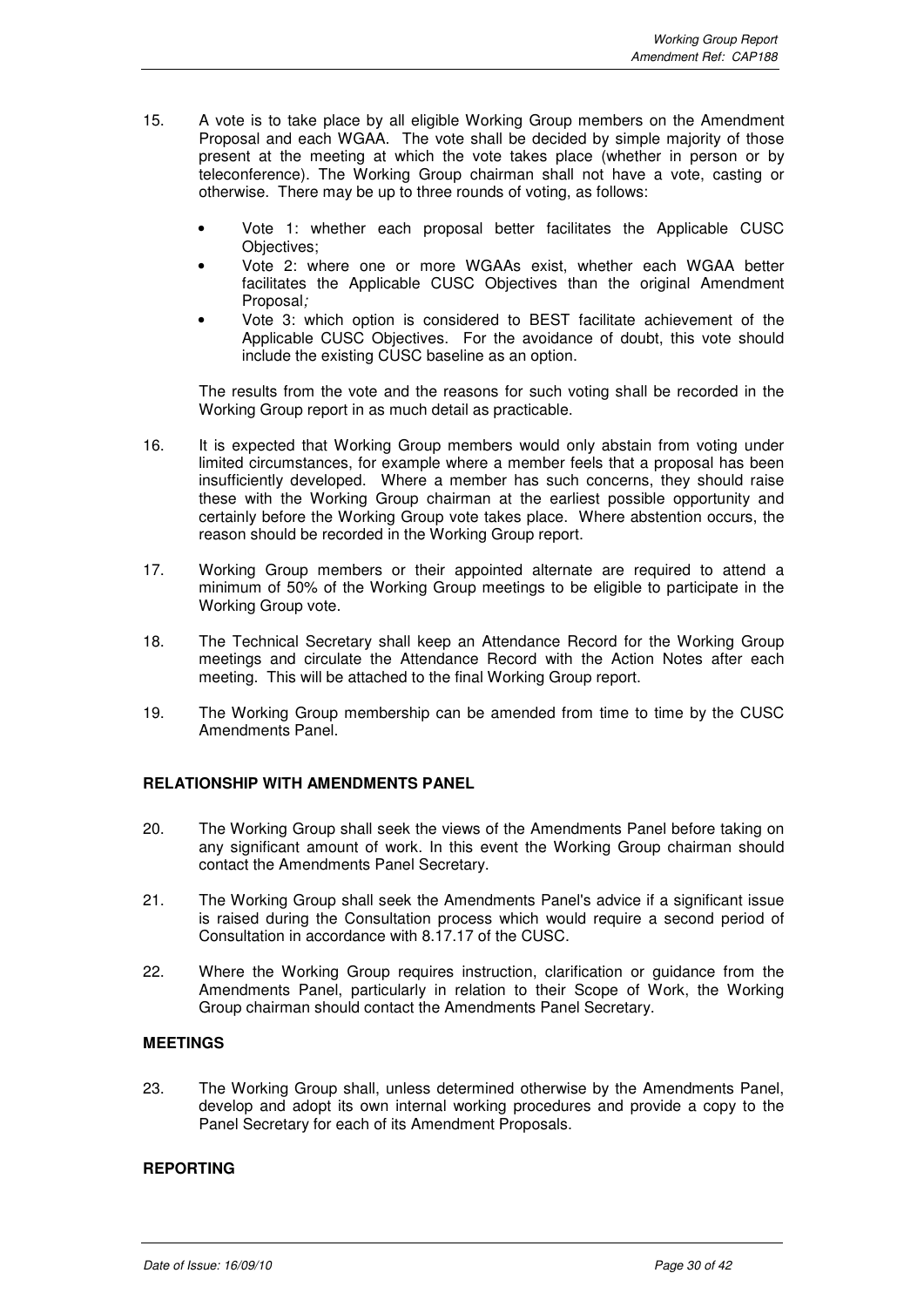- 24. The Working Group chairman shall prepare a final report for the October 2010 Amendments Panel meeting, responding to the matters set out in the Terms of Reference, including all Working Group Consultation Reponses and Alternative Requests.
- 25. A draft Working Group report must be circulated to Working Group members with not less than five Business Days given for comments, unless all Working Group members agree to three Business Days.
- 26. Any unresolved comments within the Working Group must be reflected in the final Working Group report.
- 27. The chairman (or another member nominated by him) will present the Working Group report to the Amendments Panel as required.

#### **Appendix 1: Indicative Working Group(s) Timetable**

Please note this timetable has been updated to reflect the additional initial Working Group meeting held on  $21<sup>st</sup>$  July 2010 and consequential delays to the timetable.

| $\overline{9}^{\text{th}}$ July 2010 | Special Amendments Panel meeting - agree Working Group<br><b>Terms of Reference</b> |  |  |  |  |  |  |  |
|--------------------------------------|-------------------------------------------------------------------------------------|--|--|--|--|--|--|--|
| $14^{\text{th}}$ July 2010           |                                                                                     |  |  |  |  |  |  |  |
|                                      | First Working Group meeting                                                         |  |  |  |  |  |  |  |
| $21st$ July 2010                     | Second Working Group meeting (teleconference)                                       |  |  |  |  |  |  |  |
| 4 <sup>th</sup> August 2010          | Publish Working Group consultations (for three weeks)                               |  |  |  |  |  |  |  |
| $25th$ August 2010                   | Deadline for Working Group consultation responses                                   |  |  |  |  |  |  |  |
| $27tn$ August 2010                   | Post-consultation Working Group meeting (to review consultation                     |  |  |  |  |  |  |  |
|                                      | responses, confirm any alternatives and undertake Working Group<br>vote)            |  |  |  |  |  |  |  |
| $*3^{rd}$ Sept 2010                  | Publish draft Working Group reports for comment                                     |  |  |  |  |  |  |  |
| $*10^{th}$ Sept 2010                 | Deadline for comments on Working Group reports                                      |  |  |  |  |  |  |  |
| $*16^{th}$ Sept 2010                 | Publish final Working Group reports (5 Working Days' notice to                      |  |  |  |  |  |  |  |
|                                      | Panel)                                                                              |  |  |  |  |  |  |  |
| $*24^{\text{th}}$ Sept 2010          | Amendments Panel meeting to discuss Working Group reports (an                       |  |  |  |  |  |  |  |
|                                      | additional "special" Panel meeting was previously proposed)                         |  |  |  |  |  |  |  |
| $*27^{th}$ Sept 2010                 | Issue industry consultations (for two weeks)                                        |  |  |  |  |  |  |  |
| $*$ 11 <sup>th</sup> Oct 2010        | Deadline for industry responses                                                     |  |  |  |  |  |  |  |
| $*13^{th}$ Oct 2010                  | Draft Amendment Reports published for industry comment                              |  |  |  |  |  |  |  |
| * 20 <sup>th</sup> Oct 2010          | Deadline for industry comment                                                       |  |  |  |  |  |  |  |
| $*$ 21 $\mathrm{^{st}}$ Oct 2010     | Draft Amendment Reports published<br>Panel<br>prior<br>to                           |  |  |  |  |  |  |  |
|                                      | Recommendation Vote (with Panel papers)                                             |  |  |  |  |  |  |  |
| $*29th$ Oct 2010                     | Amendments Panel meeting - Panel Recommendation Vote                                |  |  |  |  |  |  |  |
| $*5th$ Nov 2010                      | Send final Amendments Reports to Authority                                          |  |  |  |  |  |  |  |
| $*10^{th}$ Dec 2010                  | Indicative Authority decision date (25 Working Day KPI)                             |  |  |  |  |  |  |  |
| $*$ 24 <sup>th</sup> Dec 2010        | Indicative implementation date (10 Working Days after Authority                     |  |  |  |  |  |  |  |
|                                      | decision)                                                                           |  |  |  |  |  |  |  |
|                                      |                                                                                     |  |  |  |  |  |  |  |

\* These dates are based on the premise that no WG Consultation Alternative Requests are made. Should further work be required to consider WG Consultation Alternative Requests or WGAAs, this part of the process may be delayed and a further extension to the report submission deadline to the Amendments Panel meeting may be required.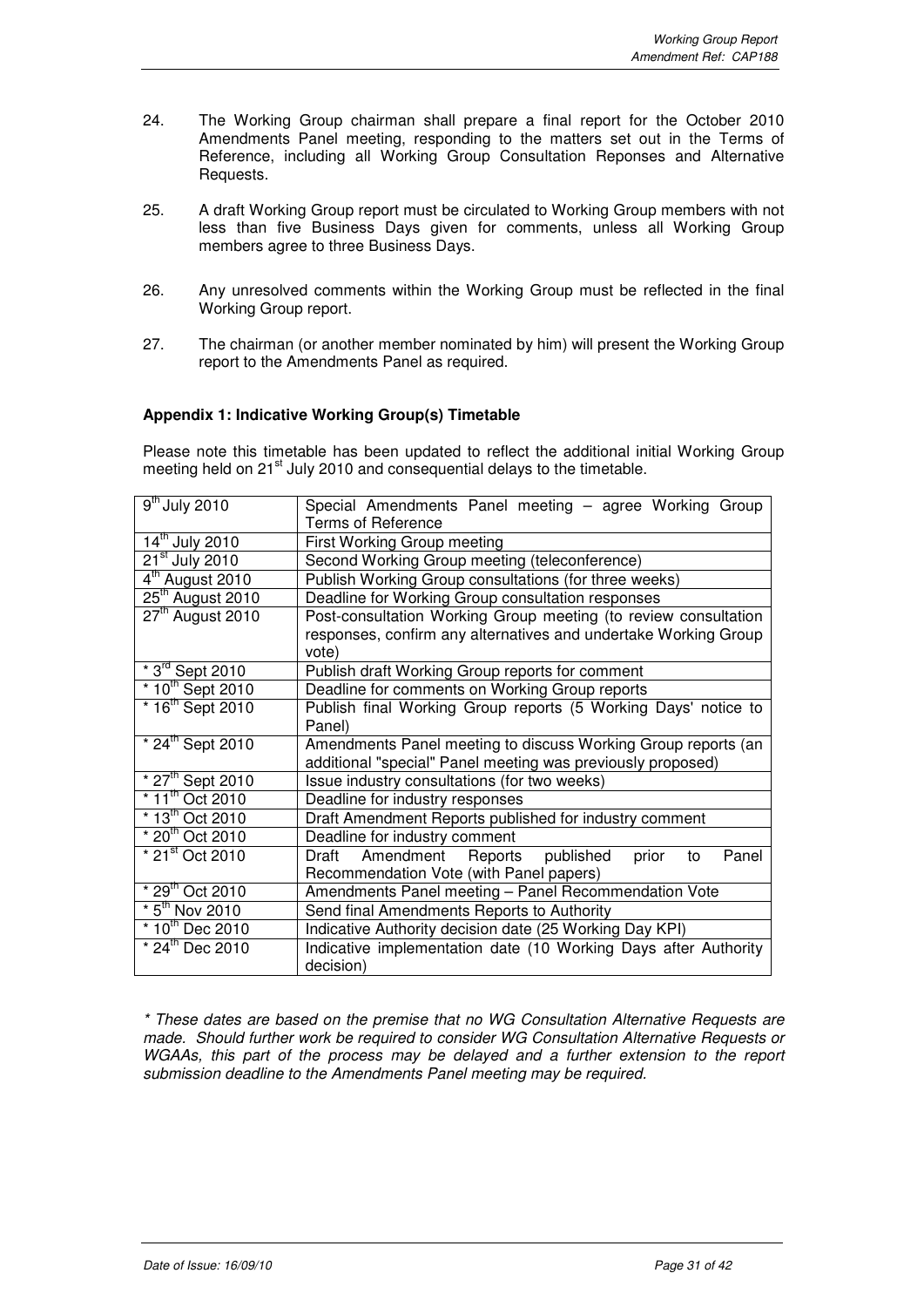## **ANNEX 3 – AMENDMENT PROPOSAL FORM**

## **CUSC Amendment Proposal Form**  $\vert$  **CAP: 188**

#### **Title of Amendment Proposal:**

Code Governance Review: Governance of Charging Methodologies

#### **Description of the Proposed Amendment** (mandatory by proposer):

This Amendment Proposal is part of a series of proposals raised by National Grid to implement the Final Proposals of the wider Code Governance Review which was initiated by Ofgem in November 2007. The review sought to address concerns that the existing code arrangements may be too complex and inaccessible to smaller market participants. Given the Authority's evolving role with the introduction of additional statutory duties and the right of appeal to the Competition Commission, such a review was considered to be conducted at an appropriate time.

Ofgem published its Final Proposals for the Code Governance Review in March 2010, followed by its statutory consultation on licence modifications on 3<sup>rd</sup> June 2010. National Grid Electricity Transmission plc has not objected to the licence modifications. As part of the suite of work strands conducted by the Code Governance Review, it was proposed to incorporate the charging methodologies into the relevant industry codes.

Under the existing charging methodology governance arrangements, only National Grid Electricity Transmission plc can propose formal modifications to the electricity transmission charging methodologies. As part of the Code Governance Review the options for opening up the governance of the charging methodologies were consulted on. It was envisaged that this would improve accessibility and transparency of the charging methodologies to users as well as the accountability of the network owners and operators. It would also enable network users and customers to bring forward innovative changes and address any deficiencies in existing methodologies. It is hoped that this may lead to improvements in cost reflectivity which should promote competition.

The Code Governance Review Final Proposals require the charging methodologies to be open to change by placing the charging methodologies within the relevant industry code, thereby making them subject to code governance. This was proposed as the most appropriate governance regime for the management of charging methodology modifications. This provides the potential opportunity for affected parties to challenge the Authority's decision on a charging methodology modification by way of an appeal to the Competition Commission following a Panel's recommendation and vote. It should also allow for closer alignment and a more holistic consideration of the charging implications of any associated code modification. In order to achieve this, a new section will be created in the CUSC to incorporate the existing Charging Methodologies. The existing Charging Methodologies will not be changed except to remove parts which are inconsequential and would result in duplication, such as the introductory paragraphs.

Ofgem also specified that non-code parties should have the right to raise changes to the charging methodologies where such parties can demonstrate to the Authority that they are materially affected by the methodology and intend to raise a change. The Authority would then designate the party as being "materially affected" thereby allowing them to raise a change to the charging methodology. This will be reflected in the CUSC by amending the list of parties able to raise a change to the CUSC, with specific reference to the charging methodologies and the definition of "materially affected party" as set out in the Transmission Licence.

Under the Final Proposals the existing Transmission Charging Methodologies Forum (TCMF) should be continued. In the CUSC the concept of a TCMF will be created, to continue as a discussion forum open to any interested Industry parties. The TCMF will continue to be chaired by National Grid, but its terms of reference will be adopted by the Amendments Panel who will be able to change them. In addition, the Panel could create a Charging Standing Group which could be used as a forum to develop Charging Methodology Amendment Proposals.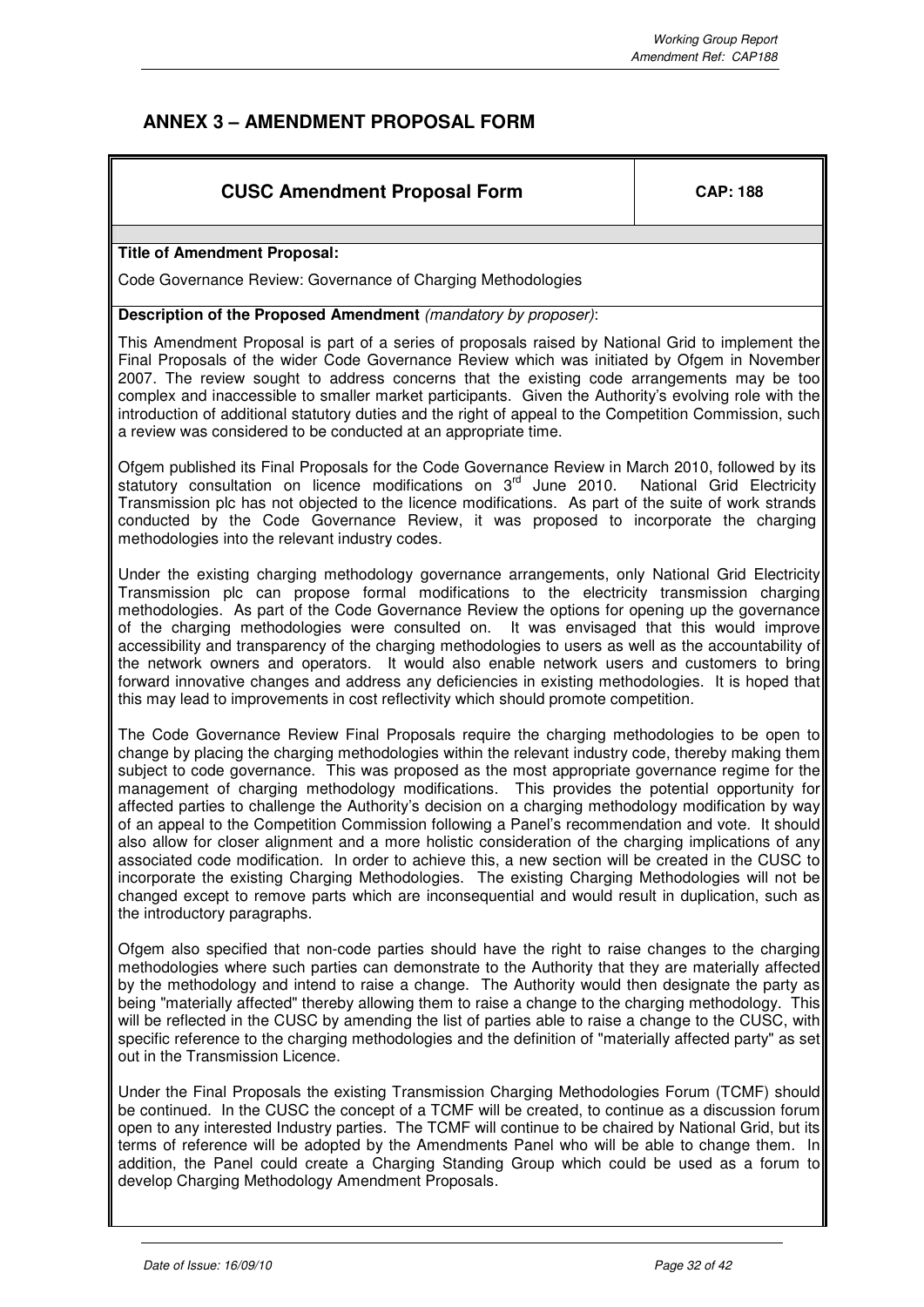#### **Description of Issue or Defect that Proposed Amendment seeks to Address** (mandatory by proposer):

This Amendment Proposal results from Ofgem's Code Governance Review Final Proposals and the associated Licence Modifications which National Grid Electricity Transmission plc has not objected to. Therefore National Grid as Licensee is mandated by the new licence obligations to make the changes and additions to the CUSC where applicable.

**Impact on the CUSC** (this should be given where possible):

Insertion of a new CUSC section to include the Charging Methodologies. Amendments to Section 8 to refer to the TCMF and add a new category of party able to raise a change to the charging methodologies.

**Impact on Core Industry Documentation** (this should be given where possible):

None anticipated

**Impact on Computer Systems and Processes used by CUSC Parties** (this should be given where possible):

None anticipated.

**Details of any Related Modifications to Other Industry Codes** (where known):

There will be an equivalent UNC modification proposal for the inclusion of the gas transmission and distribution (use of system only) charging methodologies. These modification proposals will not interact with the changes proposed to the CUSC.

**Justification for Proposed Amendment with Reference to Applicable CUSC Objectives\*\*** (mandatory by proposer):

National Grid considers that implementation of this Amendment Proposal would better facilitate the following Applicable CUSC Objective:

(a): "the efficient discharge by the licensee of the obligations imposed upon it under the Act and by this licence", specifically with regard to the new obligations under standard conditions C5, C6, C10 of the licence which National Grid Electricity Transmission plc has not objected to.

| <b>Details of Proposer:</b><br><b>Organisation's Name:</b>                                                                  | National Grid Electricity Transmission plc                                                                |  |
|-----------------------------------------------------------------------------------------------------------------------------|-----------------------------------------------------------------------------------------------------------|--|
| Capacity in which the Amendment is<br>being proposed:                                                                       | <b>CUSC Party</b>                                                                                         |  |
| (i.e. CUSC Party, BSC Party or<br>"National Consumer Council")                                                              |                                                                                                           |  |
| <b>Details of Proposer's Representative:</b><br>Name:<br>Organisation:<br><b>Telephone Number:</b><br><b>Email Address:</b> | Alex Thomason<br>National Grid Electricity Transmission plc<br>01926 656379<br>Alex.thomason@uk.ngrid.com |  |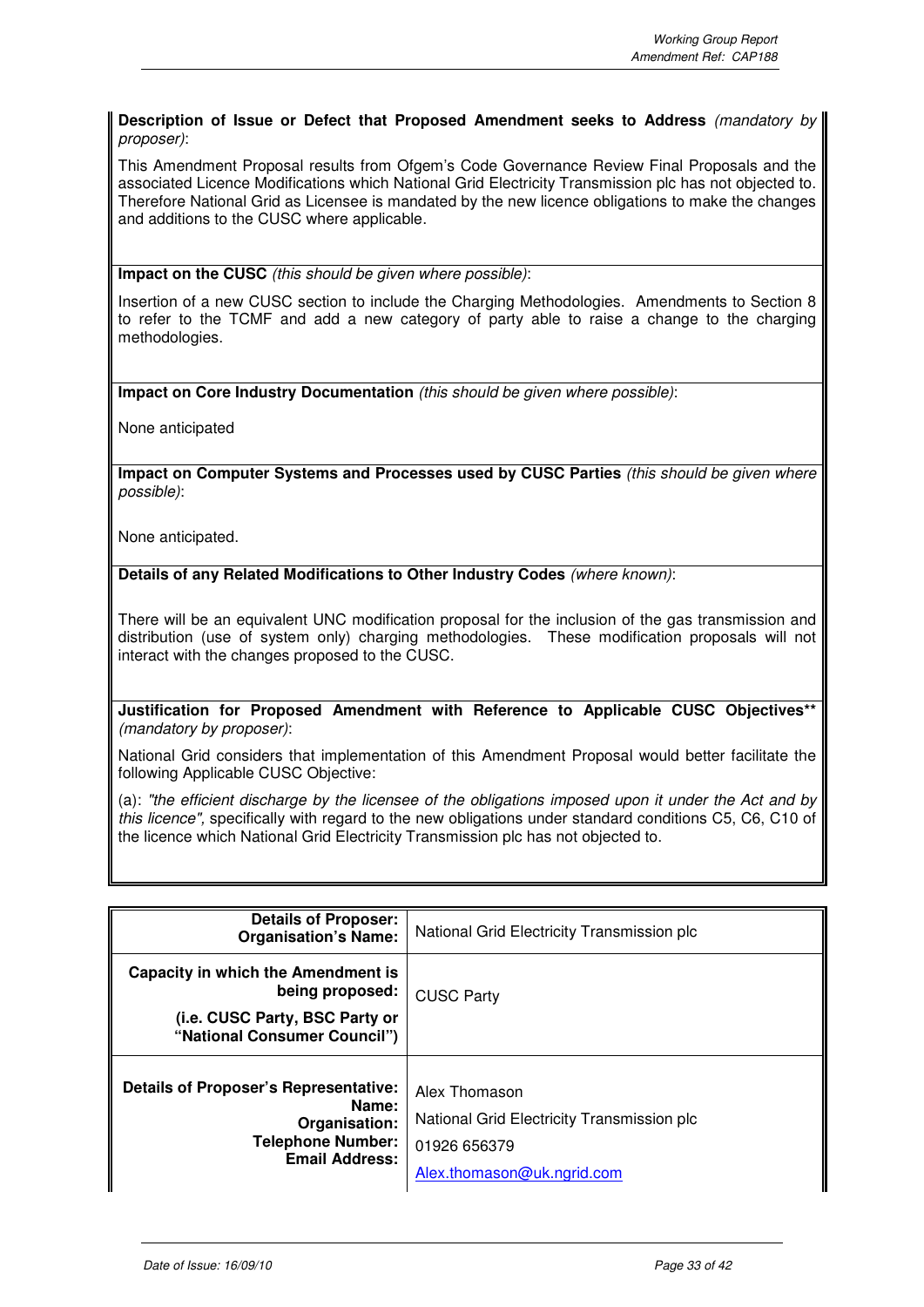| <b>Details of Representative's Alternate:</b><br>Name:<br>Organisation:<br><b>Telephone Number:</b><br><b>Email Address:</b>                                                                                                                            | Emma Clark<br>National Grid Electricity Transmission plc<br>01926 655223<br>Emma.clark@uk.ngrid.com |  |  |  |
|---------------------------------------------------------------------------------------------------------------------------------------------------------------------------------------------------------------------------------------------------------|-----------------------------------------------------------------------------------------------------|--|--|--|
| <b>Attachments: Yes</b>                                                                                                                                                                                                                                 |                                                                                                     |  |  |  |
| Developmental GB Transmission Charging Methodologies Forum (GB TCMF) Terms of Reference,<br>February<br>dated 20<br>2004.<br>available<br>National<br>Grid's<br>Also<br>website<br>on<br>at<br>http://www.nationalgrid.com/uk/Electricity/Charges/TCMF/ |                                                                                                     |  |  |  |

#### **Notes:**

- 1. Those wishing to propose an Amendment to the CUSC should do so by filling in this "Amendment Proposal Form" that is based on the provisions contained in Section 8.15 of the CUSC. The form seeks to ascertain details about the Amendment Proposal so that the Amendments Panel can determine more clearly whether the proposal should be considered by a Working Group or go straight to wider National Grid Consultation.
- 2. The Panel Secretary will check that the form has been completed, in accordance with the requirements of the CUSC, prior to submitting it to the Panel. If the Panel Secretary accepts the Amendment Proposal form as complete, then he will write back to the Proposer informing him of the reference number for the Amendment Proposal and the date on which the Proposal will be considered by the Panel. If, in the opinion of the Panel Secretary, the form fails to provide the information required in the CUSC, then he may reject the Proposal. The Panel Secretary will inform the Proposer of the rejection and report the matter to the Panel at their next meeting. The Panel can reverse the Panel Secretary's decision and if this happens the Panel Secretary will inform the Proposer.

The completed form should be returned to:

Steven Lam **Commercial** National Grid National Grid House Warwick Technology Park Gallows Hill **Warwick** CV34 6DA

Or via e-mail to: steven.lam@uk.ngrid.com

(Participants submitting this form by email will need to send a statement to the effect that the proposer acknowledges that on acceptance of the proposal for consideration by the Amendments Panel, a proposer which is not a CUSC Party shall grant a licence in accordance with Paragraph 8.15.7 of the CUSC. A Proposer that is a CUSC Party shall be deemed to have granted this Licence).

3. Applicable CUSC Objectives\*\* - These are defined within the National Grid Electricity Transmission plc Licence under Standard Condition C10, paragraph 1. Reference should be made to this section when considering a proposed amendment.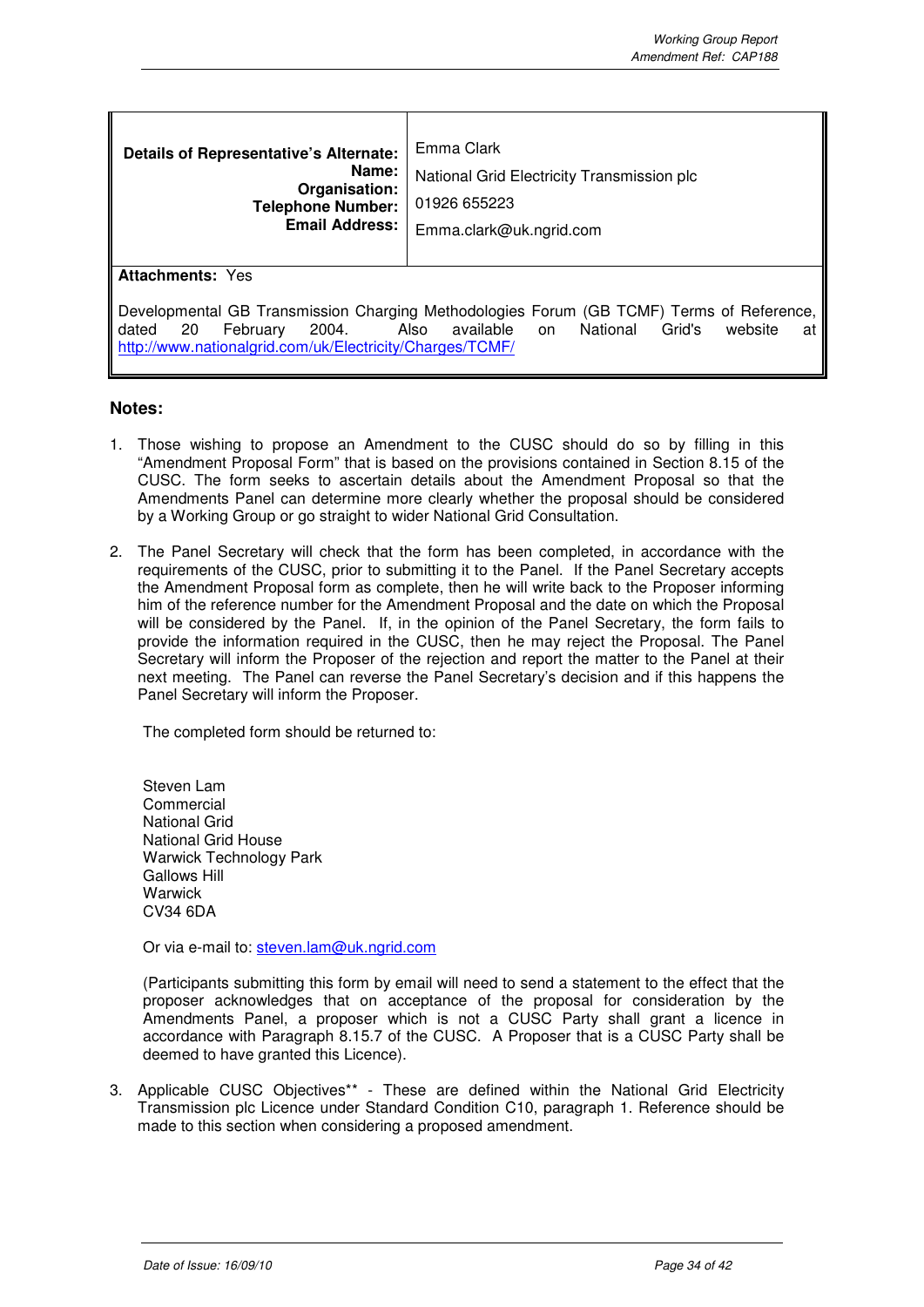## **ANNEX 4: TRANSMISSION CHARGING METHODOLOGIES FORUM TERMS OF REFERENCE**



#### Developmental GB Transmission Charging Methodologies Forum (GB TCMF) Draft Terms of Reference

#### **Purpose of this Paper**

This paper sets out the proposed Terms of Reference for National Grid's Developmental GB Transmission Charging Methodologies Forum (TCMF) in light of the proposed implementation of the British Electricity Trading and Transmission Arrangements (BETTA) from 1 April 2005. It states the rationale for such a forum, its proposed membership, meeting frequency, scope of issues covered, appointment of the Chair and Technical Secretary and publication of papers and minutes.

#### Introduction

The TCMF was established for England and Wales following the introduction of the Connection and Use of System Code (CUSC) and the associated Charging Statements in September 2001. The relevant Transmission Licence Conditions require National Grid to keep the charging methodologies published in the Charging Statements under constant review and to propose modifications to them if such modifications can be shown to better meet a set of Relevant Objectives set out within the Licence.

The TCMF was created to provide a forum where Users' views could be represented and discussed. In addition, it offers an opportunity for National Grid to provide information on and debate with Users its ongoing review of the Methodologies as well as other current charging issues.

In light of the introduction of legislation designed to implement BETTA by 1 April 2005, National Grid believes it is appropriate to amend the format of the current TCMF to incorporate issues pertaining to GB. Until BETTA is implemented, issues pertaining to both England and Wales and GB will need to be discussed and National Grid therefore proposes to extend the existing TCMF to cover all such issues. Once BETTA is implemented, a formal GB TCMF can be established and until such time, National Grid shall refer to the forum as the Developmental GB TCMF.

#### **Meeting Frequency and Location**

The Developmental GB TCMF will generally be held every six weeks in either the Coventry area or in Scotland, depending on attendance (to be discussed at the first meeting).

#### **Membership**

The following membership is proposed for the Developmental GB TCMF:

- \* Existing CUSC parties and all prospective GB CUSC parties, limited to one representative for each party
- ❖ A representative from Ofgem
- ❖ Representatives of end electricity consumers (for example, energywatch, the MEUC)
- ❖ CUSC Panel members and their alternates
- ❖ Scottish Transmission Owners, limited to one representative per TO

Developmental GB TCMF Terms of Reference

20 February 2004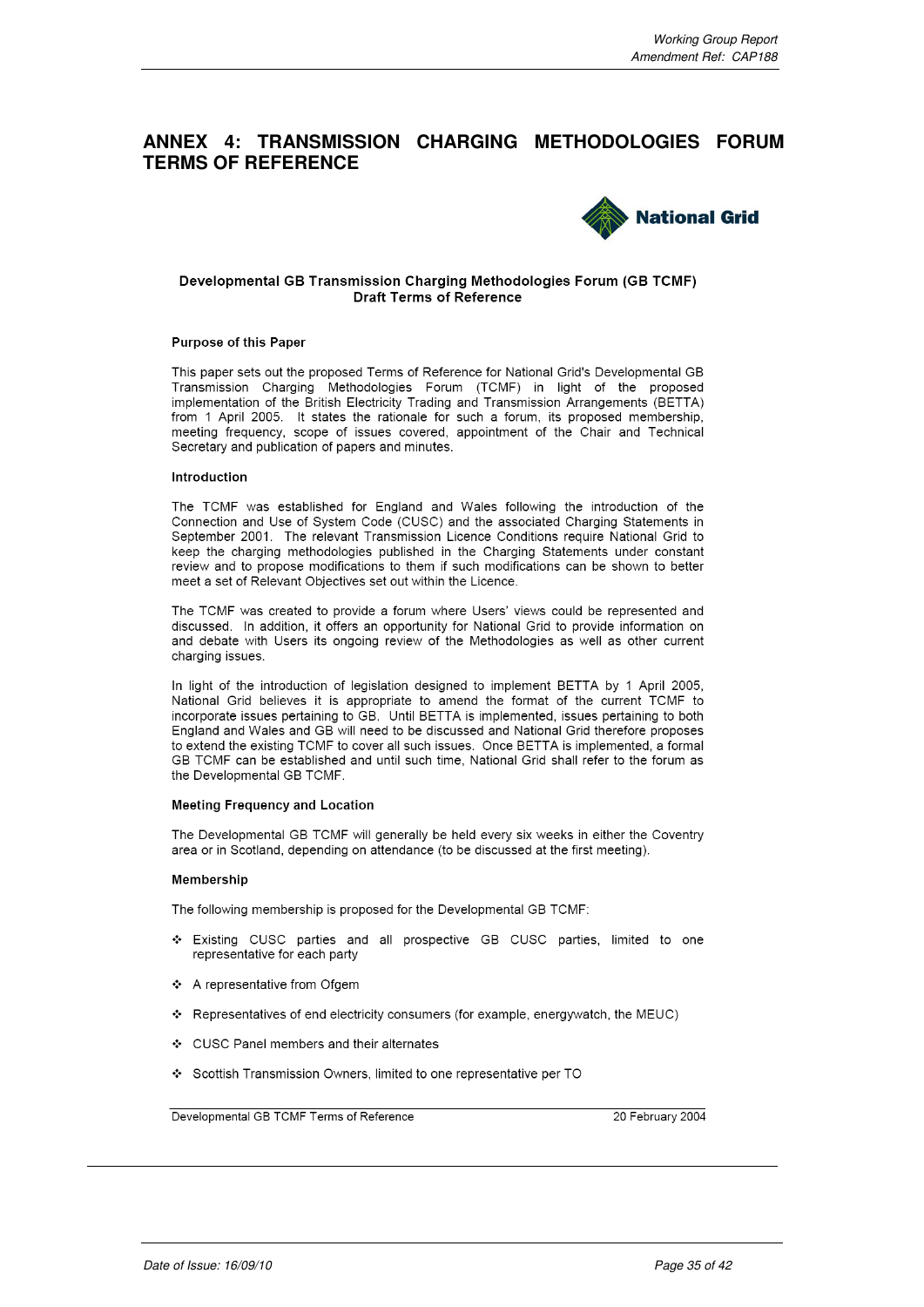

A lead representative nominated by National Grid who will be supported at TCMF by a number of nominated National Grid experts as appropriate to the agenda.

This structure aims to allow the logistics to be manageable and should ensure that an efficient discussion forum results. The Chairman and National Grid reserve the right to prioritise membership of the Developmental GB TCMF in the event of oversubscription of any meeting.

If the Chairman and National Grid believe a particular issue warrants discussion in a larger forum (i.e. with more than one representative from each CUSC Party), there will be the opportunity for a seminar type session to be organised.

National Grid will constantly review the terms of reference to ensure an effective forum is maintained

#### Scope

The Developmental GB TCMF's scope will be the development of the charging principles and methods associated with the GB Use of System Charging Methodology (incorporating both Transmission Network Use of System and Balancing Services Use of System Charges) and the GB Connection Charging Methodology. In addition, it will be used as a forum to update Users on ongoing charging issues in England and Wales and developments in Europe.

For the avoidance of doubt, the Developmental GB TCMF will not be concerned with the impact of existing charges on individual Users as there are already well established routes to deal with such issues. Nor will the forum cover specific contractual or market issues relating to the CUSC or the BSC (or the development of their GB equivalents), as these will be dealt with through the relevant governance structures for these codes.

The standing agenda for the Developmental GB TCMF will be as follows:

- Minutes of previous meeting
- Development of GB Charging Methodologies
	- \* The Use of System Charging Methodology
	- \* The Connection Charging Methodology
- ❖ Current Charging Issues in England and Wales
- ❖ European Charging Issues
- ❖ Any Other Business

The GB Charging Methodologies item provides the opportunity for National Grid to discuss recent or forthcoming progress to the development of the GB transmission charging methodologies and for industry participants to raise relevant issues for discussion. It is the intention that this forum would provide the means for Users to raise issues they felt worthy of review to be discussed in a wider forum as well as providing the opportunity for Users to provide comment on National Grid proposed modifications.

National Grid will use the current charging issues agenda item to inform Users of forthcoming or recent correspondence or notifications pertaining to the existing charging

Developmental GB TCMF Terms of Reference

20 February 2004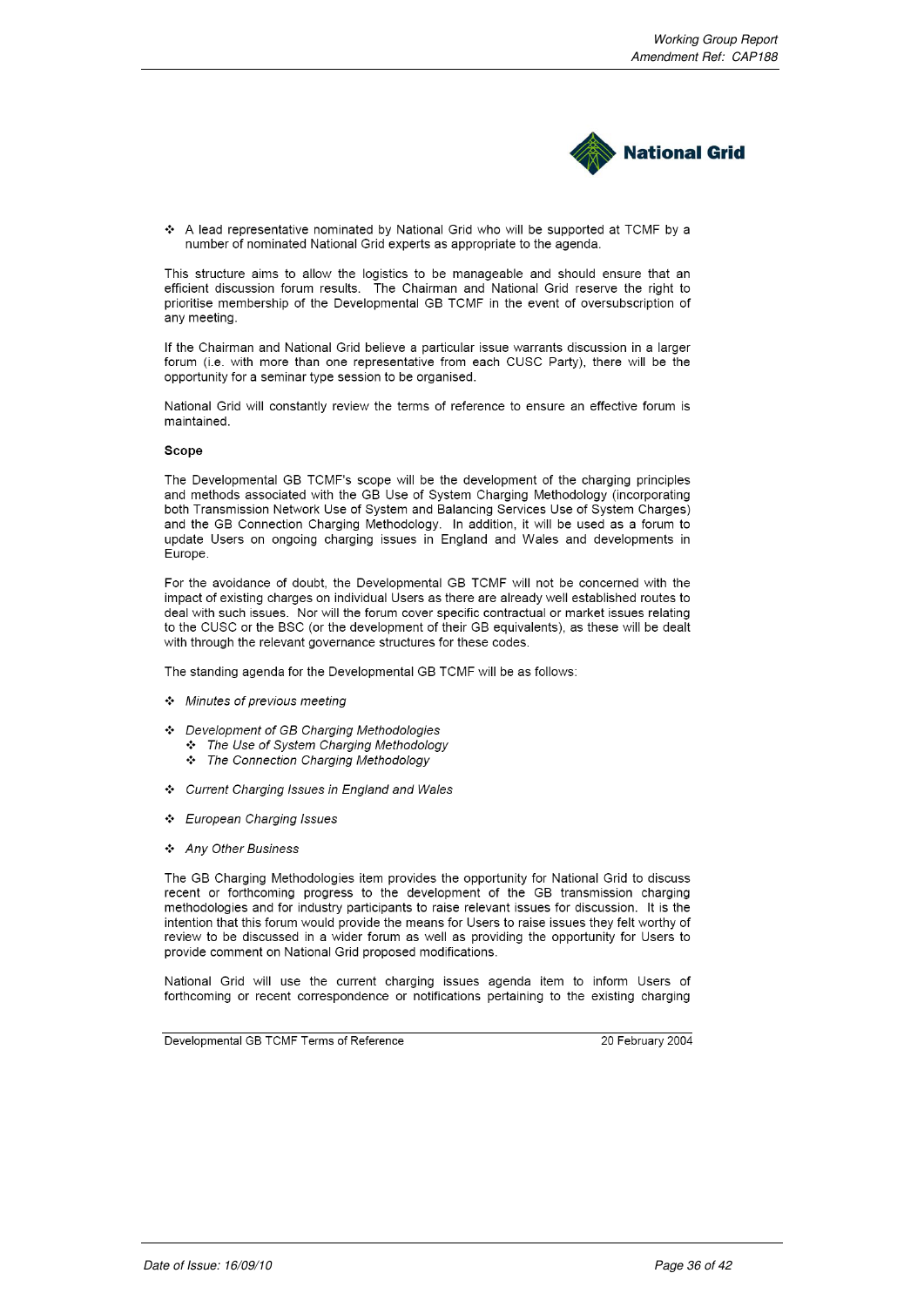

methodologies in England and Wales. In addition, customers can raise issues for discussion or general queries regarding the existing methodologies under this section.

#### Responsibilities and Appointment of the Chair

Given that the Developmental GB TCMF has been created to play a role in efficiently fulfilling National Grid's licence obligations to review its charging methodologies, the Chair will be appointed by National Grid.

The Chair will be responsible for ensuring the smooth running of the Developmental GB TCMF and ensuring the Terms of Reference are observed.

A Deputy Chair will also be appointed by National Grid.

#### Responsibilities and Appointment of the Technical Secretary

The Technical Secretary will be appointed by National Grid.

The Technical Secretary will be responsible for the preparation and distribution of the draft agenda prior to each meeting, preparing and distributing the draft minutes (and the summary of meeting report) after each meeting and preparing and distributing the final minutes after approval. Papers will be distributed, if possible, one week prior to the meeting to all members.

#### Use of National Grid's website

The TCMF has a dedicated page on National Grid's Industry Information website, under the Charging area, and can be accessed at the link below.

#### www.nationalgrid.com/uk/indinfo/charging/mn\_tcmf.html

The website is used as the prime vehicle for notifying meetings, publishing a report following each meeting, publishing final approved minutes and storing presentations and papers. This means that all papers and final minutes will be available to an audience wider than TCMF members. Draft minutes will be circulated to attendees by email and minutes will only be published once they are finalised. A report containing a short summary of proceedings will be published on the website after each meeting.

National Grid proposes to continue to use the existing TCMF webpage as the main method of communication for the Developmental GB TCMF.

National Grid has established a new BETTA website as part of the Industry Information microsite, which includes a GB Charging section. This section will be used as the prime vehicle for publishing documents relating to GB charging consultations and drafting of the GB Charging Statements. The BETTA pages are accessible from the Industry Information microsite homepage at the link below:

www.nationalgridinfo.co.uk

Developmental GB TCMF Terms of Reference

20 February 2004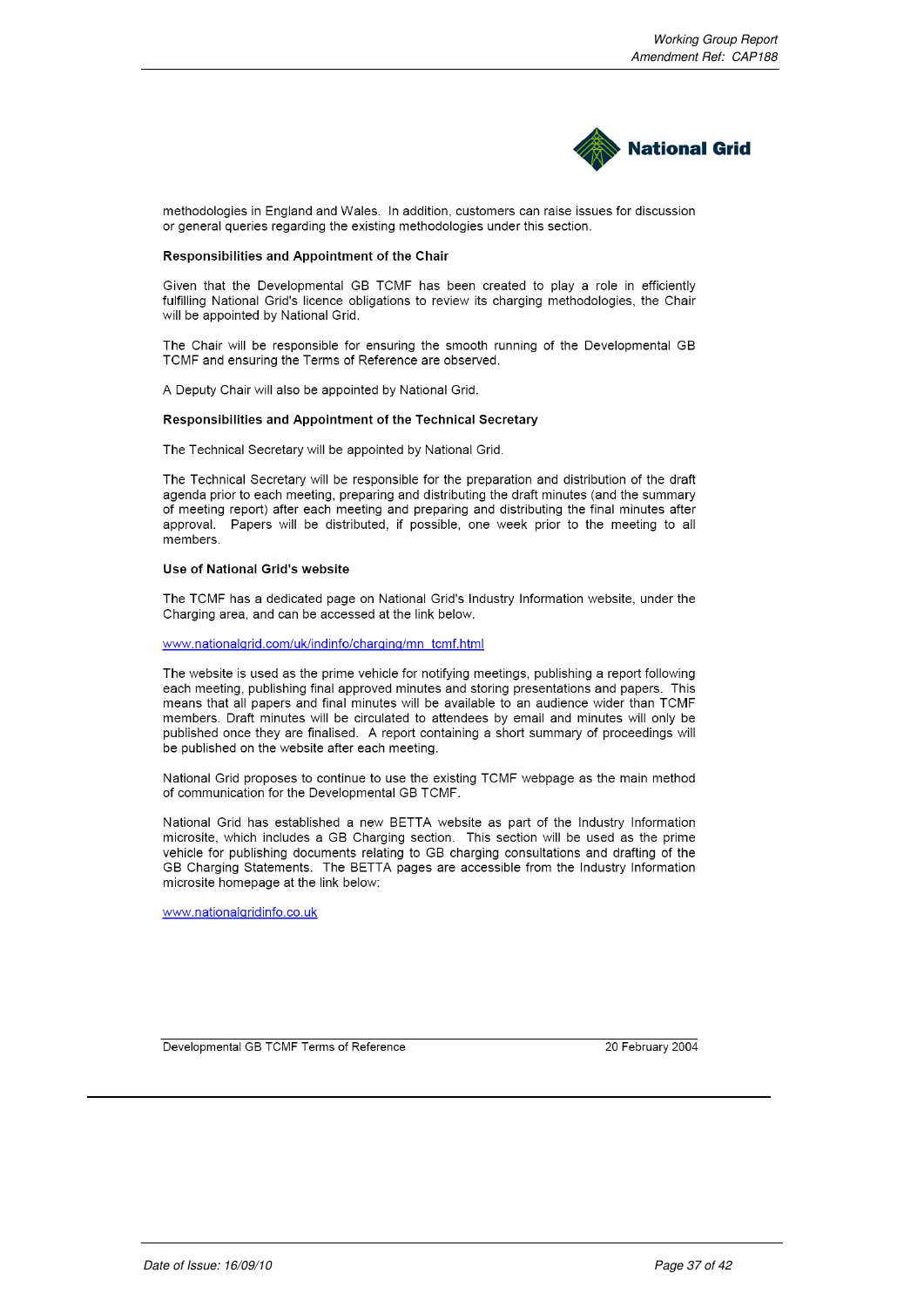## **ANNEX 5 – LEGAL ADVICE**

The following legal advice was procured by National Grid from CMS Cameron McKenna LLP.

## **National Grid CUSC Modifications Process Query August 2010**

#### **1. Background**

- 1.1 Under the governance proposals, a specified set of parties (CUSC Parties, BSC Parties and the National Consumer Council) can raise a modification proposal in respect of the CUSC (including the Charging Methodologies). In addition, the Authority can designate an additional group (Materially Affected Parties) who can only raise a modification in respect of the Charging Methodologies.
- 1.2 The proposed CUSC drafting at issue relates to the way in which Modification Proposals in relation to the Charging Methodologies should be raised, in light of the unique rights of Materially Affected Parties in respect of them, as described above.
- 1.3 Currently the CUSC drafting does not prescribe that modifications to Charging Methodologies must be raised discretely from modifications to other provisions within the CUSC. It has been suggested that a failure to restrict the opportunity to pursue a holistic approach through the drafting could open up the process, and any amendments made pursuant to this process, to legal challenge.
- 1.4 It has been suggested that the CUSC drafting should be amended so that it is obligatory for Modification Proposals in respect of the Charging Methodologies to be made separately to any other Modification Proposal.

#### **2. Rationale for separate approach**

- 2.1 This query centres around two perceived issues:
	- 2.1.1 Materially Affected Parties can raise Modification Proposals relating to the Charging Methodologies only; they are not able to raise any other type of Amendment Proposal. It has been argued, therefore, that it would not be open to such parties to raise related modifications through one Modification Proposal, and that this could be perceived as discriminatory.
	- 2.1.2 The CUSC Modification Panel must consider whether a Modification Proposal better facilitates the Applicable CUSC Objectives than the baseline version of the CUSC and make its recommendation to the Authority based on its conclusions. The Applicable CUSC Objectives to be considered vary depending on the type of Modification Proposal being considered, of which there are three categories: Modification Proposals that relate to the CUSC modification procedures themselves; Modification Proposals that relate to the Charging Methodologies; and Modification Proposals that relate to the remainder of the CUSC. It has been argued that this variation should require separate Modification Proposals to be made in respect of modifications to Charging Methodologies and modifications to CUSC generally.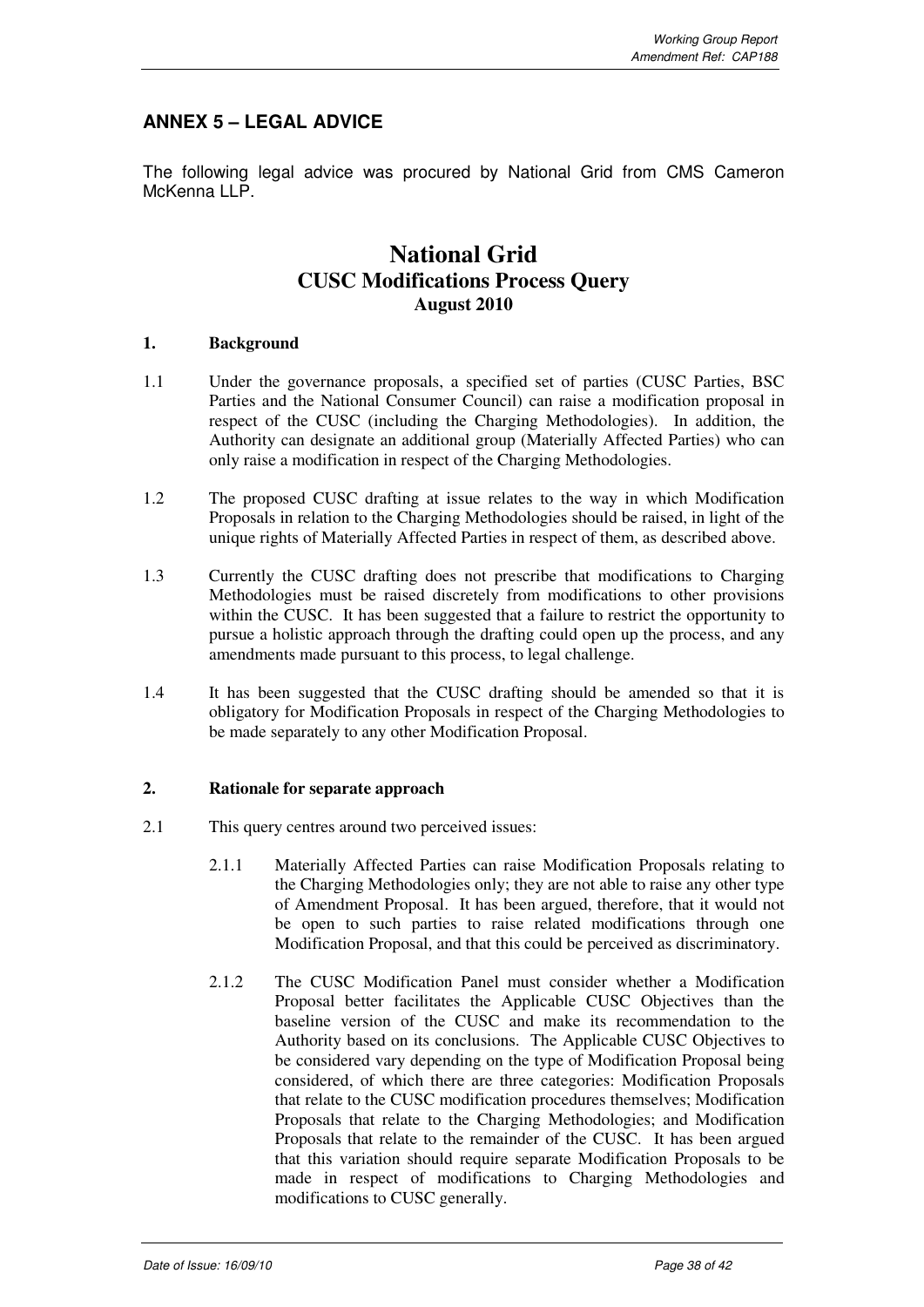2.2 These arguments are considered in turn below.

#### **3. Discrimination**

- 3.1 It has been suggested that it is discriminatory to allow some parties to raise a modification proposal in relation to the Charging Methodologies and a proposal in relation to another section of the CUSC together in one Modification Proposal, when Materially Affected Parties can only raise modification proposals in relation to Charging Methodologies.
- 3.2 The fact that Materially Affected Parties have more limited rights under the CUSC in relation to Modification Proposals, when compared to, for example, CUSC Parties, is an issue that derives directly from the amendments to NGET's Transmission Licence. It is difficult to argue that the holistic (as distinct from the separate modification) approach is in itself inherently discriminatory, as it does not alter the position of the Materially Affected Party set out in the licence: either way, such a party can only raise modification proposals in relation to the Charging Methodologies.

#### **4. Applicable CUSC Objectives**

- 4.1 It has also been suggested that the fact that the CUSC Modifications Panel must take into consideration different CUSC objectives depending on the type of modification proposal under consideration is an argument in favour of obliging parties to raise the different types of modification proposals in separate Modification Proposals. Again, the differing objectives that must be considered depending on the type of modification being proposed are set out in NGET's Transmission Licence. Whether two Modification Proposals were made or not the CUSC Modifications Panel would have to consider a Charging Methodology modification proposal in isolation against the applicable objectives and a modification to another section of the CUSC against its applicable objectives. While separation of such proposals may make this process conceptually easier, pursuing such a "separation" approach administratively would not change this situation or make this evaluation any more or less difficult for the panel.
- 4.2 In practice, proposals to change both the CUSC generally and the Charging Methodologies are only likely to be submitted in a single Modification Proposal if they were closely related, in which case it might be in the proposer's interest if both proposals stand or fall together. In such a case, a single Modification Proposal that dealt with both modification proposals would ensure this. The drafting does not, however, prevent a proposer, if it wished the two proposals to be entirely separate, making two separate Amendment Proposals (although they could be subject to amalgamation if they were related in subject-matter).

#### **5. Conclusion**

5.1 NGET's Transmission Licence does not stipulate that modification proposals to the Charging Methodologies must be made separately to other modification proposals, and obliging parties to submit separate Modification Proposals does not appear to alter the fundamental issues at question. There therefore seems to be no reason to draft such an obligation into the CUSC, especially given the additional administrative burden that would be imposed by doing so. In addition, permitting a holistic approach would seem to avoid any issues and confusion in relation to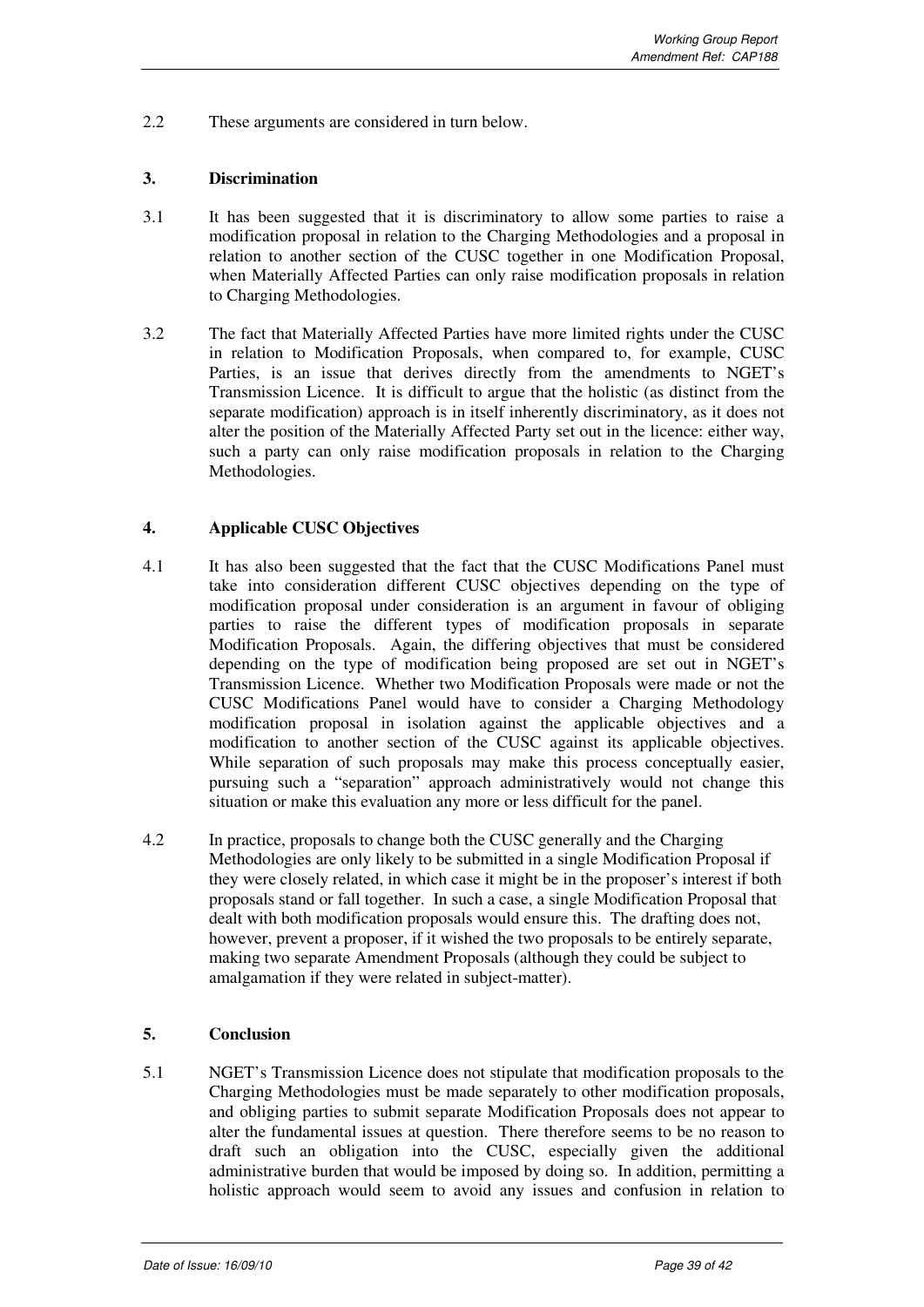separating out modification proposals where the division is not absolutely clear at the outset of the process.

- 5.2 It does not seem possible at this stage to decide generally whether it is better to pursue the holistic Amendment Proposal approach or the separate Amendment Proposal approach. This should therefore be reviewed when and if it becomes an issue.
- 5.3 In light of the points outlined above, there would seem to be no basis on which to challenge the process set out in the CUSC in order to meet NGET's licence obligations. It does appear to deliver what Ofgem has requested.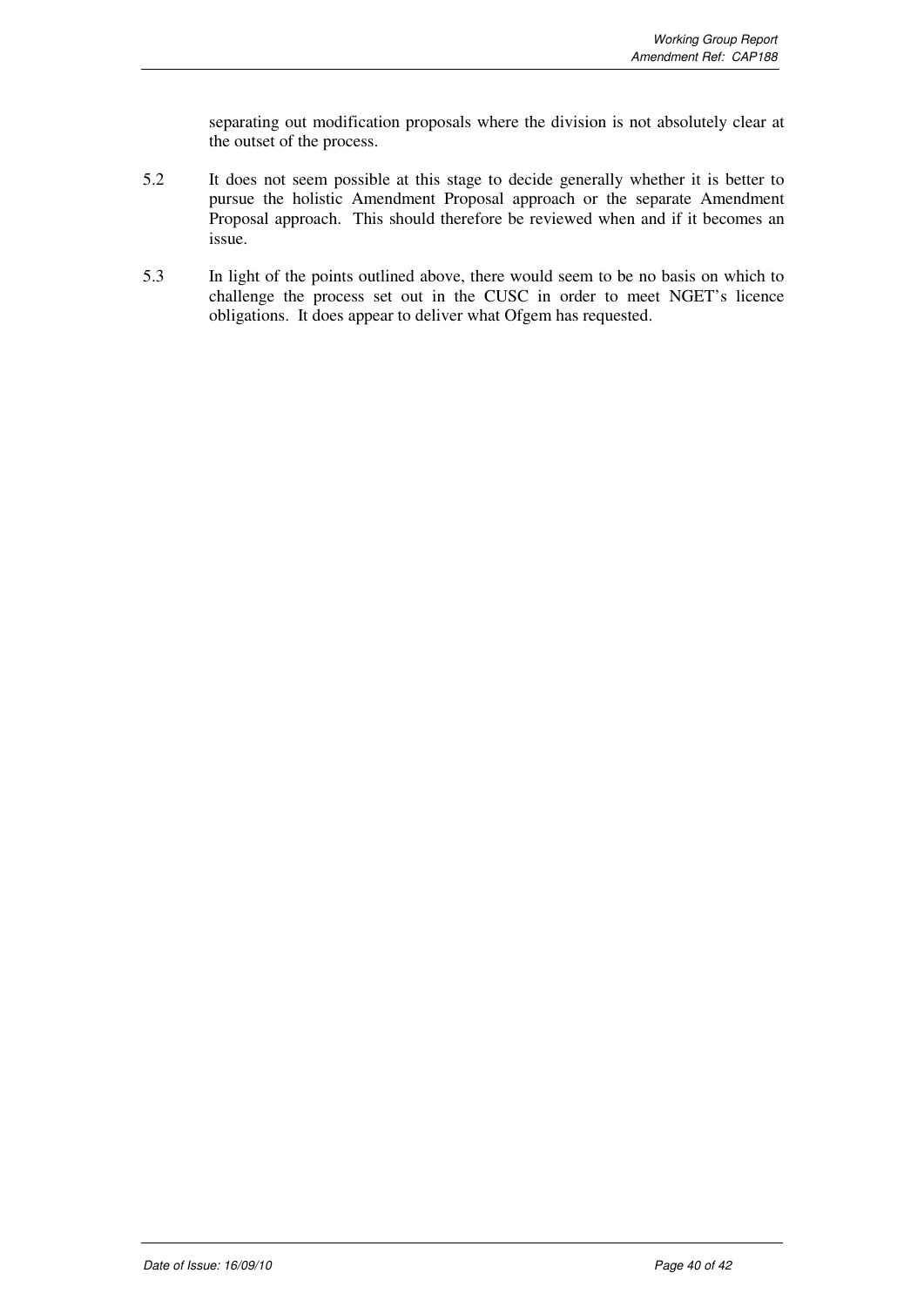## **ANNEX 6 – WORKING GROUP ALTERNATIVE AMENDMENT**

The Working Group Alternative Amendment was proposed by National Grid Electricity Transmission plc at the Working Group meeting on  $27<sup>th</sup>$  August 2010. It is identical to the original CAP188 Amendment Proposal in every respect except with regard to the fixed cut-off date for approving charging methodology Amendment Proposals for implementation from the following charging year.

#### **Working Group Alternative Amendment**

Under the WGAA, there would be no fixed cut-off date for approving charging methodology Amendment Proposals for implementation from the following charging year.

In order to provide certainty, a standard fixed implementation date of  $1<sup>st</sup>$  April would apply to all Amendment Proposals to the Charging Methodologies. However, an alternative Implementation Date could be directed by the Authority, if exceptional circumstances applied.